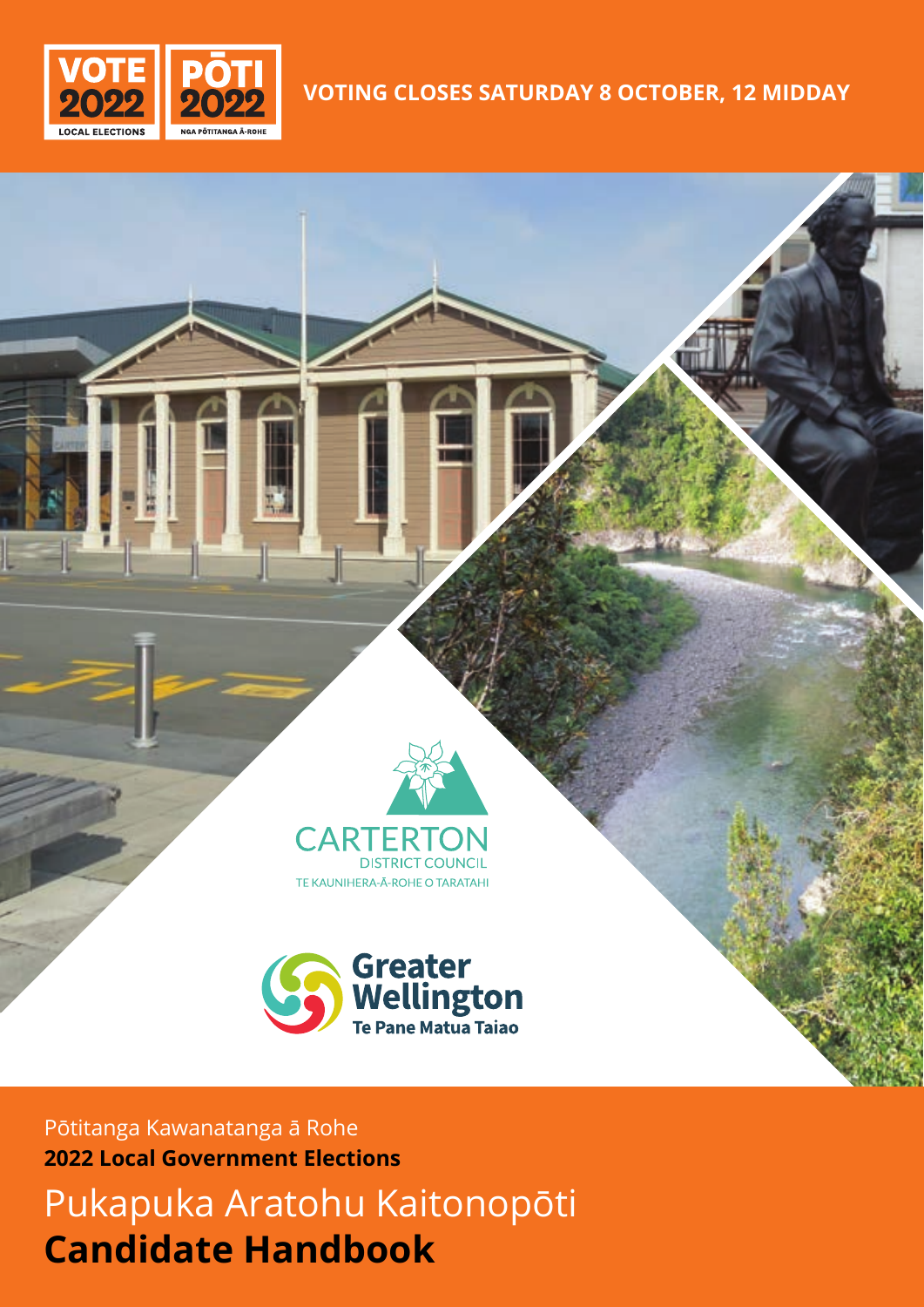*Disclaimer: Every effort has been made to ensure that the information contained in this booklet is accurate and consistent with the Local Electoral Act 2001 and its amendments and regulations. Carterton District Council takes no responsibility for any errors or omissions. It is recommended that candidates obtain a full copy of the Act, which can be purchased from any Government Bookstore or viewed on-line at www.legislation.govt.nz.*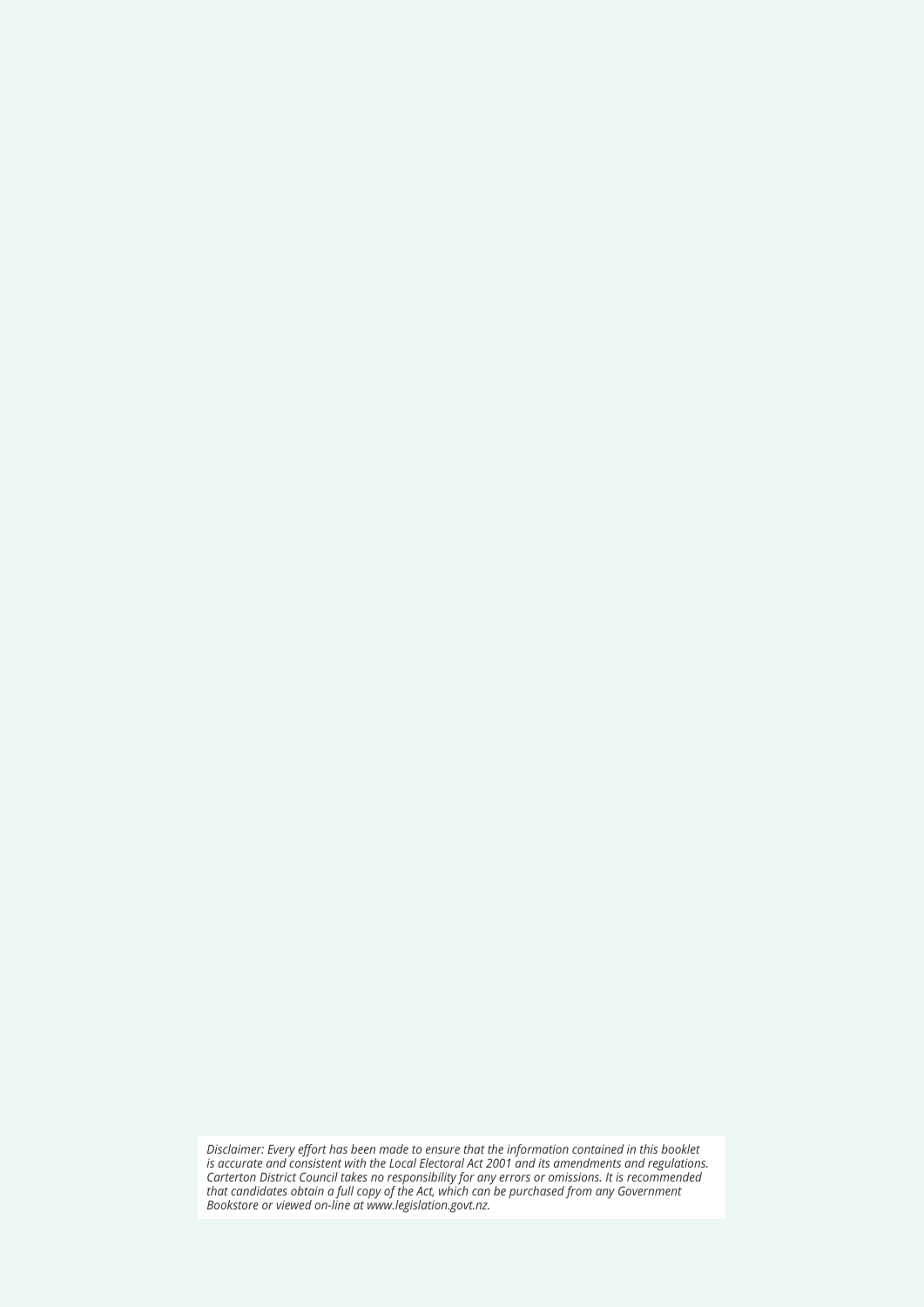## He Ihirangi **Contents**

| Wātaka Pōti<br><b>Election Timetable</b>                                                                               | 4                       |
|------------------------------------------------------------------------------------------------------------------------|-------------------------|
| Ngā Take Pōti                                                                                                          |                         |
| <b>Election Issues</b>                                                                                                 | 5                       |
| Ngā Kaimahi Pōti<br><b>Electoral Staff</b>                                                                             | 6                       |
| Ngā whakamahuki ā ngā Pou Kaunihera<br><b>District Leaders Information</b>                                             | $\overline{\mathbf{z}}$ |
| Pūnaha Pōti                                                                                                            |                         |
| <b>Electoral Systems</b>                                                                                               | 11                      |
| <b>Masterton Community Trust</b>                                                                                       | 12 <sup>2</sup>         |
| Rārangi Pukapuka Pōti<br><b>Electoral Roll</b>                                                                         | 13                      |
| Te Raupapa Kaitono<br><b>Order of Candidate Names</b>                                                                  | 13                      |
| Māori rohe pōti<br>Māori wards or constituencies                                                                       | 14                      |
| Te Paearu Kaitono<br><b>Candidate Eligibility</b>                                                                      | 15                      |
| Te Pūnaha Tautapa<br><b>Nominations</b>                                                                                | 16                      |
| Te Maunu Kaitono<br><b>Candidate Withdrawals</b>                                                                       | 18                      |
| Ngā Kōrero whaitake a te Kaitono<br><b>Candidate Profile Statements</b>                                                | 19                      |
| Whakahaeretia, Rauemi Kaunihera, Pae Pāpāho Pāpori<br><b>Campaigning, Council Resources and Social Media</b>           | 21                      |
| Ngā Tohu Pōti<br><b>Election Signs</b>                                                                                 | 27                      |
| Pōtitanga, Hātepe Pōti, Otinga Pōtitanga me ngā Pūrongorongo<br>Voting, Vote Processing, Election Results and Recounts | 28                      |
| Ngā Mahere ā Rohe<br>Council Map                                                                                       | 30                      |
| <b>Appendix 1</b>                                                                                                      |                         |
| Ngā Korero Whaitake o ngā Kaitono<br><b>Candidate Profile Statements</b>                                               | 31                      |
| <b>Appendix 2</b>                                                                                                      |                         |
| Whakahokia o ngā Pōtitanga Koha Utu Whakahaere<br><b>Return of Electoral Donations And Expenses</b>                    | 32                      |
| Appendix 3                                                                                                             |                         |
| Ngā Koha me ngā Utu Whakahaere Pōti<br><b>Electoral Expenses &amp; Donations</b>                                       | 33                      |
| Appendix 4                                                                                                             |                         |
| Ngā Kaititiro                                                                                                          |                         |
| <b>Scrutineers</b>                                                                                                     | 36                      |
| <b>Appendix 5</b>                                                                                                      |                         |
| Whakaritenga o ngā Kaititiro<br><b>Appointment of Scrutineers</b>                                                      | 39                      |
| Appendix 6                                                                                                             |                         |
| Ngā Hēanga Pōtitanga<br><b>Election Offences</b>                                                                       | 40                      |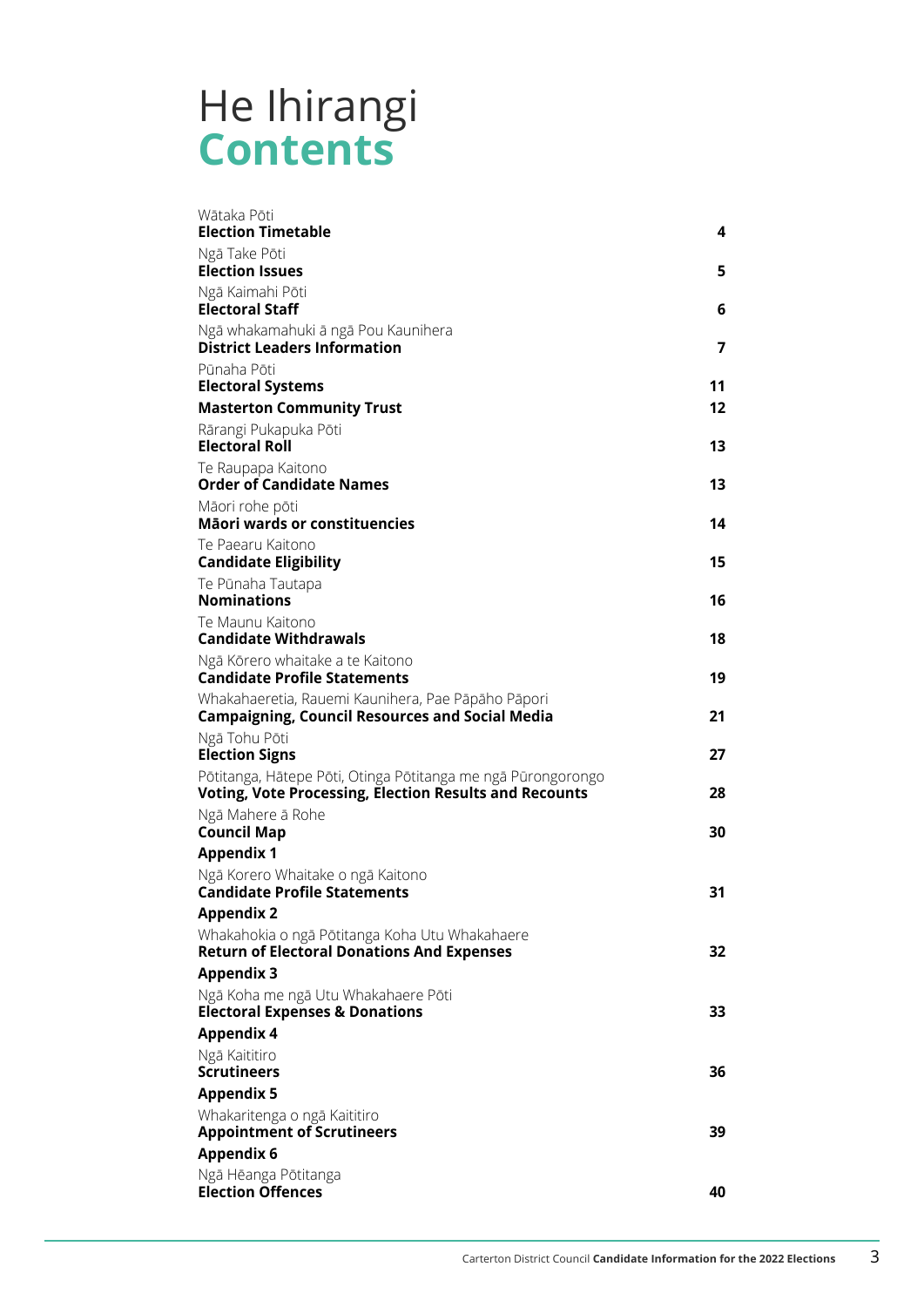# <span id="page-3-0"></span>Wātaka Pōti **Election Timetable**

|                                                      | 2022 Local Government Election Timetable                                                                                                            |
|------------------------------------------------------|-----------------------------------------------------------------------------------------------------------------------------------------------------|
| 5 July (Tuesday)                                     | Candidate Information Presentation - 7pm. See details below.                                                                                        |
| From 13 July (Wednesday)                             | Public notice of election - Council website and Wairarapa Times Age                                                                                 |
| 15 July (Friday)                                     | Nominations open. Electoral roll open for inspection                                                                                                |
| 12 August (Friday)                                   | Nominations close at 12 noon, electoral roll closes                                                                                                 |
| From 13 August (Saturday)                            | Election signs (hoardings) can be displayed                                                                                                         |
| From 17 August (Wednesday)                           | Further public notice of election - Council website and Wairarapa Times Age                                                                         |
| 12 September (Monday)                                | Electoral Officer compiles and certifies final electoral roll                                                                                       |
| 16 September (Friday)                                | Enrolment Services letter sent to electors on unpublished roll<br>Delivery of ordinary voting documents starts<br>Ordinary and special voting opens |
| 16 September to 8 October                            | Voting period                                                                                                                                       |
| 7 October (Friday)                                   | Last day for appointment of scrutineers - by 12 noon                                                                                                |
| By midnight 7 October (Friday)                       | Election signs (hoardings) must be removed                                                                                                          |
| 8 October (Saturday)                                 | <b>Election Day</b> - voting closes at 12 noon<br>Progress results available as soon as practicable after close of voting                           |
| 8 - 13 October                                       | Official count - process special votes                                                                                                              |
| 13 October to 23 October<br>(as soon as practicable) | <b>Final results announced</b><br>Public notice of official declaration of election result – Council website and<br>Wairarapa Times Age             |
| By 14 December (Wednesday)                           | Return of election expense declaration forms<br>(55 days after date of declaration of results)                                                      |

## **Candidate Information Presentation**

A presentation on standing for council will be given in the Carterton District Council Events Centre, 7 pm Tuesday 5 July 2022. Items to be covered will include how the council is structured, the role and responsibilities of elected representatives, the skills required, anticipated time commitments and meeting schedules and an overview of the nomination and election processes. For further information please contact Robyn Blue on (06) 379 4030, 027 444 1561 or demservices@cdc.govt.nz.

## **Governance in a COVID-19 Environment**

Local authorities are currently operating within a COVID-19 environment and have plans and policies to allow them to do that. Those policies extend to how their staff and elected representatives work and ineract with their fellow staff, elected members, citizens and the public and will be tailored to meet any changing access requirements.

Carterton District Council's current COVID-19 operating plan can be viewed on the Council's website https://cdc.govt.nz/covid19/.

Candidates should familiarise themselves with this plan and regularly check to see if the plan is amended to ensure they are aware of any provisions that may effect:

- lodging a nomination
- campaigning activity
- accessing special votes
- how they would carry out their roles if elected.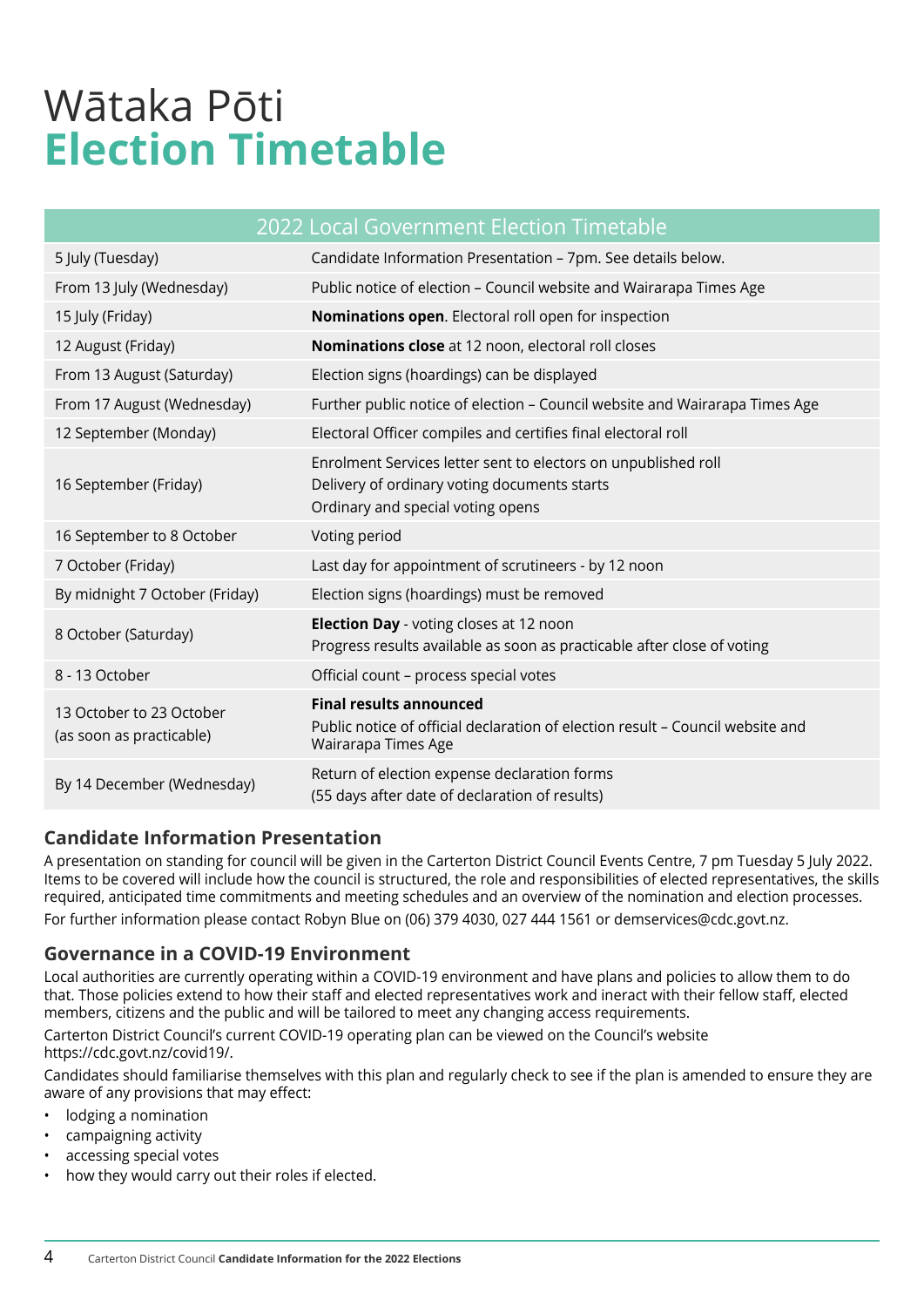## <span id="page-4-0"></span>Ngā Take Pōti **Election Issues**

Elections will be held in October for the following issues:

## **Carterton District Council – (CDC)**

- (a) Election of the mayor
- (b) Election at large of 8 councillors for the Carterton District Council.

## **Masterton Community Trust – (MCT)**

Election of six (6) Trustees for the Masterton Community Trust.

## **Greater Wellington Regional Council – (GWRC)**

Election of one (1) councillor to represent the Wairarapa Constituency of the Greater Wellington Regional Council. There is a separate candidate handbook for the GWRC election available from the GWRC Electoral Officer. Refer to

## **Wairarapa District Health Board**

the Electoral Staff section for contact details.

The Government is in the process of transferring delivery of health and disability care to a new organisation - Health New Zealand. That transfer is expected to be completed by 30 June 2022 meaning DHB elections will no longer be required. Further information about the work and progress of the health reforms is available on the DPMC website under the work of the Transition Unit:

www.dpmc.govt.nz/our-business-units/transition-unit

### **Population Statistics**

Source (January 2022): Statistics NZ population estimates as at 30 June 2021.

| District-wide Issues | <b>Est Resident Population as</b><br>at 30 June 2021 |
|----------------------|------------------------------------------------------|
| Mayoralty            | 10,050                                               |
| Council (At Large)   | 10,050                                               |

| Other Issue                                      | Est Resident Population as<br>at 30 June 2021 |
|--------------------------------------------------|-----------------------------------------------|
| <b>Masterton Community</b><br>Trust (whole area) | 19,300                                        |

These elections will be conducted by postal voting.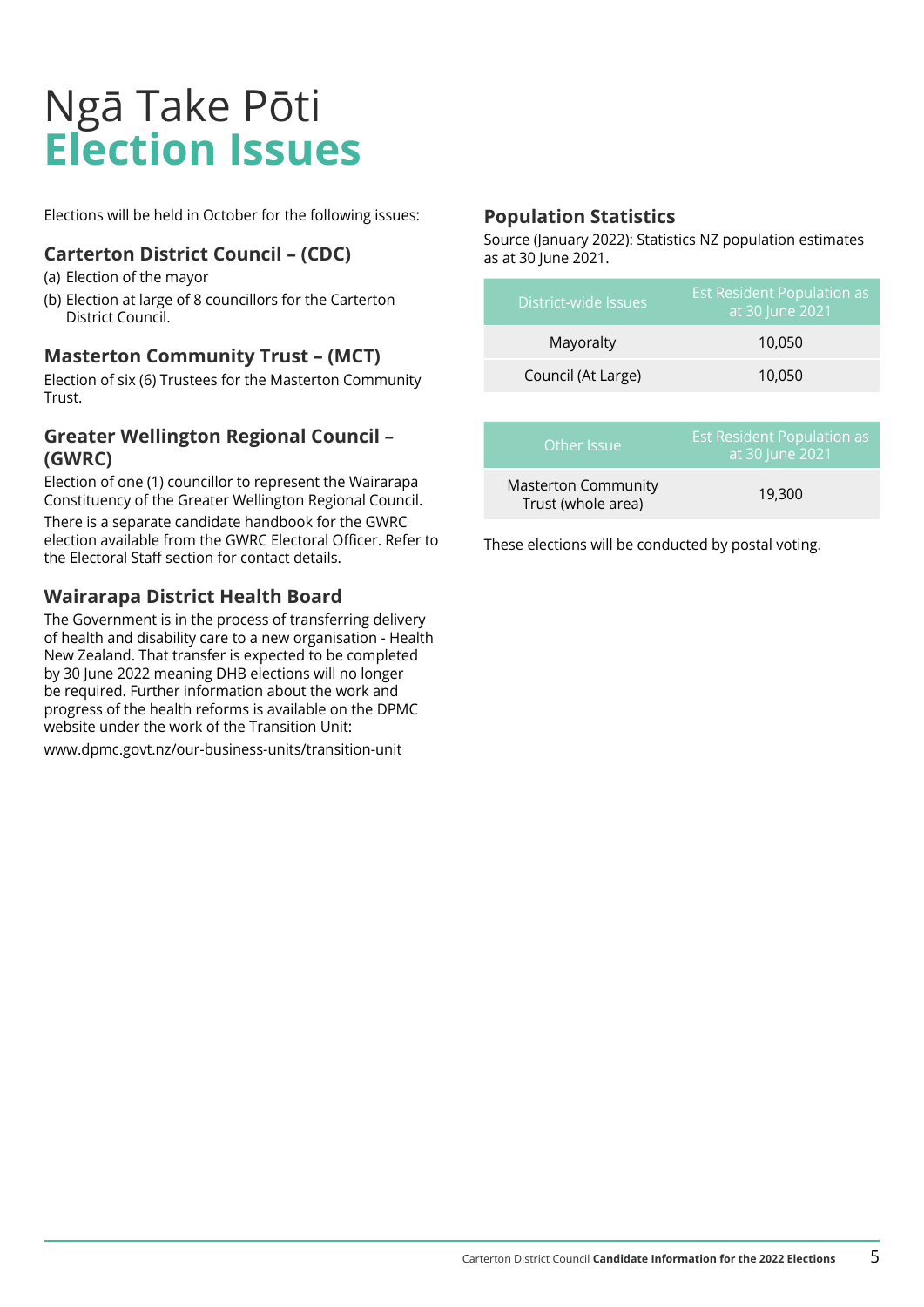## <span id="page-5-0"></span>Ngā Kaimahi Pōti **Electoral Staff**

## **Carterton District Council - (CDC), Masterton Community Trust (MCT)**

### **Electoral Officer (EO)**

Warwick Lampp, electionz.com Ltd, PO Box 3138 CHRISTCHURCH.

- 0800 666 048
- cartertondc@electionz.com

### **Deputy Electoral Officer (DEO)**

Robyn Blue, Carterton District Council, PO Box 9 CARTERTON.

- (06) 379 4030 or 027 444 1561
- robynb@cdc.govt.nz

## **Greater Wellington Regional Council – (GWRC)**

### **Electoral Officer**

Warwick Lampp, electionz.com Ltd, PO Box 3138 CHRISTCHURCH.

- 0800 666 048
- surc@electionz.com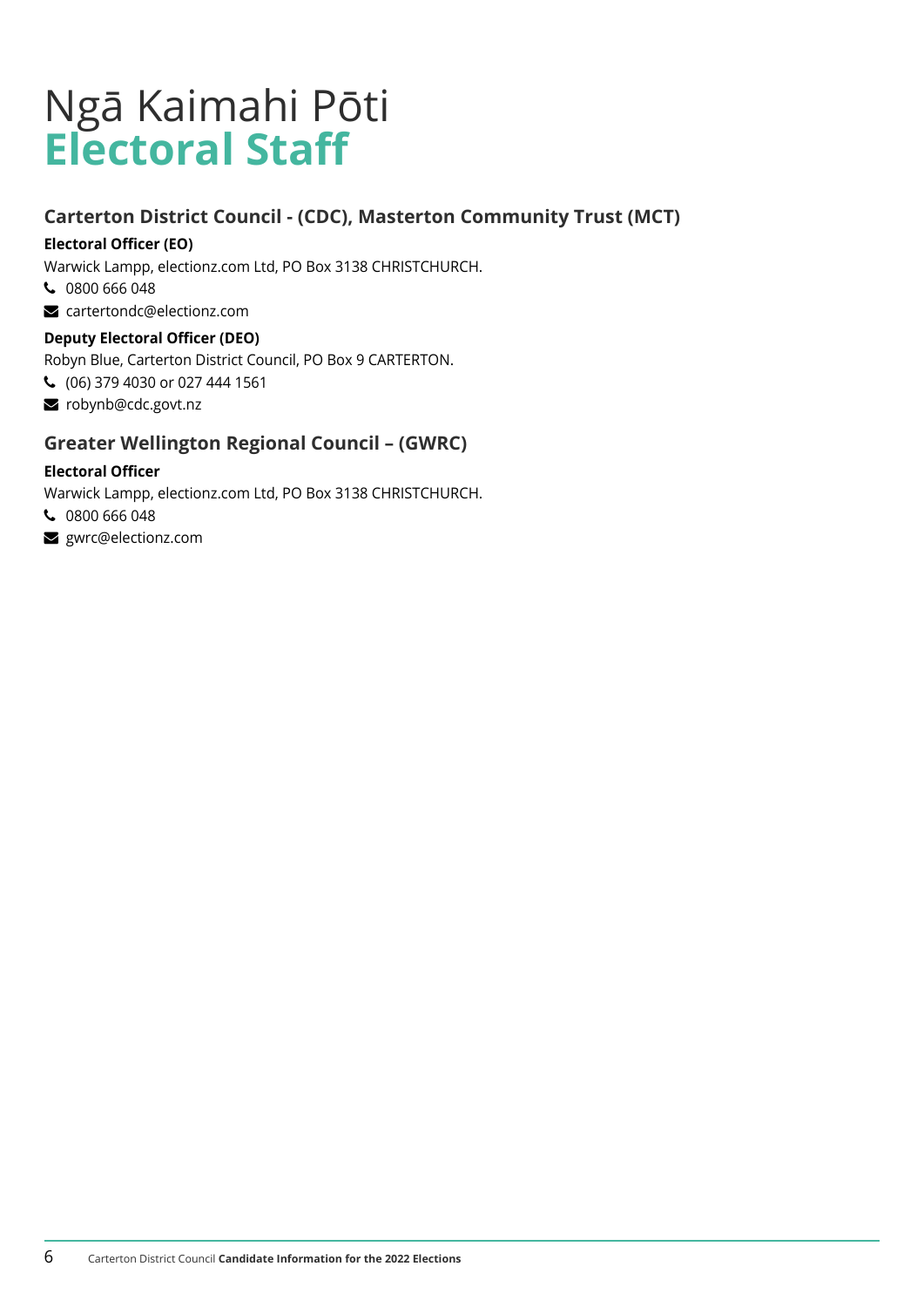## <span id="page-6-0"></span>Ngā whakamahuki ā ngā Pou Kaunihera **District Leaders Information**

## **Members' Remuneration**

The Remuneration Authority is a statutory body that establishes remuneration levels for local government. The next remuneration level update is expected in June 2022 and will apply from 1 July 2022. The current remuneration scales for Carterton District Council are listed below but are likely to change before October 2022:

| <b>Position</b> | <b>Salary (1 July 2021 - 30</b><br><b>June 2022)</b> |
|-----------------|------------------------------------------------------|
| Mayor           | \$84,500                                             |
| Deputy Mayor    | \$45,675                                             |
| Councillor      | \$25,423                                             |

### **Mileage Rate**

A travel allowance is available for members where the travel is:

- in his or her own vehicle, and
- on the local authority's business, and
- by the most direct route reasonable in the circumstances.

The rate payable is 77c per kilometre for the first 5,000 km per year, and 37c per kilometre thereafter.

It is not payable on the "normal commuting distance" to and from the member's residence to Council offices, eg if a member lives 10 km from the office, the first 20 km of any trip may not be claimed. The maximum threshold is 30 km.

## **Local Government Legislation**

The Carterton District Council is a body corporate constituted under the Local Government Act 2002.

The council gets its authority from the various laws made by Parliament. The principal Acts under which the council operates are the Local Government Acts 1974 and 2002; the Local Government (Rating) Act 2002; the Local Authorities (Members' Interests) Act 1968; the Local Government Official Information and Meetings Act 1987; the Local Electoral Act 2001; the Building Act 2004; The Resource Management Act 1991; the Government Roading Powers Act 1989; the Health Act 1956 and various other Acts of Parliament, including Regulations made under those Acts.

The Local Government Act 2002 reflects a clear view that local authorities that are effective, responsible and accountable to the communities they represent are a fundamental part of our system of democratic governance, rather than merely a collection of assets and services.

The Act provides greater scope for communities to make their own choices about what local authorities do and the way they do these things. Local authorities have full capacity to undertake any act that promotes the purpose of local government, subject to other legislation.

The purpose of local government is set out in section 10 as follows:

#### **Purpose of Local Government**

- (1) The purpose of local government is
	- (a) to enable democratic local decision making and action by, and on behalf of, communities; and
	- (b) to meet the current and future needs of communities for good quality local infrastructure, local public services, and performance of regulatory functions in a way that is most cost effective for households and businesses.
- (2) In this Act, good-quality, in relation to local infrastructure, local public services, and performance of regulatory functions, means infrastructure, services, and performance that are:
	- (a) efficient; and
	- (b) effective; and
	- (c) appropriate to present and anticipated future circumstances.

Section 11 states that the role of a local authority is to:

The role of a local authority is to -

- (a) give effect, in relation to its district or region, to the purpose of local government stated in section 10; and
- (b) perform the duties, and exercise the rights, conferred on it by or under this Act and any other enactment.

#### **11 A Core services to be considered in performing role**

In performing its role, a local authority must have particular regard to the contribution that the following core services make to its communities;

- (a) network infrastructure;
- (b) public transport services:
- (c) solid waste collection and disposal:
- (d) the avoidance or mitigation of natural hazards
- (e) libraries, museums, reserves, and other recreational facilities and community amenities.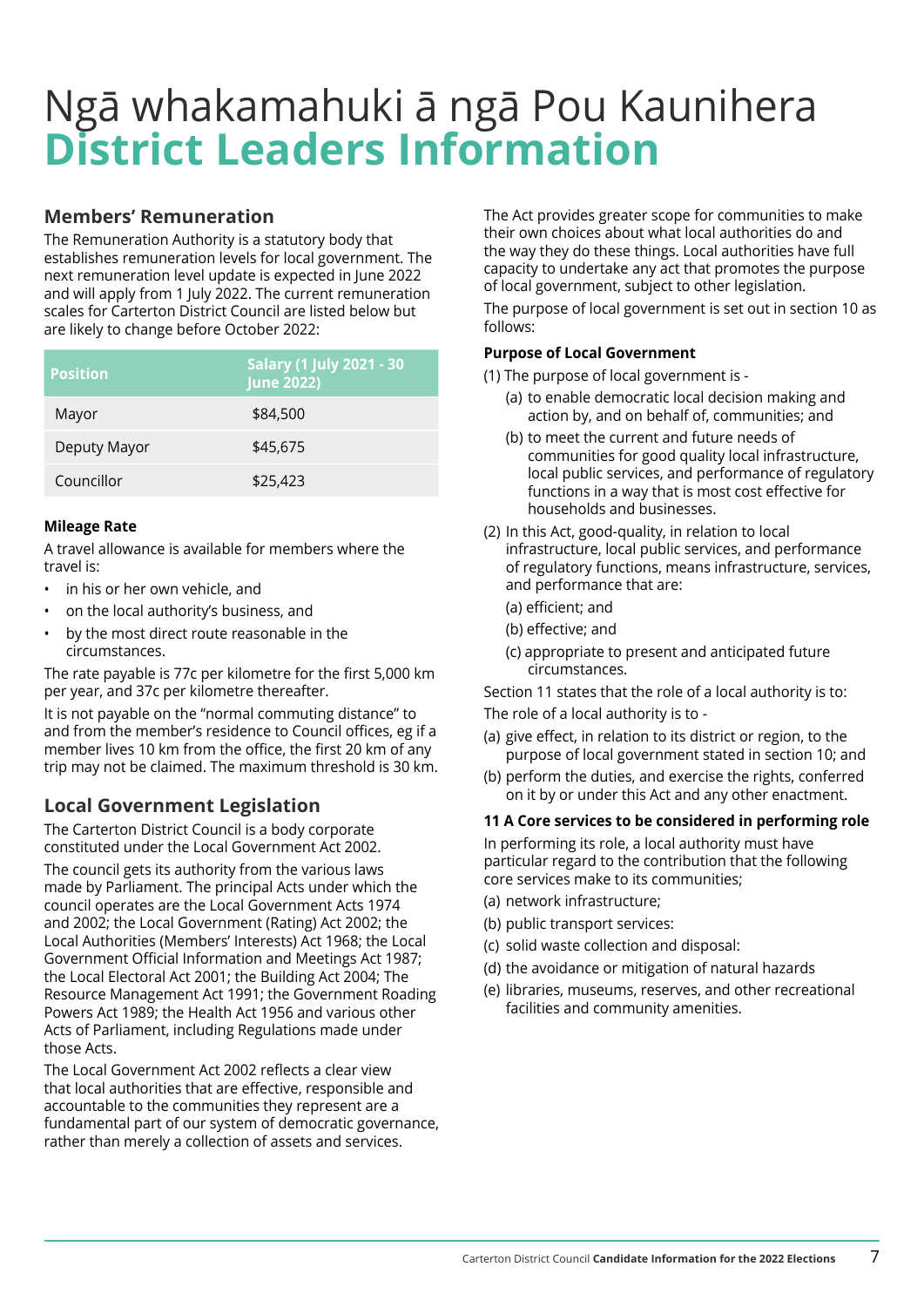### **Role of elected members and governance structures**

#### **Territorial authorities**

Elected members, acting as the council, are responsible for governance, including:

- the development and adoption of council policy;
- monitoring the performance of the council against its stated objectives and policies;
- prudent stewardship of council resources; and
- employment of the chief executive.

Elected members are also responsible for representing the interests of the residents and ratepayers of the city or district.

Unless otherwise provided in the Local Government Act 2002 or in the Council's standing orders, the council can only act by majority decisions at meetings. Any individual member (including the mayor) has no authority to act on behalf of the council unless provided for by statute or the council has expressly delegated such authority.

Elected members are expected to attend the meetings of the council, as well as the committees and subcommittees, working parties, and external organisations to which they are appointed. If an elected member is unable to attend a meeting they should advise the chair or chief executive as soon as possible.

Each council must adopt a code of conduct for its members. Each elected member must comply with the code of conduct.

## **Mayor & Councillors' Responsibilities**

The following role description as identified by the Remuneration Authority in setting the elected members' remuneration is a guide for what is expected.

## **The Mayor**

The mayor is elected by the district as a whole and, as one of the elected members, shares the same responsibilities as other members of the council. The mayor also has the following roles:

- presiding at council meetings including ensuring the orderly conduct of business during meetings (as determined by standing orders)
- advocating on behalf of the community involving the promotion of the community and representation of its interests. Such advocacy will be most effective where it is carried out with the knowledge and support of the council;
- spokesperson for the council
- ceremonial head of the council
- providing leadership and feedback to other elected members on teamwork and chairing of committees
- fulfilling the responsibilities of a Justice of the Peace (while the mayor holds office)
- providing leadership to the other members of the council and the people of the area
- leading the development of the council's plans, policies, and budgets for consideration by the members of the council.

## **The Deputy Mayor**

The mayor has the power to appoint the deputy mayor. If not appointed by the mayor, the deputy mayor is elected by the council. The deputy mayor exercises the same roles as other elected members, and if the mayor is absent or incapacitated, the deputy mayor must perform all of the responsibilities and duties, and may exercise the powers, of the mayor (as summarised above). The deputy mayor may be removed from office by resolution of the council.

## **Councillor – Base role description**

#### **Collective duties of the council**

- Representing the interests of the council
- Formulating the council's strategic direction and relative priorities through the Long Term Plan (LTP), which determines the services and activities to be undertaken by council over a ten-year period
- Determining the expenditure and funding requirements of council activities through the LTP and annual planning processes
- Overseeing, developing and/or approving all council policies, administrative, legal, financial and strategic, including formal district planning matters within the council's geographical area of responsibility
- Monitoring the on-going performance of council against its stated objectives and policies (including formal signoff of the Annual Report)
- Ensuring prudent use of council resources
- Law-making (bylaws)
- Overseeing council compliance with any relevant Acts of Parliament
- Employing, setting performance requirements for, and monitoring the on-going performance of the council's Chief Executive. (Under the Local Government Act 2002).

#### **Representation and advocacy**

- Bringing the views of the community into council decision-making processes
- Being an advocate for community groups and individuals at council meetings
- Balancing the need to advocate for specific interests against the needs of the wider community
- Listening to the concerns of local residents and ratepayers on issues pertaining to the council
- Maintaining contact with community representatives and other local stakeholders
- Participating in any relevant consultative processes with the local community and/or other organisations.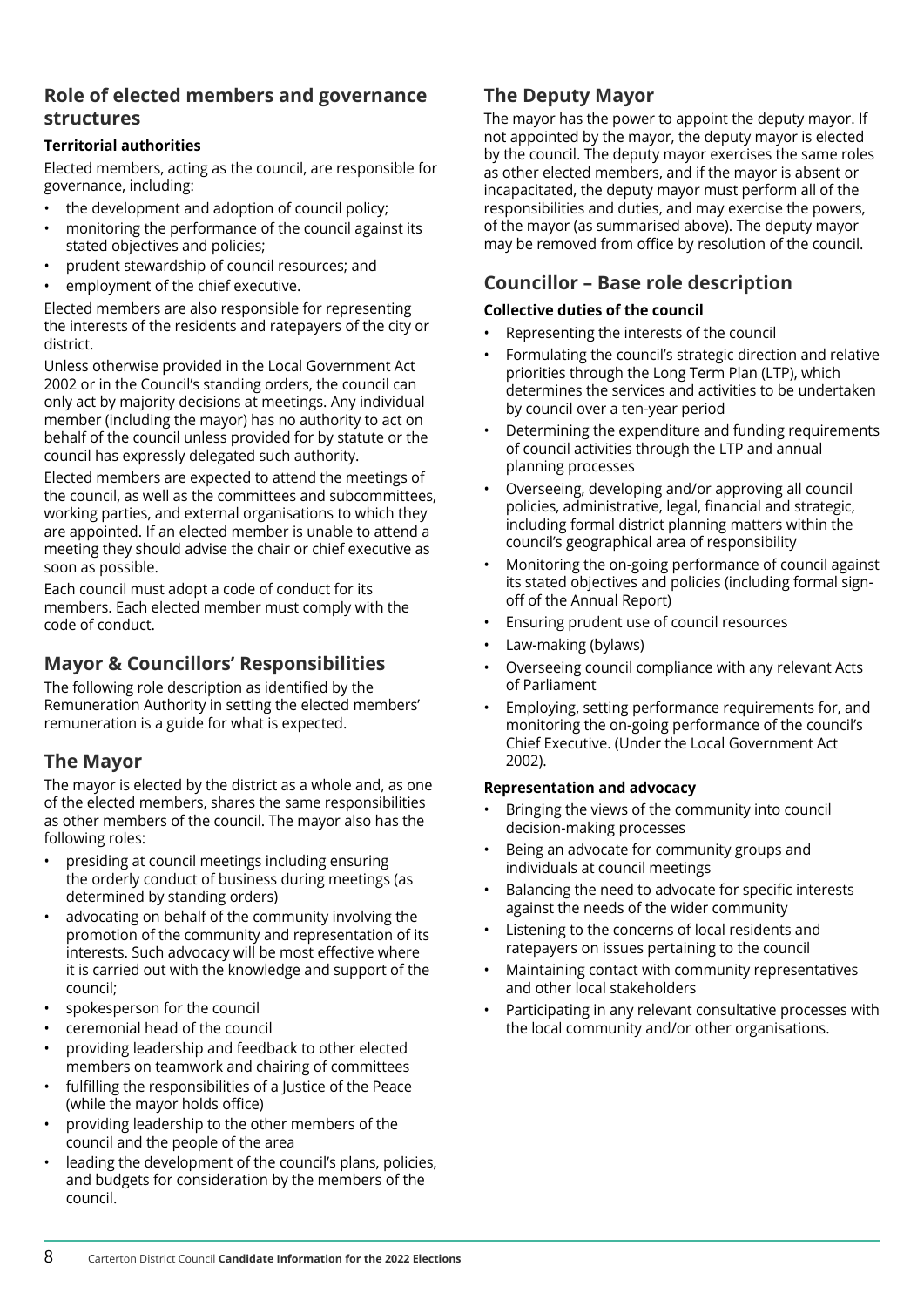#### **Governance**

- Participating constructively and effectively in the good governance of the council as a whole
- Understanding and ensuring that basic principles of good governance are a part of the decision-making approach of the council
- Understanding and respecting the differing roles of mayor, deputy mayor, committee chairs/portfolio holders and councillors
- Recognising that the governance role does not extend to operational matters or to the management of any implementation
- Having a good understanding of the council processes set out in the Standing Orders that determine how council meetings are run
- Developing and maintaining a working knowledge of council services, management processes, powers, duties and constraints
- Participating in the setting and monitoring of council policies, budgets, strategies and service delivery through annual and long-term planning processes
- Ensuring familiarity with agendas and other council reports before council meetings
- Being familiar with and complying with the statutory requirements of an elected councillor
- Complying with the Code of Conduct adopted by the council
- Identifying, being aware of and declaring any potential personal conflicts of interest, whether of a pecuniary or non-pecuniary nature.

#### **Core Competencies**

- Genuine interest, understanding (and passion) of/for the issues faced by Carterton District citizens.
- Ability to relate to wide range of people at many levels and across many disciplines and cultures.
- Ability to hear and understand the varying positions of others and consider these in decision making.
- Ability to express ideas clearly.
- Ability to understand, focus on and resolve complex issues through long term planning.
- Ability to understand financial and reporting statements.
- Understanding the differing roles of governance and management.
- Ability to think "district-wide" on issues requiring a decision.
- Be results focused.
- Knowledge of, and commitment to the Local Government Act 2002.

#### **Experience and Background**

- May have experience relevant to the challenges facing the district.
- May have extensive community networks.
- Be familiar with the existing Carterton District Council's 2021 - 2031 Long Term Plan (LTP) or otherwise known as the Ten Year Plan.

#### **Personal Qualities**

- Demonstrates integrity and ethical behaviour.
- Is independent, inquisitive and innovative.
- Has the ability to see all sides of an argument.
- Is hard working and can work unsupervised.
- Ability to develop and maintain positive working relationships with councillors and staff
- Committed to Carterton District.
- Respect for others.
- Is able to work flexible hours; evening and weekend work is required.
- Actively demonstrates commitment to the Elected Members' Code of Ethics

### **Council Meetings**

Ordinary Meetings of Council are currently held every six weeks on a Wednesday starting at 1.00 pm. These are held in the Hurunui o Rangi Meeting Room at the Carterton Events Centre, Holloway Street, Carterton.

Special Meetings and workshops of Council are called to deal with specific issues, as and when required.

Committee meetings are held on Wednesday or Thursday. The current schedule of meetings is available from https://cdc.govt.nz/your-council/meetings/.

### **Members' Interests**

Prospective candidates should be aware of the requirements of the Local Authorities (Members' Interests) Act 1968.

Under Section 3 of the Act, elected members may not be concerned or interested in contracts made by the council when payments made for the contracts entered into during a particular year exceed \$25,000 including GST. That amount may only be exceeded if the council has either obtained the prior approval of the Auditor General or, in special circumstances, obtained retrospective approval. When payments exceed \$25,000 or any other approved amount, the elected member concerned is automatically disqualified from office. He or she also commits an offence if they continue to act as a member.

Under Section 6 of the Act, elected members may not discuss or vote on any matter in which they have a pecuniary interest when it is being considered by the council or a committee. Elected members failing to observe this prohibition commit an offence and can be prosecuted. Conviction leads to disqualification from office.

When a matter is raised at a meeting of the council or a committee in which a member has a pecuniary interest, the member is prohibited from voting or discussing the matter and must declare the pecuniary interest. The fact of that disclosure and abstention from discussion and voting on it is also recorded in the minutes. While it is not necessary to withdraw from the meeting, it is good practice to do so.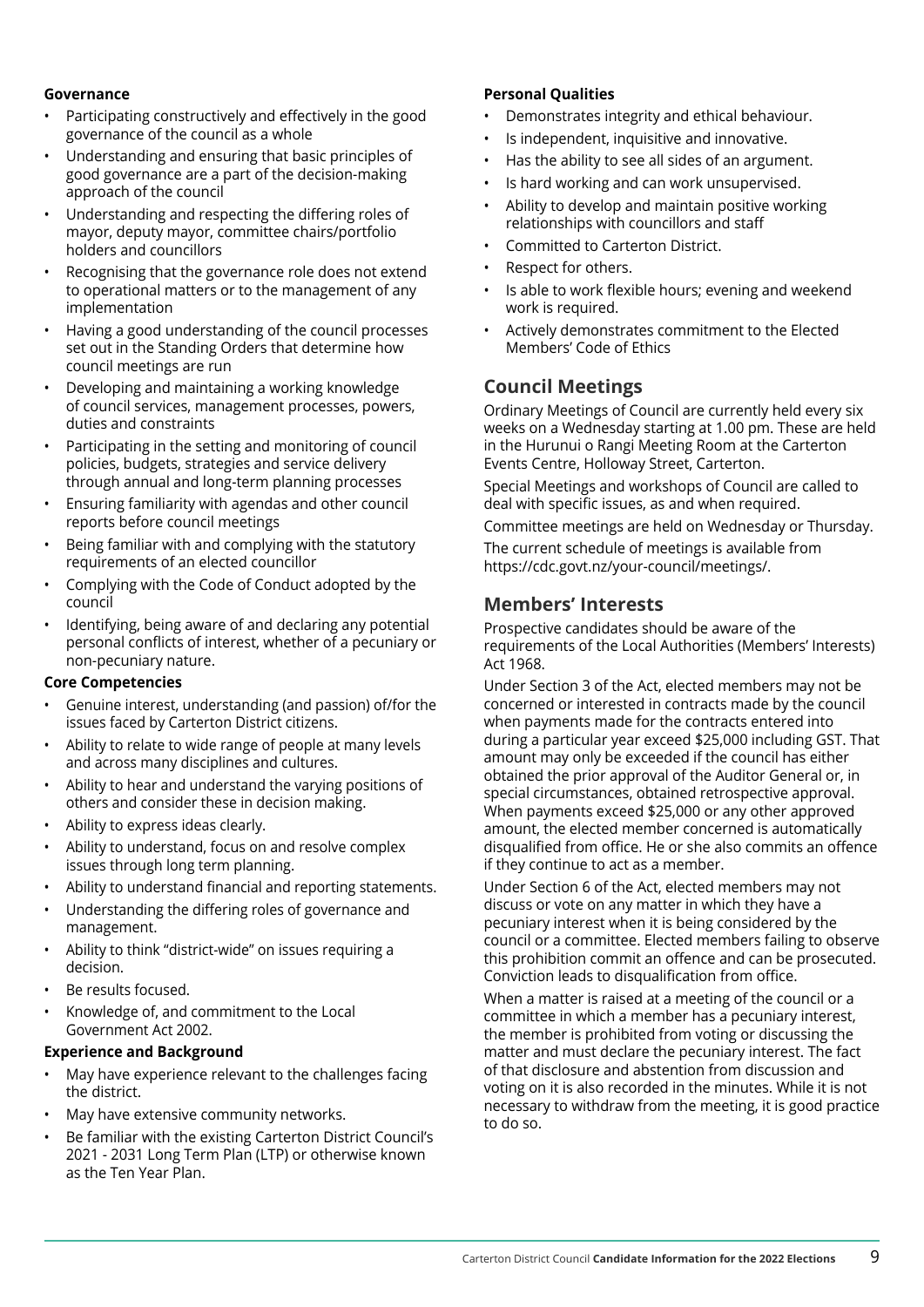## **Health and Safety at Work Act 2015**

The Health and Safety at Work Act 2015 (the Act) is part of a reform package aimed at reducing the number of serious work-related injuries and deaths in New Zealand by at least 25 percent by 2020.

The Act is designed to:

- Ensure everyone has a role to play
- Make everyone's responsibilities clear
- Focus on managing risk
- Require those who create the risk to control the risk
- Require businesses to engage with their workers and enable them to participate on an ongoing basis
- Allow flexibility in managing health and safety risks.

For elected members, the most significant implication is the introduction of the role of officer and the requirement for officers to meet due diligence duties.

#### **What is an officer and what do they need to do?**

An officer is a person who holds a very senior leadership position, and has the ability to significantly influence the management of a business. At CDC this includes elected members and the Chief Executive.

Officers must ensure the business is meeting its health and safety responsibilities by doing due diligence to ensure the business understands and manages its key risks. To do this officers must take reasonable steps to:

- Keep up to date knowledge of health and safety
- Understand the operations of the business
- Ensure and check that their business has appropriate resources and processes for health and safety.

Elected members of a Council are not required to exercise due diligence over a Council Controlled Organisation (CCO) providing they are not officer of that CCO e.g. an elected member will be an officer of a CCO if they are on the Board of the CCO.

#### **CDC and elected members as officers under the Act**

CDC is proactively partnering with elected members to ensure CDC and its officers can meet their responsibilities under the Act.

#### **Liabilities of officers under the Act**

Under the Act there are a raft of offences that can be committed which carry fines (which need to be paid in some cases by the organisation and in some cases personally by the officer) and in extreme cases even jail sentences. Elected members as officers have an exemption under the Act from some of these offences. Offences that elected members as officers can be liable for include offences such as failure to comply with an improvement notice. This can be a fine up to \$50,000 for an individual or \$250,000 for a body corporate. Insurance is not available to cover the cost of such fines.

## **Inaugural Meeting**

The successful candidates will take office on the day after the Electoral Officer gives their official notification of the result of the election. However, no person is permitted to act as a member of the council before making a declaration. This declaration will be made at the inaugural meeting, which is scheduled for Wednesday 26 October 2022. Newly elected members will be contacted by staff with the key dates.

The business to be conducted at that meeting will include:

- The making and attesting of declarations required of the mayor and councillors. Traditionally, this has been a ceremonial occasion with a photograph of the new council taken
- A general explanation of the Local Government Official Information and Meetings Act 1987 and other laws affecting elected members
- The fixing of the date and time of the first ordinary meeting of the council, or the adoption of the schedule of ordinary meetings
- Appointment of the deputy mayor.

The declaration required to be made by the mayor and councillors is as follows:

#### **Declaration by Mayor and Councillors**

*I declare that I will faithfully and impartially, and according to the best of my skill and judgement, execute and perform, in the best interests of Carterton District, the powers, authorities, and duties vested in or imposed upon me as mayor (or as a member) of the Carterton District Council by virtue of the Local Government Act 2002, the Local Government Official Information and Meetings Act 1987, or any other Act.*

## **Pre-election Report**

All councils must prepare a pre-election report. The report is prepared by the chief executive independently of the mayor and councillors.

Section 99A of the Local Government Act 2002 sets out the information that must be included in the report and its timing. It includes information previously published in other council documents including long term plans, annual plans and annual reports. As such the information reflects the policy and service delivery direction of the current council.

The pre-election report has a particular focus on how the council is performing financially, including the current financial position and key spending issues over the coming years. It provides historic information for the past three years, an overview of the current election year and council's planned financial position for the next three years. It also outlines council's broader financial goals, which are included in its long term plan.

The pre-election report will be available from the council's website in July 2022. Candidates are advised to read the report when it becomes available.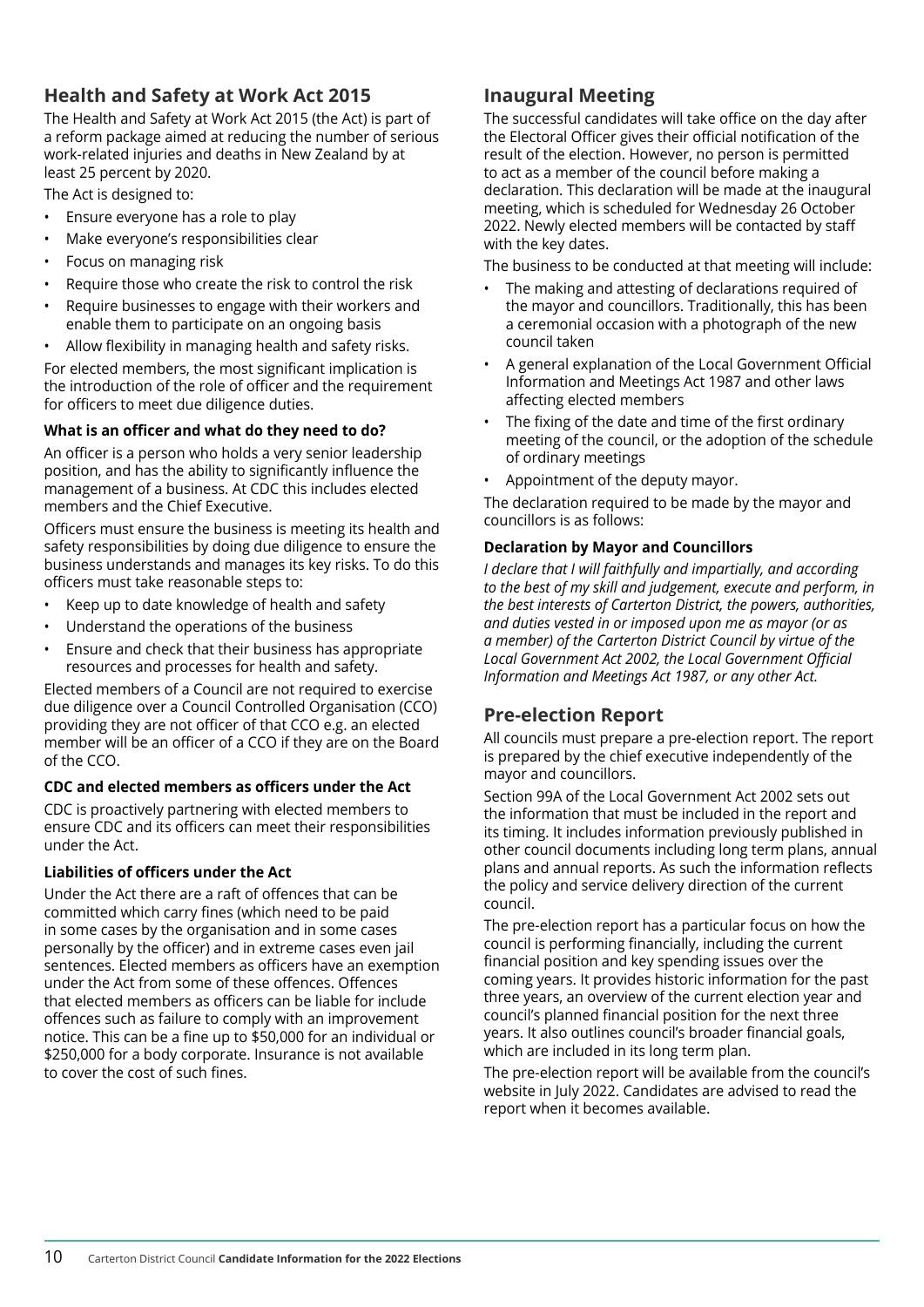# <span id="page-10-0"></span>Pūnaha Pōti **Electoral Systems**

Local bodies can conduct their elections under the First Past the Post (FPP) or the Single Transferable Voting (STV) electoral systems.

#### **Organisations using FPP in 2022 are:**

- Carterton District Council
- Masterton Community Trust

#### **Organisations using STV in 2022 are:**

• Greater Wellington Regional Council

#### **Briefly, the STV electoral system consists of the following:**

- Voters receive a single (transferable) vote irrespective of the number of vacancies.
- Voters rank the candidates in order of preference, by writing a "1" next to the name of their most preferred candidate, then a "2" next to the name of their next preferred candidate and so on.
- Voters can rank as few or as many candidates as they wish.
- To be elected, a candidate must reach a "quota" of votes, which is based on the number of vacancies and the number of valid votes.
- When votes are counted, all the first preferences are allocated first.
- A candidate who reaches the quota first is elected. If there is more than one vacancy, and a candidate gets more votes than the quota, a proportion of each vote for that candidate is transferred to the voter's second preference. If, as a result, another candidate gets more votes than the quota, a proportion is transferred to the third preferences, and so on.
- If insufficient candidates reach the quota after the first preferences are allocated and any surplus votes are transferred, then the candidate who received the fewest votes is eliminated and each vote for that candidate is transferred to the voter's second preference. This process is repeated until enough candidates reach the quota to fill all the vacancies.

More information on STV can be accessed from the Department of Internal Affairs website www.stv.govt.nz.

#### **Briefly, the FPP electoral system consists of the following:**

- Electors vote by indicating their preferred candidate(s) with a tick.
- Voters must not tick more than the number of places to be filled.
- The candidate that receives the most votes is declared the winner, regardless of the proportion of votes that the candidate obtained.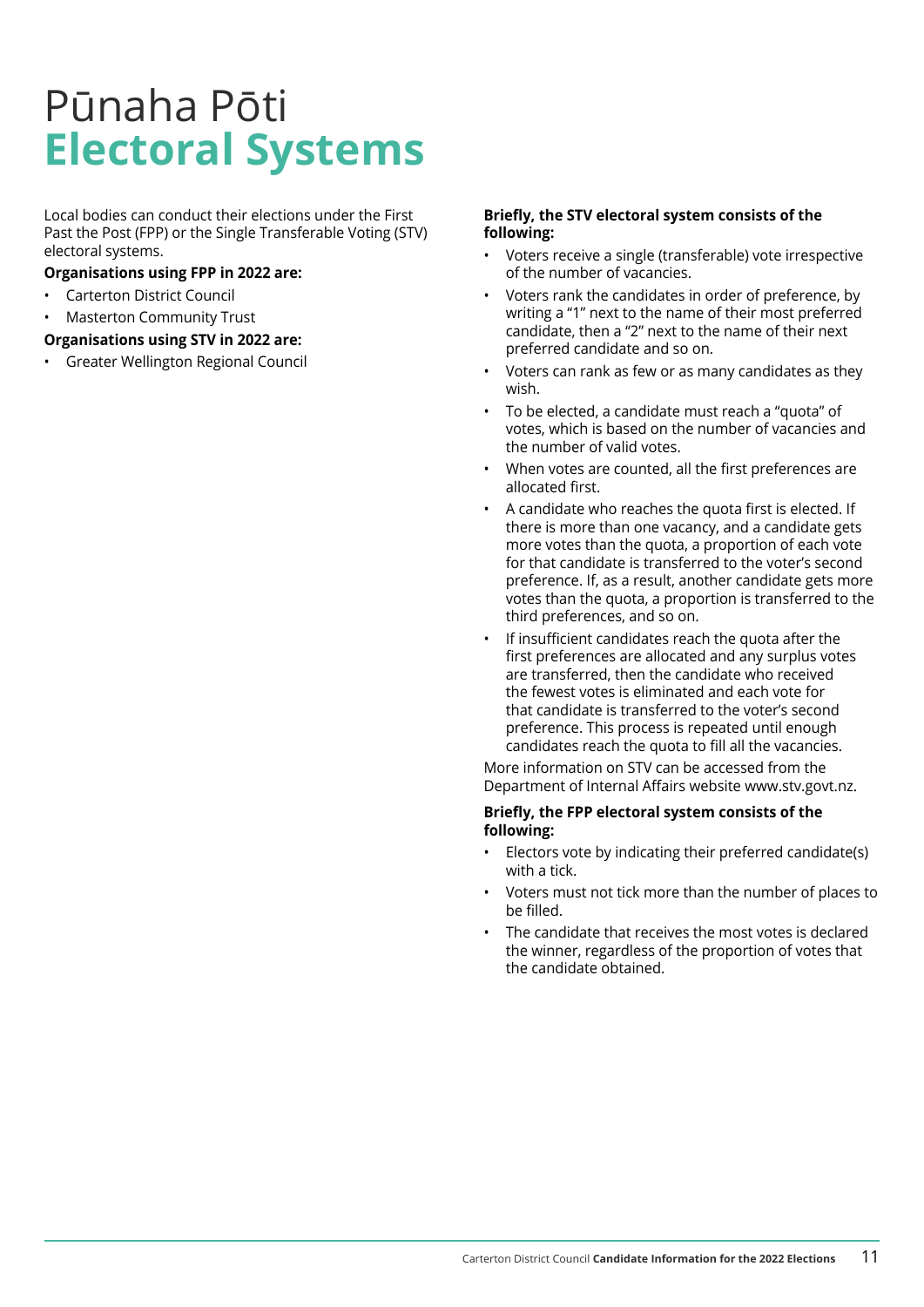# <span id="page-11-0"></span>**Masterton Community Trust**

The Masterton Community Trust (MCT) is a community owned entity. It is governed by a board of 6 elected trustees and is administered under the provisions of the Sale and Supply of Alcohol Act 2012.

The MCT is the major shareholder of Trust House Limited. Trust House Ltd was formed in 1998 as a management company to best coordinate and operate the MCT's diverse business interests.

The MCT's six trustees are elected every three years as part of the triennial local body elections. Unless they vacate office sooner, MCT members are elected for a three year term.

The MCT meets formally seven times per year, with additional meetings scheduled if necessary. Board meetings are typically held in the evening in the Trust House boardroom at level 1, 4 Queen St, Masterton. Meetings typically last three hours. Additionally, the Trust's AGM is held in September.

MCT board members are paid an annual salary of \$1,680. Remuneration levels are set by the NZ Remuneration Authority and are reviewed annually. Board members are also reimbursed for travel or expenses carried out on approved MCT related business.

Candidates for election to the board of the MCT do not need to live within the MCT area but must be a New Zealand citizen and enrolled as a parliamentary elector. They must be nominated by two electors residing within the MCT area and not be disqualified by the provisions of section 376 of the Sale and Supply of Alcohol Act 2012 which states:

A person is disqualified from election or appointment or from holding office as a trustee of a community trust if he or she—

- (a) is an undischarged bankrupt; or
- (b) has been convicted within the last 3 years of a criminal offence punishable by imprisonment and—
- (i) the time for appealing against the conviction has expired; or
- (ii) if an appeal has been brought, the appeal has been determined and dismissed; or
- (c) is subject to an order under section 383 of the Companies Act 1993; or
- (d) is the subject of an order under section 30 or 31 of the Protection of Personal and Property Rights Act 1988.

Note: If required, the Sale and Supply of Alcohol Act 2012 (and other) legislation can be viewed online at www.legislation.govt.nz.

Further information on the Trust is available from www.trusthouse.co.nz or by contacting Lesley Wright on (06) 370 0526 or lesley@trusthouse.co.nz.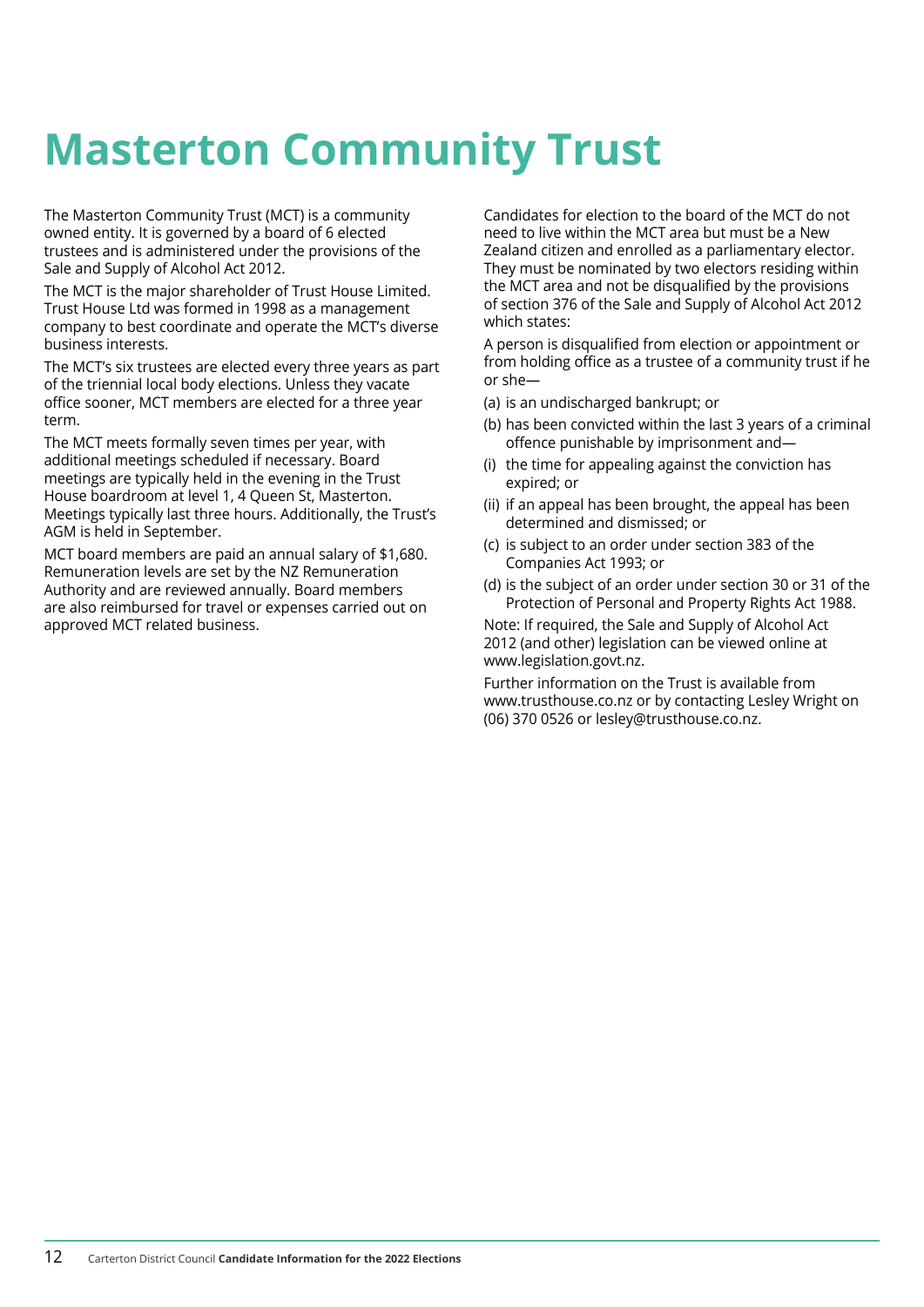## <span id="page-12-0"></span>Rārangi Pukapuka Pōti **Electoral Roll**

The preliminary electoral roll will be compiled during July 2022. Copies of the preliminary electoral roll for the election will be available for public inspection from 8.30 am Friday 15 July to 5pm Friday 12 August 2022 at the following locations:

- Carterton District Council office, 28 Holloway Street Carterton
- Carterton Public Library 50 Holloway Street, Carterton

Any alterations to the residential roll, should be made:

- Online at **www.vote.nz**
- By texting your name and address to **3676** to get a form sent to you
- By calling **0800 36 76 56** to ask for a form to be sent to you
- By email request to **enquiries@elections.govt.nz**

A hard copy of the preliminary electoral roll may be purchased from the electoral officer for \$15 (ratepayer roll included).

The final electoral roll is produced once the preliminary electoral roll closes on 12 August 2022. The final electoral roll is the roll used for issuing voting papers. Copies of this roll may be purchased as above.

Details appearing in the electoral roll are electors names (surname, then first names) listed alphabetically, the qualifying address, postal address, occupation and voting entitlements.

#### **Information contained on the electoral roll is not available from the electoral officer in an electronic form.**

In limited circumstances, an electronic listing of resident electors is available from the Electoral Commission (provided the criteria of section 114 of the Electoral Act 1993 is met). An application form is required to be completed and can be obtained by emailing a request to data@elections.govt.nz. A fee of \$455.50 applies.

The files can only be released after a candidate's nomination has been confirmed so the Electoral Commission will check with the Electoral Officer to see if the applicant's nomination has been accepted. The Electoral Commission will endeavour to assess applications within 5 working days of receipt, however, it may take longer during busy election periods.

## Te Raupapa Kaitono **Order of Candidate Names**

Councils are required to determine the order of candidates on the voting papers.

There are three options.

**Alphabetical** - names are listed in alphabetical order of surname, i.e. every voting paper has the same alphabetical order.

**Pseudo random** - candidate surnames are drawn out of a hat by the Electoral Officer soon after the close of nominations, and the names stay in that order, i.e. every voting paper has the same randomly ordered listing of candidates.

**Fully random order** - each candidate's name is printed randomly on each voting paper, i.e. every voting paper will have the candidates listed in a different random order.

Carterton District Council and Greater Wellington Regional Council have both decided to use the fully random order of candidates in 2022.

If an election is required for the Masterton Community Trust, the candidates will be ordered in alphabetical order.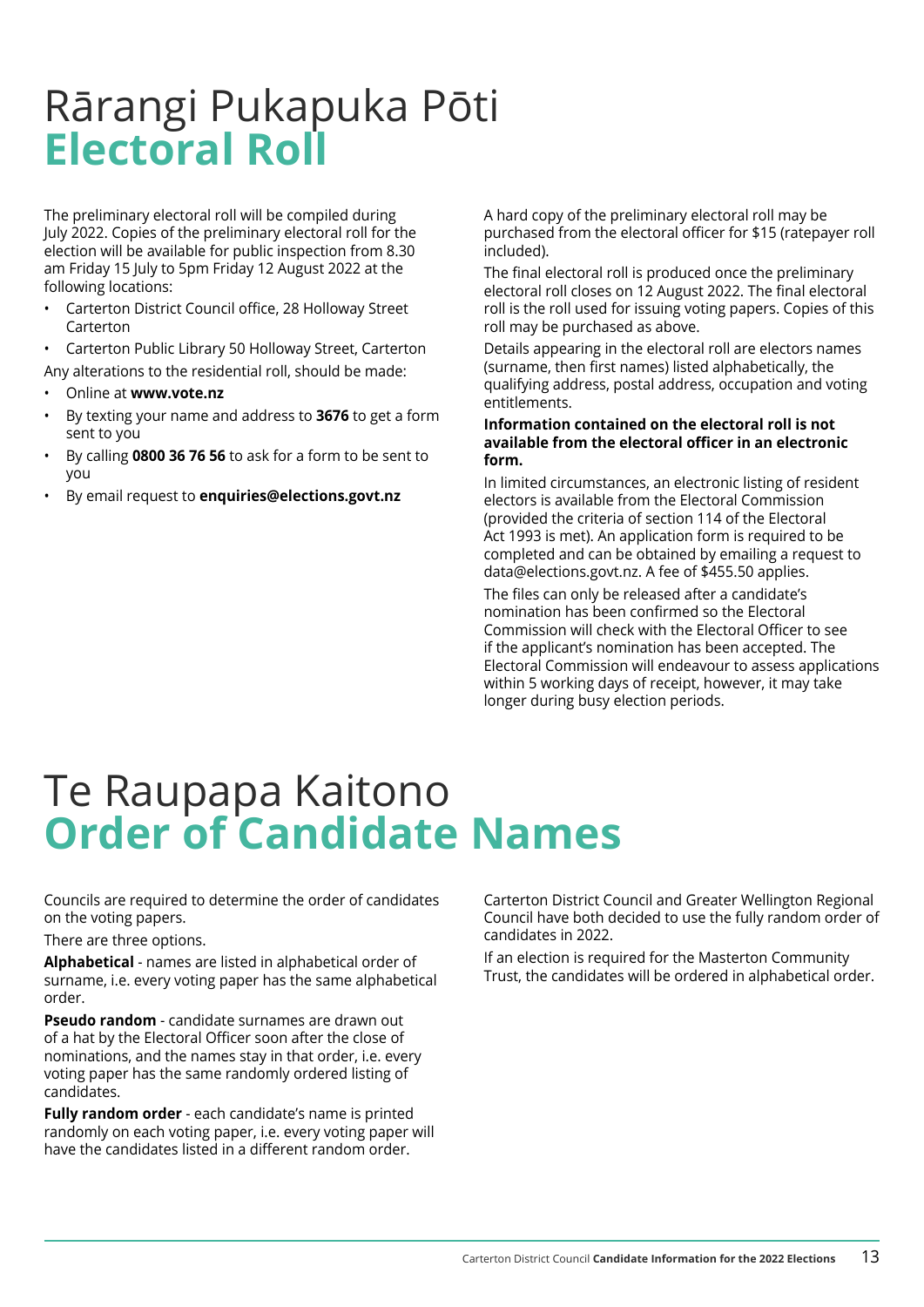## <span id="page-13-0"></span>Māori rohe pōti **Māori wards or constituencies**

A number of local authorities have recently resolved to establish Māori wards or constituencies for at least the 2022 and 2025 triennial elections. Māori wards or constituencies guarantee Māori representation on a local authority and provides for Māori participation in council decision-making required under the Local Government Act 2002.

Carterton District Council does not currently have enough Māori on the electoral roll to allow for a decision on introducing a Māori ward.

Where Māori wards or constituencies have been established or are in the process of being established, the following applies:

- Any eligible person is able to stand for both Māori or general wards or constituencies – a person does not need to be of Māori descent or be on the Māori electoral roll to stand for a Māori ward or constituency (but must still be a New Zealand citizen, a parliamentary elector anywhere in New Zealand and nominated by two electors from the area the person is standing in);
- Only those electors on the Māori electoral roll are able to vote for those candidates standing for a Māori ward or constituency. Similarly, only those on the general electoral roll are able to vote for those candidates standing for a general ward or constituency.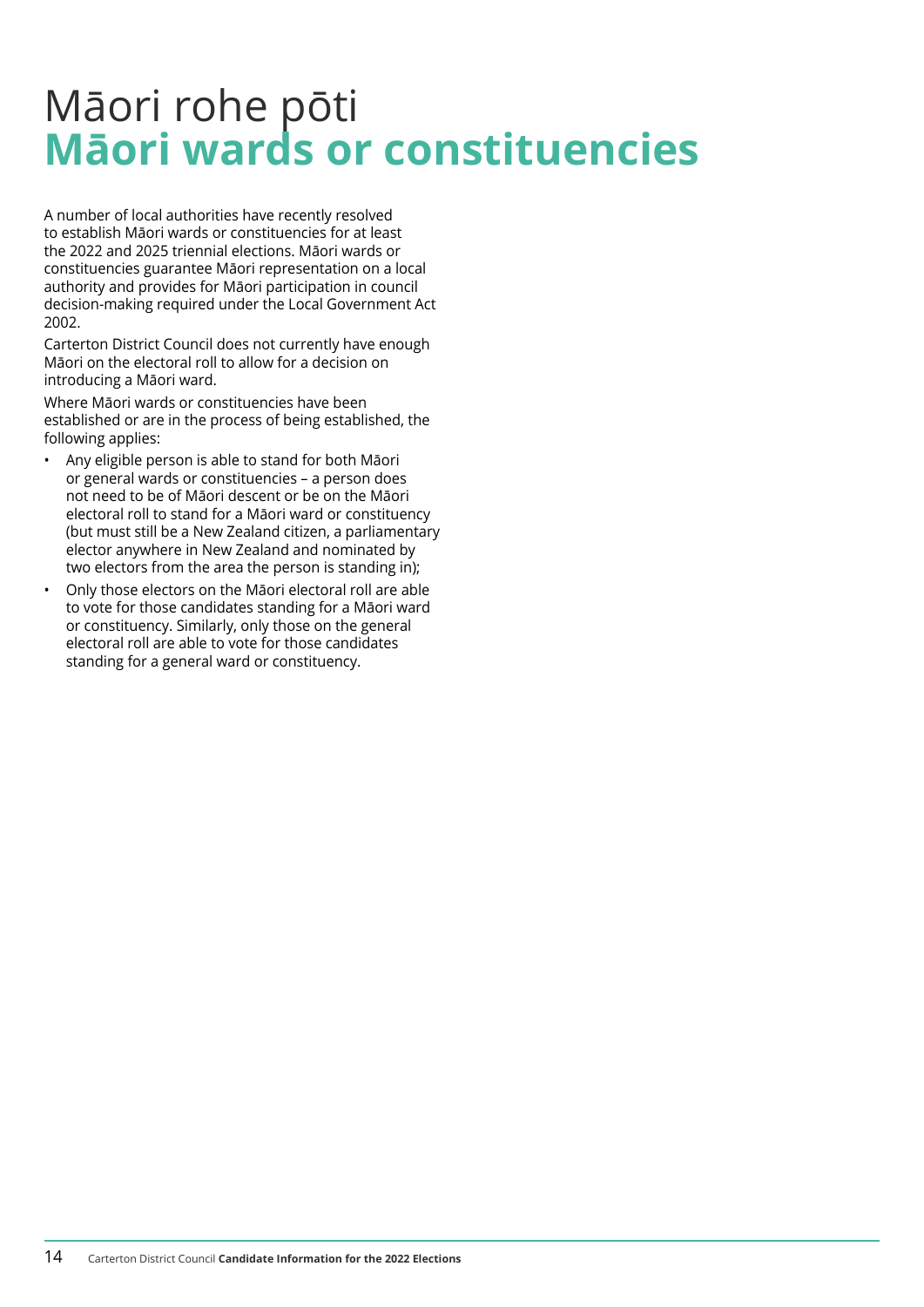# <span id="page-14-0"></span>Te Paearu Kaitono **Candidate Eligibility**

#### **A candidate for local authority elections must be:**

- 1. Enrolled on a **parliamentary electoral roll** somewhere in New Zealand; and
- 2. A **New Zealand citizen** (either by birth or naturalisation ceremony) (Section 25, Local Electoral Act 2001).

#### **Restrictions on candidates for local authority elections:**

- a. A candidate may seek nomination for mayor and/ or council but **may not also** seek nomination for Greater Wellington Regional Council, i.e. a candidate may stand for Carterton District Council **or** the Greater Wellington Regional Council, not both (Section 58 Local Electoral Act 2001).
- b. A candidate may seek nomination for mayor and councillor, but in the event that they are elected as mayor and a council member then they must be treated as having vacated the council office (Section 88 Local Electoral Act 2001).
- c. A candidate **cannot** be a person concerned or interested in contracts over \$25,000 with the territorial local authority (Section 3(1) Local Authorities (Members' Interests) Act 1968). This restriction is waived if prior approval from the office of the Auditor General is obtained.

Further information from the OAG is available on their website here: oag.parliament.nz/2020/lamia.

Under the Act there are a number of exceptions to the disqualification rule in section 3. Certain types of contracts will not disqualify a candidate from election. A candidate who has a contract that falls within any of the following categories will not be disqualified:

- Before the election, all of the candidate's obligations (or candidate's company's obligations) in respect of the contract have been performed and the amount to be paid by the council has been fixed (whether or not it has been paid); or
- Although the candidate's obligations (or candidate's company's obligations) under the contract have not been performed before the election, the amount to be paid by the council is already fixed (subject to amendments and additions as allowed for in the contract), whether or not it has been paid; or
- Although the candidate's obligations (or candidate's company's obligations) under the contract have not been performed before the election, either:
	- The contract's duration does not exceed 12 months; or
	- The contract is relinquished (with the authority's consent) within a month of the candidate becoming a member and before he or she starts to act as a member.

Further information on application of these points should be made with the Office of the Auditor General - at enquiry@oag.parliament.nz or phone (04) 917 1500.

d. An employee of Carterton District Council who is elected as mayor or councillor **must resign** from his/her position as an employee of the council before taking up his/her elected position (Section 41 (5) Local Government Act 2002). Staff members intending to stand for election should check with their manager on whether they would need to take leave of absence for campaigning purposes prior to the election.

#### **Notes:**

- i. Candidates for mayor may also stand for council if they wish (and vice versa).
- ii. Candidates are required to record on the nomination paper if they are standing for election in any other elections in New Zealand.
- iii. Candidates need not necessarily be a resident or ratepayer of Carterton District, but candidates are required to record on the nomination paper if they reside in the election area or not.
- iv. Section 60 of the Local Electoral Act 2001 states:
	- *If the Electoral Officer receives advice before the close of nominations that a candidate is, or has become, incapable under any Act of holding the office for which he or she is a candidate, that candidate's nomination must be treated in all respects as if it had not been made.*

## **Evidence of NZ Citizenship**

It is a requirement of the nomination process that all candidates provide evidence of their NZ citizenship.

This is to be provided at the time of candidate nomination. Acceptable evidence includes a copy of NZ Passport, NZ birth certificate, or NZ citizenship documentation.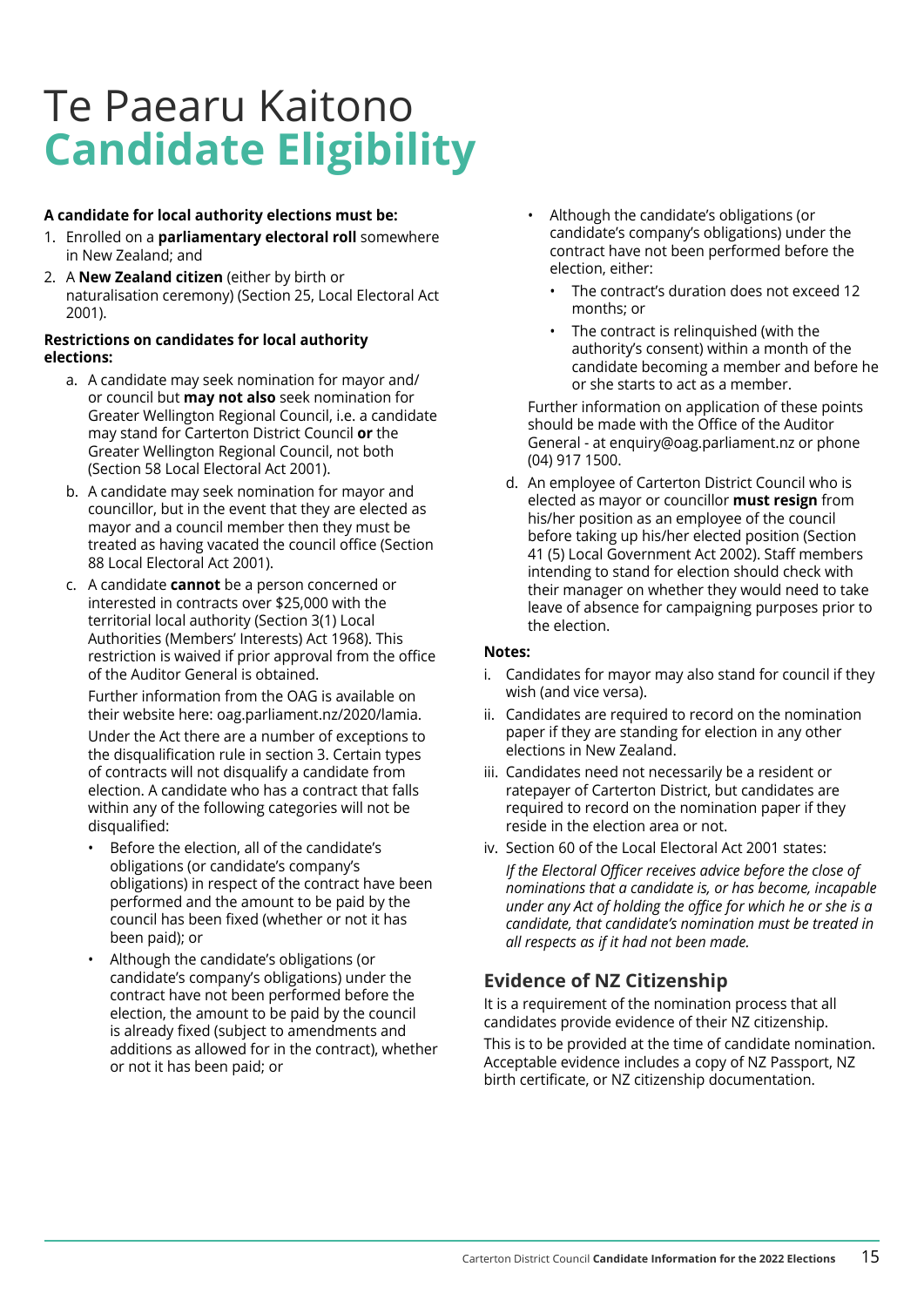## <span id="page-15-0"></span>Te Pūnaha Tautapa **Nominations**

#### Nominations open on **Friday 15 July 2022** and close at **12 noon on Friday 12 August 2022.**

Each candidate must be nominated on the official nomination paper available during normal office hours from the following sources:

- By phoning Carterton District Council on (06) 379 4030, or emailing demservices@cdc.govt.nz.
- From the Carterton District Council's office on 28 Holloway Street, Carterton
- Or by phoning the election helpline on 0800 666 048

## **Completion of Nomination Paper**

Each nomination paper must have the consent of the candidate and be nominated by **two** electors whose names appear on the electoral roll for the the electoral issue the candidate wants to stand for (e.g. if a person wishes to stand for election to the Masterton CT they must be nominated by two electors enrolled within the Masterton CT area.

A candidate **cannot** nominate himself/herself.

If a candidate is unable to sign the nomination paper (e.g. absent overseas), a letter of consent signed by the candidate is acceptable to attach to the nomination paper. A scanned copy of a completed nomination paper will also be accepted, provided the nomination deposit payment (or evidence thereof) is received in time.

## **Other Names**

If a candidate is commonly known in the community by a slightly different name (e.g. Edward Smith is commonly known as Ted Smith) and has been known by this name for at least the last six months (to the satisfaction of the Electoral Officer), the commonly known name may appear on the voting paper.

Candidates can use their commonly known name for their campaigning material.

### **Titles**

Titles (i.e. Dr, JP, Sir, Dame etc) are **not** permitted next to the candidate's names on the voting paper or profile statement, but can be included as part of the candidate's 150 word profile text if desired.

Titles can be used by candidates in campaigning material. It is only on the voting papers where they cannot be shown.

## **Residency in Area**

A candidate must declare if they reside in the area of election or not. This is shown at the top of the profile statement but does not count as part of the 150 word profile.

## **Standing in Other Elections in New Zealand**

A candidate must declare if they are standing as a candidate in any other triennial local government election in NZ in 2022. This is shown at the top of the profile statement but does not count as part of the 150 word profile.

## **Affiliation**

The nomination paper provides for a party affiliation or other designation.

Individual candidates not part of a political party may wish to nominate their designation as "Independent" or leave as blank (if left blank, nothing will show alongside the name on the voting paper).

A candidate requiring a specific political party affiliation must have authority to adopt the affiliation from the party concerned, eg Labour Party, Greens, New Zealand First, National etc. (i.e. a party letterhead or letter of consent are acceptable). This is a safety measure to avoid any illegal adoption of party affiliations.

No party affiliation or other designation that is offensive in nature or likely to confuse or mislead electors will be accepted.

The Electoral Officer may require written evidence that a candidate belongs to a group or organisation if there is some contention about the use of a particular party affiliation.

#### **The party affiliation limit is 38 characters. This will be strictly enforced.**

Website address, hashtags, twitter handles or Facebook links will not be accepted as an affiliation.

## **Submitting the Nomination Documents**

Nomination papers, with the deposit, candidate profile statement, photograph and evidence of citizenship, can be delivered to the Deputy Electoral Officer, Carterton District Council, 28 Holloway Street, Carterton or can be emailed to demservices@cdc.govt.nz. Note that any nominations received after the closing date will be invalid.

Nomination documents can be scanned as pdfs and emailed to the Deputy Electoral Officer, including evidence of the \$200 deposit if made by online banking. Details on the submission of candidate photos are provided on page 20.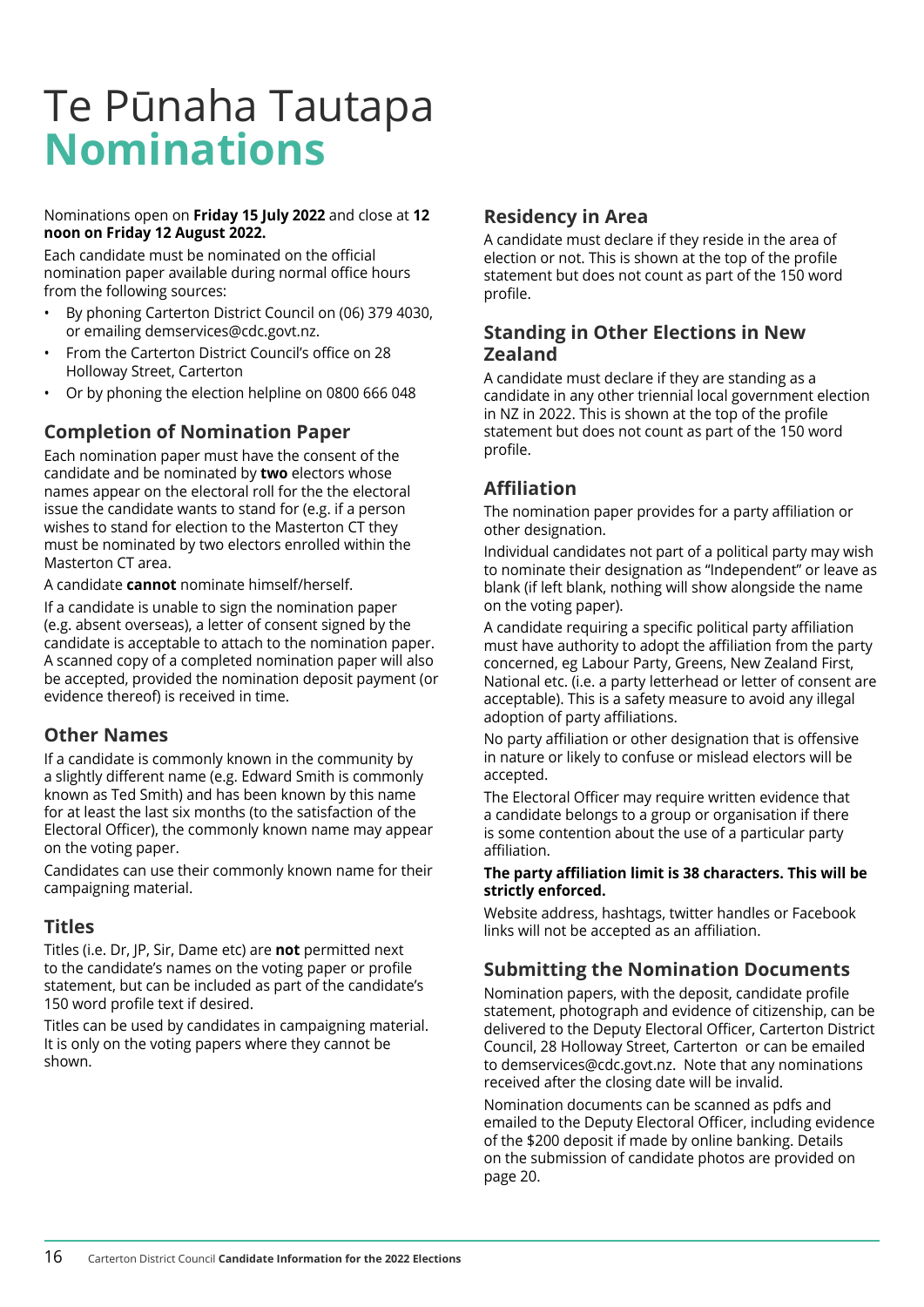**It is the responsibility of the candidate to ensure all nomination documents are submitted together and that they are all correct.**

**The lodgement of nomination documents should not be left to the last minute.**

#### **Nominations close at 12 noon, Friday 12 August 2022.**

#### **Carterton District Council's office hours for lodgement are:**

Monday to Friday, 9.00 am to 4.00 pm, except on 12 August when 12 noon is the cut-off time for lodgement.

- All nomination documents must be submitted at the same time, i.e. nomination paper, candidate profile statement, evidence of NZ citizenship, photo, and nomination deposit. A nomination will not be accepted if any components are missing
- Nomination papers for the Masterton Community Trust are to be lodged at the Masterton District Council office, 64 Chapel Street (PO Box 444) Masterton. **These nomination papers cannot be lodged with Carterton District Council.**
- Nomination papers for the Greater Wellington Regional Council elections must be lodged at the GWRC office, 100 Cuba Street, Te Aro, Wellington. **These nomination papers cannot be lodged with Carterton District Council.**

Once lodged, nomination papers are checked to ensure the candidate is eligible (name appears on a parliamentary roll) and the nominators are two electors whose names appear on the electoral roll for the relevant electoral issue (council, community trust etc).

Should a nomination paper be lodged late on the morning nominations close, and/or be incorrectly completed or ineligible nominators are provided, there may not be enough time to correct the situation and the nomination could be invalidated.

## **Candidate Details**

Confirmed candidate details will be made available on the council website. The details will be updated on a regular basis throughout the nomination period and will include at least the candidate name and any affiliation claimed.

As soon as possible after nominations have closed a file of candidate contact details will be available for download from the council's website. Candidates may be contacted by journalists, advertisers, pollsters and other groups interested in election matters.

### **Nomination Deposits**

Each nomination paper lodged, requires a deposit of **\$200** (including GST). If an election is required the deposit is refunded if the candidate polls greater than **25%** of the lowest polling successful candidate for each election issue. The deposit is also refunded if no election is required.

Payment of the nomination deposit can be made by cash, EFTPOS or online banking. Should an online banking transaction be dishonoured or declined, the nomination becomes invalid as the deposit has not lawfully been made. If this occurs after the close of nominations, then the nomination is invalid and the candidate will be withdrawn.

**Payment can be made by online banking.** Details for the payment of the deposit by online banking are shown on page 2 of the nomination paper. If paying by online banking, evidence of the transaction **must** be provided at the time the nomination documents are submitted, i.e. a copy of the transaction receipt. The nomination paper also sets out the reference and code details required for each online payment.

Nomination papers, with the deposit, evidence of NZ citizenship, candidate profile statement and photograph, can be sent to the electoral officer or deputy electoral officer by mail or email, but should they be received after the close of nominations, the nomination is invalid.

#### **Nominations close at 12 noon, Friday 12 August 2022.**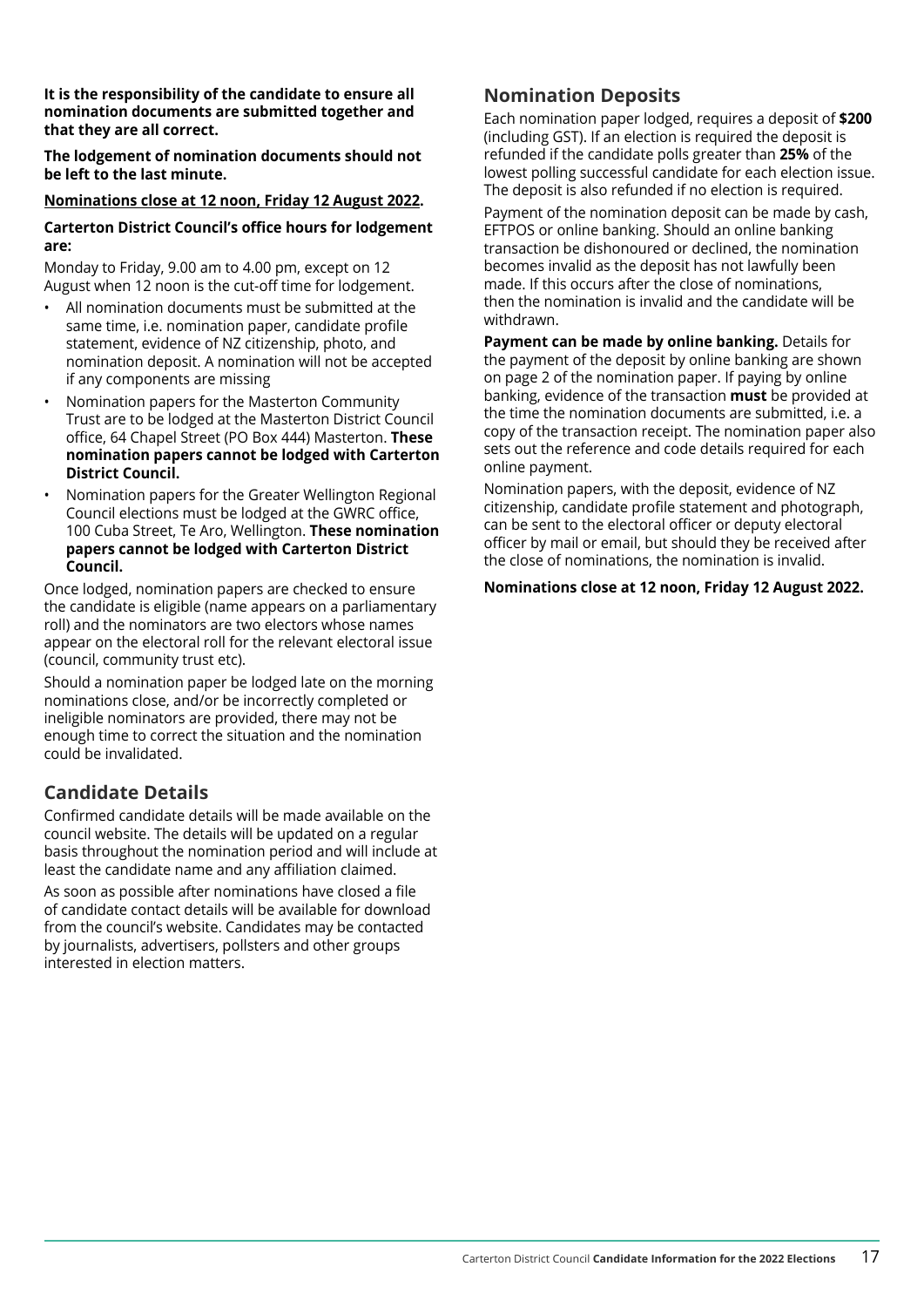## <span id="page-17-0"></span>Te Maunu Kaitono **Candidate Withdrawals**

A candidate can withdraw their nomination by application to the Electoral Officer up to the close of nominations i.e. 12 noon, Friday 12 August 2022.

Candidates cannot strategically or politically withdraw their nomination once nominations have closed. Candidates may only withdraw after the close of nominations for medical reasons, i.e. incapacity.

A medical certificate must be provided for a withdrawal notice to be accepted by the Electoral Officer after the close of nominations. An application can be made by a candidate or an agent on their behalf, and must be signed by a Solicitor or Justice of the Peace.

A candidate wishing to withdraw must discuss this with the Electoral Officer as soon as possible.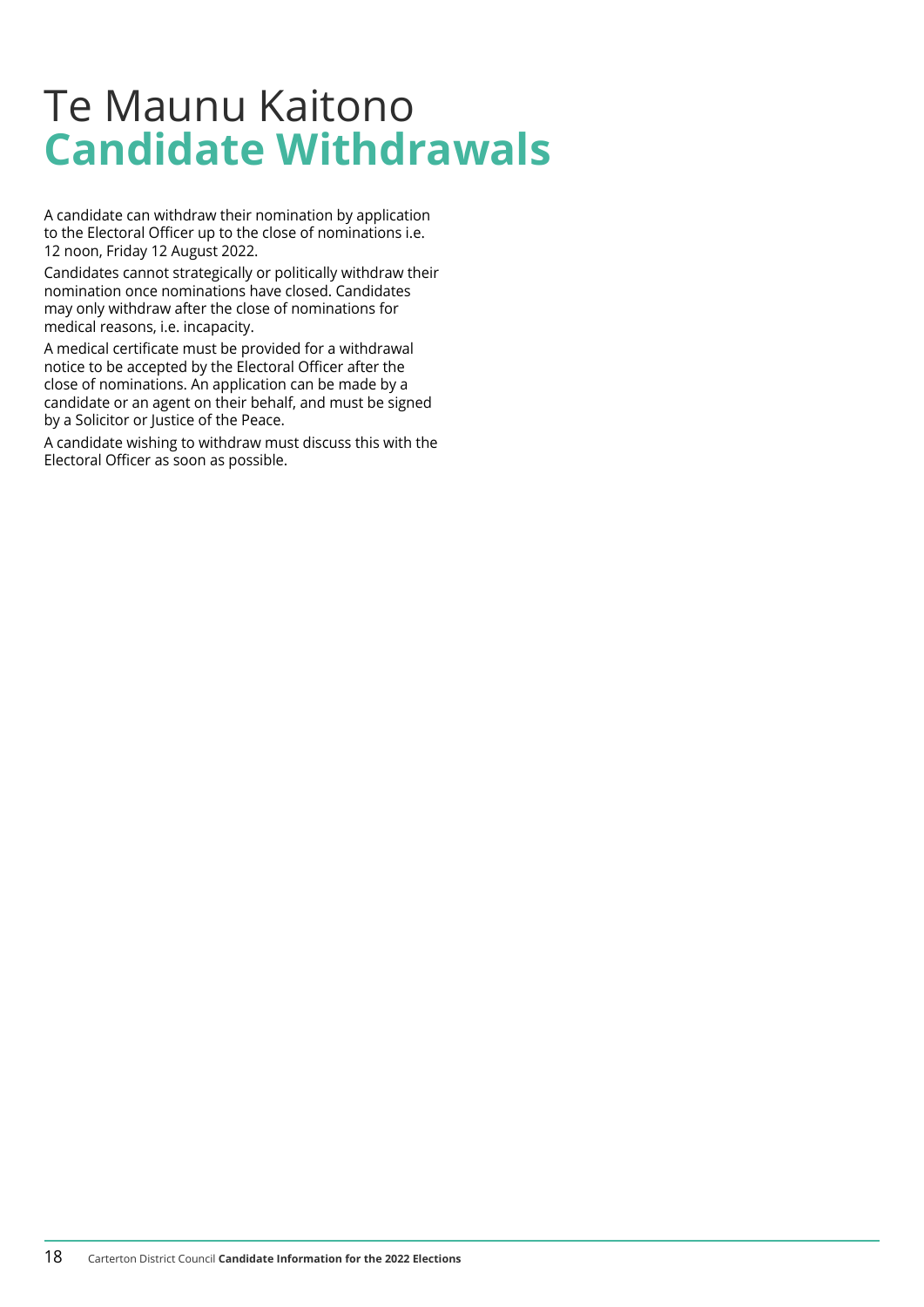## <span id="page-18-0"></span>Ngā Kōrero whaitake a te Kaitono **Candidate Profile Statements**

The Local Electoral Act 2001 allows for candidate profile statements (CPS) of up to 150 words to be provided by each candidate with the completed nomination form. If an election is required these are then collated by the Electoral Officer and forwarded to electors in a booklet with the voting papers. Refer also to the notes listed in Appendix 1 for word limits and translation requirements.

Candidate profile statements must be provided electronically via email or a media device, in a MS Word document that has been spell checked. Hand written profiles will not be accepted. As the Electoral Officer could receive dozens of profiles, consistent format of delivery and content is required according to the guidelines below.

Candidate profile statements are governed by Sections 61 and 62 of the Act. Further detail on the legislation is provided in Appendix 1.

Providing a hard copy of the profile statement goes against the statement above that profile statements must be provided electronically or on a media device.

## **Format of Candidate Profile Statements**

The format requirements for profiles are:

The English text must be plain text, in paragraphs, with no special formatting, i.e.

- No bold, italic, underlining etc.
- No words in CAPS (except acronyms)
- No tabs
- No quote marks
- No accent marks (this restriction is in English text only)
- No bullet points.

#### **If bullet points are provided in the profile statement, they will be turned into a "run on" list after a semicolon.**

The profiles will be loaded into software provided by the printer that will automatically apply the required font, type size, line spacings etc. If there is no profile statement or photo from a candidate, then "No Profile Statement and/ or Photo provided." text or similar will be printed in the profile book.

Any non-English candidate profile content must be supplied with the following formatting:

- Font Times New Roman (or Equivalent)
- Point Size 9 point size, 11 point line spacing
- No special formatting of text e.g. no bolding, no italics, no underlines, no quote marks, etc.

#### **Facebook links can be included in the 150 word profile but have a maximum limit of 60 characters, so that they stay on one line. This will be strictly enforced.**

### **Translations**

The following contact details are given for a translation company, for those candidates who are unable to prepare the translation image themselves or do not know of anyone to do this for them:

Pacific International Translations (NZ) Ltd 4/203 Queen Street, Auckland. Phone: 09 9135290 Fax: 09 9135291 Email: info@pactrans.co.nz

The translation service will provide the translations in the above format to meet the requirements of the printer, the cost of which is to be met by the candidate.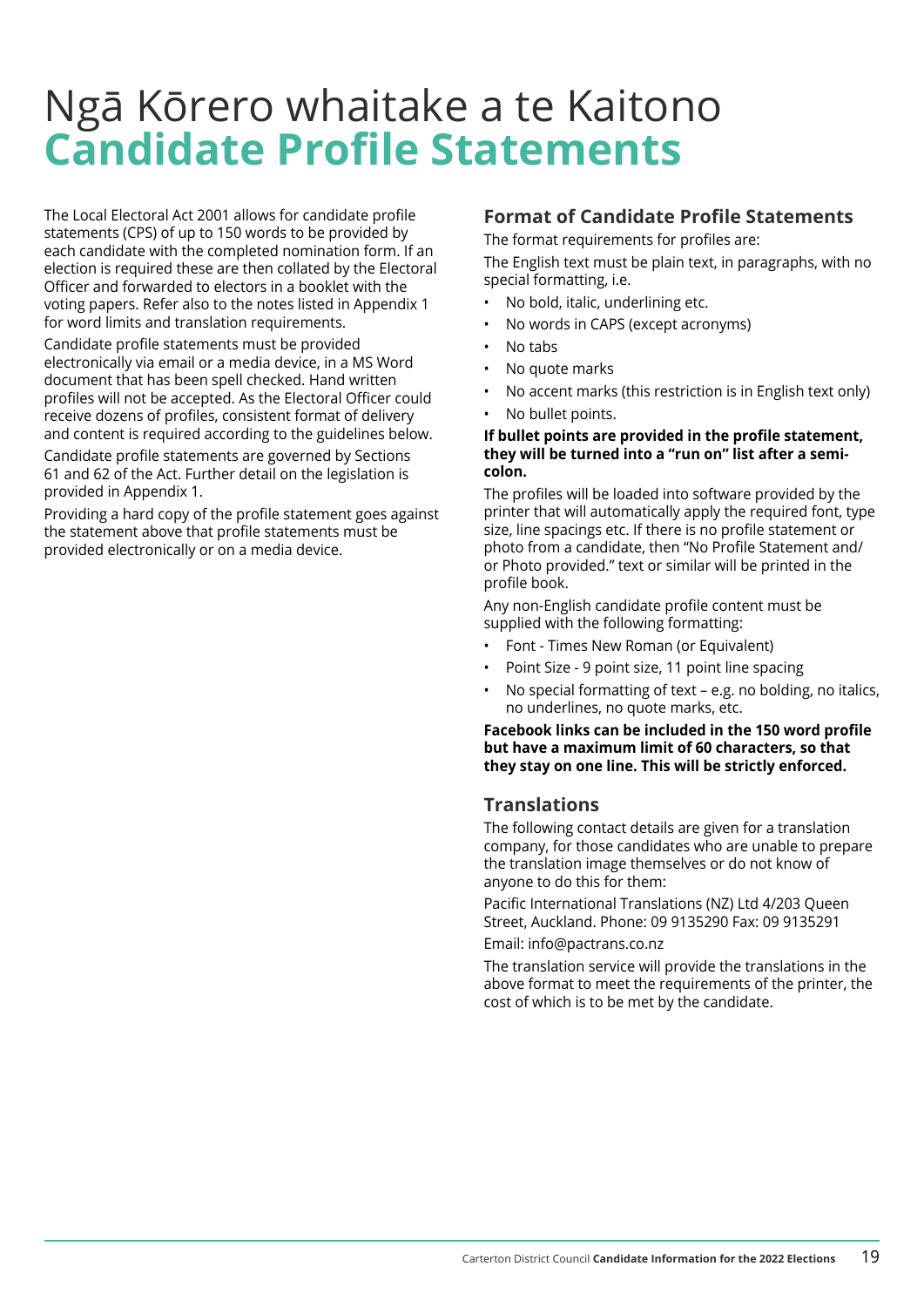## **Candidate Photos**

Candidates may also submit a recent (less than 12 months) colour photograph for inclusion with the candidate profile statement in the booklet to accompany the voting papers. Photos must also be provided electronically, on a media device, or as an attachment to an email to the Electoral Officer or Deputy Electoral Officer.

## **Format of Candidate Photos**

Candidate photos are to be a head and shoulders shot only, with nothing else in the photo, i.e. no hats, sunglasses, pets, external objects or impediments, or other people. They should be in colour. If necessary the Electoral Officer will crop the photo accordingly but the onus is on the candidate to provide a photo that complies with this format.

Electronic copies of photos are to be provided as a jpeg at a minimum of 300 dpi.

Any queries regarding the format of photos and profiles are to be made to the Electoral Officer.

Note: The onus is on the candidate to ensure that all nomination documents including the profile and photo are submitted to the Electoral Officer by 12 noon on Friday 12 August 2022.

### **Correctness of Candidate Profile Statements**

The candidate is responsible for ensuring that the candidate profile statement contains correct grammar, spelling, punctuation, etc. The Electoral Officer may make corrections to the statement without affecting content but accepts no responsibility to make any correction. The candidate should ensure the statement is correct when submitted and not expect any corrections to be applied.

The Electoral Officer is not required to verify or investigate any information included in a candidate profile statement.

The Electoral Officer will take no responsibility for the accuracy of the content. A disclaimer concerning the accuracy of the information contained in the statements will be published in the profile statement booklet.

If the profile statement or photo does not comply with the legislative requirements, the Electoral Officer will as soon as practicable, return the statement to the candidate and specify his/her concerns and the reasons therefore. The candidate will then have up to three (3) days to submit an amended candidate profile statement to the Electoral Officer.

A candidate is to be treated as having failed to provide a candidate profile statement, if the candidate:

- fails to submit an amended candidate profile statement within the requested period, or
- submits an amended candidate profile statement that, in the opinion of the Electoral Officer, does not comply with the requirements.

Where the Electoral Officer is not satisfied that the candidate profile statement complies and cannot reach agreement with the candidate within the period specified, but the candidate has submitted a suitable photograph, the Electoral Officer will act as if the written part of the statement was never received but still publish the photograph in the candidate profile booklet to be included with the voting paper sent to each elector, as well as a message to the effect that a statement was not supplied.

**Remember that the profile statement cannot include any special formatting, ie no bullet points, words in CAPS (except acronyms), bold, underlines, italics etc.**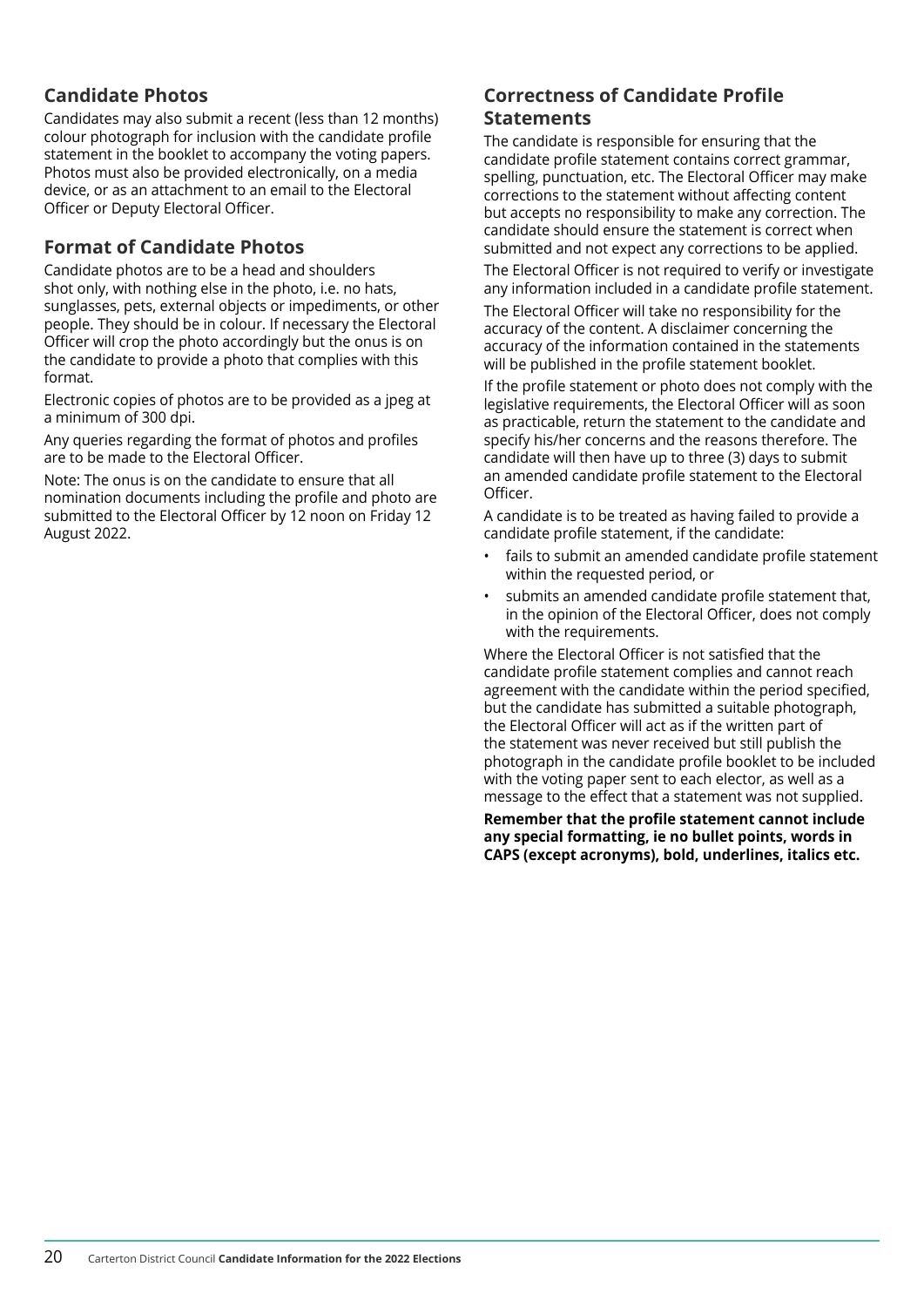## <span id="page-20-0"></span>Whakahaeretia, Rauemi Kaunihera, Pae Pāpāho Pāpori **Campaigning, Council Resources and Social Media**

Election campaigning can commence anytime but should cease by the close of voting, i.e. 12 noon Saturday 8 October 2022.

There are generally no rules around conduct of campaigning by candidates, although there are certain election offences, which are detailed for your information in this guide, see Appendix 6. Please refer to them for your own protection.

No election material can contain:

- any untrue statement defamatory of any candidate and calculated to influence the vote of any elector.
- an imitation voting paper which has the names of the candidates with any direction or indication as to the candidate a person should vote for, or in any way contains such direction or indication likely to influence the voter.

Voting papers should not be collected from electors by candidates or their assistants. Each elector is required to post his or her own voting paper to the Electoral Officer or deliver it to an official voting box located at the Carterton District Council office.

Candidates can use official titles in their campaigning material, ie Dr, OMNZ, CMNZ, Sir, Madam etc but these are not permitted on the voting papers.

Candidates should not display completed voting papers on any media channels as this could be construed as an offence under section 122 (1) (b) of the LEA of attempting to interfere or influence voters. Candidates should not display completed voting papers on social media channels or any other form of election signage or publications etc.

## **Council Resources**

Candidates are not permitted to use council resources for campaigning purposes. Council resources includes but are not limited to council's logo and branding, website, council taken photos of buildings and amenities or landmarks, facebook page, twitter account, any forms of social media, computers, email, mobile phones, faxes, stationery, photocopiers, printers, stamps, cars, meeting rooms and venues (except those available for public hire).

## **Election Advertising and Authorisation on Campaign Material**

Election advertising, using any media, including social media, must identify the person under whose authority they have been produced, as per sections 113-115 of the Local Electoral Act 2001.

This means that for posters, adverts, signs, billboards, flyers, vehicle signage, websites, Facebook pages etc, each advertising item must include a statement saying that it is authorised by the candidate or agent, i.e. "Authorised by Joe Citizen, 20 Main St, Tinseltown." This authorisation

must be clearly visible on any campaigning material including signs and billboards.

#### **It must be included on every item of campaigning material.**

Please note: a physical address must be provided in any authorisation text, i.e. it cannot be a PO Box, Private Bag or a rural delivery number. There must be a reasonable expectation that anyone wishing to discuss the advertising can do so with the candidate or their agent at the address listed. The use of a council building address is not permitted in the authorisation address.

## **Advertising Standards Code for Campaign Material**

Candidates are reminded to be socially responsible and truthful with the content of their campaign material. Campaign advertisements are subject to the Advertising Standards Authority (ASA) Code. Wherever facts are quoted, the Code is strict that the facts must be correct, however, where a person holds a broad view or opinion, the Code allows them to do so. The ASA settles disputes during elections within two to three days, and take complaints from electoral officers and the public. The usual penalty for breaches of the code is for the advertising to be removed.

## **LGOIMA Requests**

Council is required to respond to information requests made under the Local Government Official Information and Meetings Act 1987 (LGOIMA). Any information supplied to a candidate as part of a LGOIMA request response will be shared to all candidates as soon as possible after the original information release. The Council will determine the most appropriate distribution method.

## **Policy Local**

A partner of the Local Government New Zealand (LGNZ) 'Vote 22' campaign, and published in partnership with The Spinoff, Policy Local is an information source about local election candidates published at policylocal.nz during the triennial election campaigns.

Policy Local is the local elections version of Policy.nz, which is published during the parliamentary elections.

Policy Local aims to be a comprehensive source of information where voters can learn about and compare candidates in their local election. In 2019 the majority of Mayor and Councillor candidates took part in Policy Local.

Participation is free and optional for candidates. To participate, candidates need to complete the Policy Local email questionnaire that will be sent to them once nominations are confirmed in August 2022.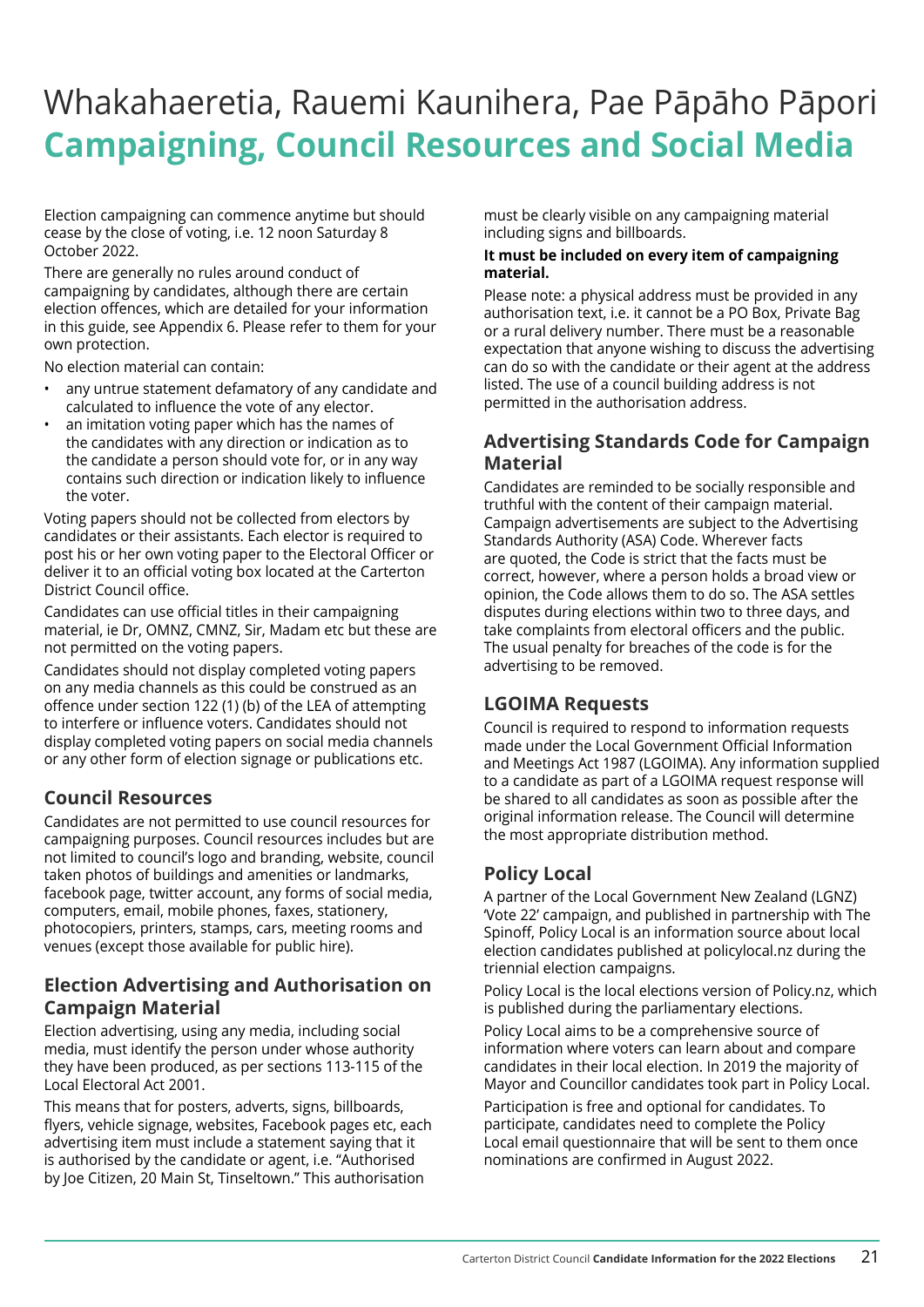A file of candidate contact details will be made available from the council's website as soon as possible after nominations have closed and candidates have been confirmed. Policy Local will use that file to contact candidates and invite them to participate.

To find out more, visit 2022.policylocal.nz or by emailing candidates@policy.nz.

## **Campaign Expenditure Limits**

Candidates have campaign expenditure limits and are required to file a return to the Electoral Officer after the election. The campaign expenditure limit is population based and is to ensure that there is a level playing field for all candidates in regard to how much money they can spend on campaigning.

#### **Campaigning funds will generally be provided by the candidate or, in some cases, from donations. Please note that the council does not reimburse ANY campaigning costs, which remain the responsibility of each candidate.**

Campaign expenditure is all expenses relating to the campaign from the period 3 months before election day, i.e. all expenditure from **8 July to 8 October 2022** plus any apportioned costs of any election campaigning carried out prior to 8 July 2022 (refer S.112 LEA 2001).

The campaign expenditure limits are population based and are specified in the LEA. The following table shows the population brackets and associated expenditure limits.

The population of Carterton District is estimated to be 10,050 (Stats NZ - 2021).

| Local government area<br>population | <b>Expenditure limit</b>          |
|-------------------------------------|-----------------------------------|
| up to 4,999                         | \$3,500                           |
| $5,000 - 9,999$                     | \$7,000                           |
| 10,000 - 19,999                     | \$14,000                          |
| 20,000 - 39,999                     | \$20,000                          |
| 40,000 - 59,999                     | \$30,000                          |
| 60,000 - 79,999                     | \$40,000                          |
| 80,000 - 99,999                     | \$50,000                          |
| 100,000 - 149,999                   | \$55,000                          |
| 150,000 - 249,999                   | \$60,000                          |
| 250,000 - 999,999                   | \$70,000                          |
| more than 1,000,000                 | a separate calculation<br>applies |

These population figures are estimates sourced from Statistics NZ as at 30 June 2021. Updated population estimates as at three months before the close of polling (pursuant to *section 104 LEA*) will be available upon request from the electoral officer by the end of July 2022. The campaign expenditure limits for Carterton District

Council are: District-wide Issues Est Resident Population as at 30 June 2021 **Expenditure** Limit (inc GST) Mayoralty 10,050 \$14,000 Council (At Large) 10,050 \$14,000

| Other Issue                         | <b>Est Resident</b><br>Population as at<br>30 June 2021 | Expenditure<br>Limit (inc GST) |
|-------------------------------------|---------------------------------------------------------|--------------------------------|
| Masterton<br><b>Community Trust</b> | 19,300                                                  | \$14,000                       |

However, if a candidate is a candidate for more than one election held at the same time, (i.e. mayor and council), the total electoral expenses (inclusive of GST) of that candidate must not exceed the highest amount permitted under subsection (1) in respect of any one of the elections for which the person is a candidate, i.e. **\$14,000** for a mayoral and council candidate.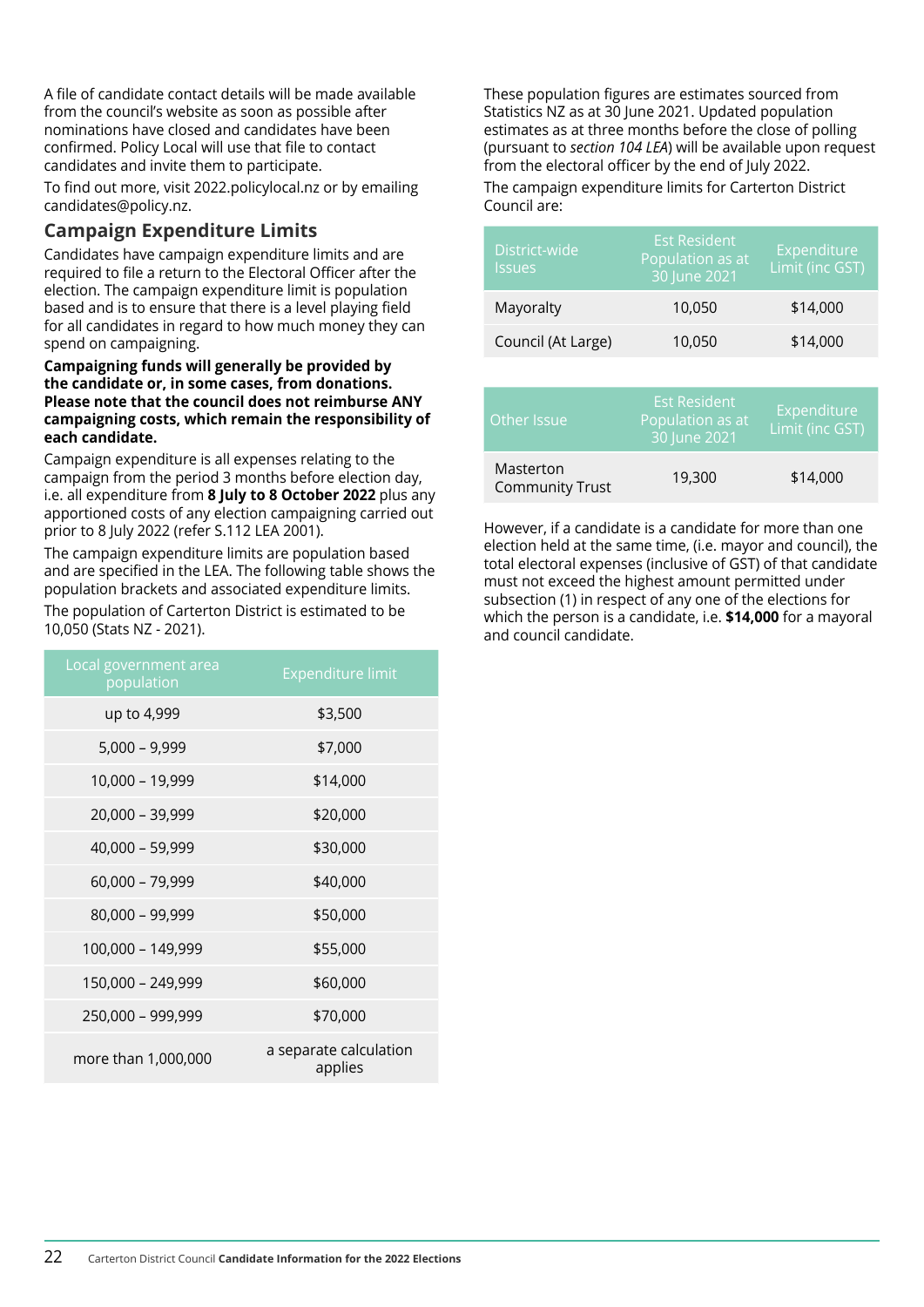## **Return of Electoral Expenses**

Each candidate is required to keep a record of all campaign election expenses, and must furnish a return to the Electoral Officer within 55 days of the election result being declared, estimated to be no later than Wednesday 14 December 2022.

The return of electoral expenses and electoral donations form once returned becomes a public document and can be inspected by any person for a period of 7 years after receipt. The Electoral Officer is required to make the expenditure return and any supporting documents available on Council's website for seven years.

A model election expenses return form is attached as Appendix 2. The relevant sections of the Local Electoral Act 2001 on election expenses is attached as Appendix 3.

#### **Note:**

- 1) Candidates are required to keep evidence of any election expenses for amounts exceeding \$200, but do not need to provide them with the declaration.
- 2) All candidates must submit a return of election expenses and donations form even if no expenses have been incurred or donations received.

#### **Candidate Expenses**

Sec 104 of the Local Electoral Act lists the following definition of electoral expenses, in relation to a candidate at an election,—

- (a) Means expenses that are incurred by or on behalf of the candidate in respect of any electoral activity; and
- (b) includes expenses that are incurred by or on behalf of the candidate, before or after the applicable period before the close of polling day, in respect of any electoral activity; and
- (c) includes the reasonable market value of any materials applied in respect of any electoral activity that are given to the candidate or that are provided to the candidate free of charge or below reasonable market value; and
- (d) includes the cost of any printing or postage in respect of any electoral activity, whether or not the expenses in respect of the printing or postage are incurred by or on behalf of the candidate; but
- (e) does not include the expenses of operating a vehicle on which election advertising appears if that vehicle is used in good faith by the candidate as the candidate's personal means of transport; and
- (f) does not include expenses incurred by the candidate in preparing a candidate profile statement; and
- (g) does not include the labour of any person that is provided to the candidate free of charge by that person; and
- (h) does not include the cost of any framework (other than a commercial framework) that supports a hoarding on which an advertisement is displayed.

#### **Note – the \$200 nomination deposit fee is not an electoral expense.**

N.B. Money spent on campaigning cannot be refunded by the Council.

Candidates can use hoardings signs or campaign material from previous elections for which the cost has already been declared. The item should be noted on the expenditure return form as being declared in the previous election, but no costs needs to be recorded for it.

#### **Definition of electoral donation**

An electoral donation is a donation of money, goods or services that is made for use in a candidate's election campaign (section 103A LEA). Electoral donations and contributions to donations, of more than \$1500 incl. GST are required to be declared in the candidate's return of donations and expenses. A series of donations made by one person that adds up to more than \$1500 must also be declared. An electoral donation includes:

- where a candidate is provided with goods or services free of charge that have a reasonable market value greater than \$300
- where a candidate is provided with discounted goods or services and the reasonable market value of the goods or services is greater than \$300, the difference between the contract or agreed price and the reasonable market value of those goods and services is a donation
- where a candidate sells over-valued goods or services, the difference between the price paid and the reasonable market value is a donation, for example a fundraising auction or dinner.

The following are not candidate donations:

- volunteer labour
- goods or services provided free of charge to a candidate, or to any person on the candidate's behalf that have a reasonable market value of \$300 or less
- money provided by the candidate for his or her own campaign.

If a person or organisation gives or pays for goods or services that would otherwise be candidate election expenses, the reasonable market value of those items, whatever their value, should be recorded as an election expense. If the reasonable market value of the items exceeds \$300 it should also be recorded as a donation.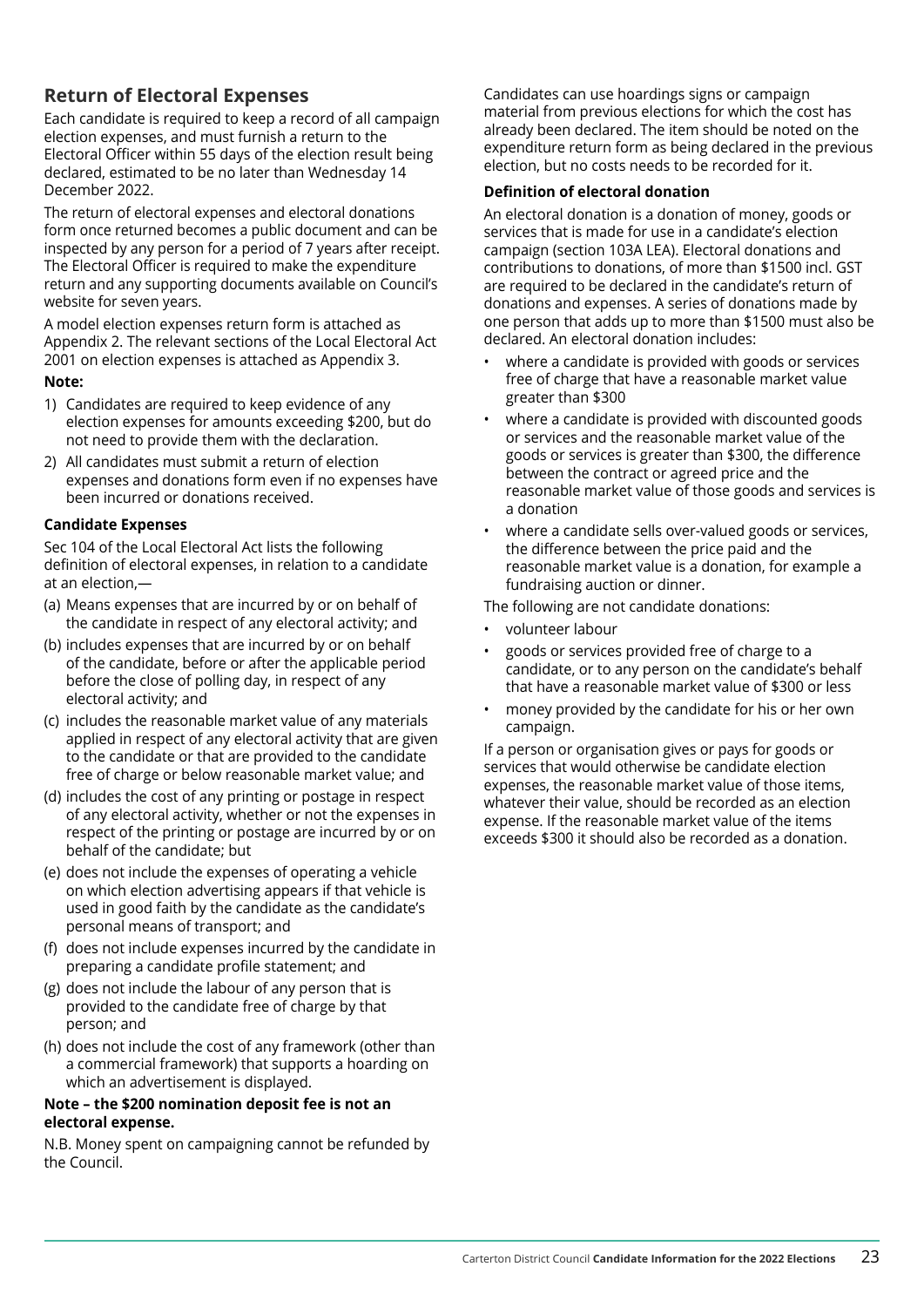#### **Donations made up of contributions**

Donations to candidates can be made up of pooled funds contributed by more than one person (referred to in the Act as donations funded from contributions). These types of donations include, for example, campaign donations made through a trust, or where there is a fundraising collection for a candidate's campaign (section 103A LEA). The total proceeds of a collection are treated as a donation under the Act. The person who collects the money will normally be the donor. The individuals who contribute to the collection are contributors for the purposes of the Act. If an electoral donation, other than an anonymous donation, is made up of contributions, the transmitter or donor must tell the candidate:

- the name and address of the donor
- whether the donation is made up of contributions
- the total amount of individual contributions of \$1500 or less
- in the case of individual contributions greater than \$1500, the name, address, and contribution of each contributor.

If the candidate knows, or has reasonable grounds to believe, that the donor has failed to supply information about contributions, the whole donation must be returned to the donor.

#### **Transmitted donations**

A donation can be made either directly by the donor to the candidate or indirectly by a transmitter who transmits a donation to the candidate on someone else's behalf, for example via a lawyer's trust fund. Any person who receives a candidate donation on the candidate's behalf must transmit it to the candidate within 10 working days. When transmitting a donation, the transmitter must tell the candidate:

- that the donation is being transmitted on behalf of a donor
- the name and address of the donor
- whether the donation is made up of contributions
- the total amount of contributions of \$1500 or less
- in the case of contributions greater than \$1500, the name, address, and contribution of each contributor.

Where a transmitter does not disclose the name and address of the donor, the donation must be treated as an anonymous donation (see below).

#### **Anonymous donations**

Candidates are not permitted to retain anonymous donations exceeding \$1500. An anonymous donation is a donation made in such a way that the candidate who receives the donation does not know the identity of the donor and could not, in the circumstances, reasonably be expected to know the identity of the donor (section 103A LEA). If a candidate receives an anonymous donation greater than \$1500, he or she may retain \$1500 of that donation. The balance of the donation must, within 20 working days of receipt, be paid to the electoral officer for payment into the general fund of the local authority.

#### **Applicable period for donations**

There is no provision within the Local Electoral Act 2001 or it's regulations specifying a period for recording or declaring donations. On that basis, all qualifying donations contributed for use in a candidate's election campaign for the 2022 triennial local body elections should be recorded and included in the candidate's return of election expenses and donations.

#### **Crowdfunded contributions**

If a candidate was to use crowdfunding to raise election money, the money raised from crowdfunding would be treated as a donation "funded from one or more contributions".

The person raising the money (the donor) would have to disclose that the donation was funded from contributions, including the total proportion of the donation that came from any contributor providing more than \$1,500 and the total of all other contributions (section 103D(2)(a), (c) and  $(d)$  LEA).

If any individual contributor's contribution to a crowdfunded donation exceeds \$1500 (either through one contribution or multiple contributions from the same individual), section 103D(2)(b) of the LEA will require whoever raises the money (the donor) to disclose that individual's name, address and the total amount of their contribution.

Section 103D(3) requires candidates to return the entirety of a donation if they know, or have reasonable grounds to believe, that section 103D(2) has not been complied with. For example, if a candidate has reasonable grounds to believe that one contributor had donated more than \$1500 to their crowdfunding campaign but has not been informed of that contributor's name and address, and how much they donated, the candidate will have to return everything raised by the crowdfunding.

Given that contributors could easily use false identities while making multiple contributions, candidates could easily find themselves in a position where they have reasonable grounds to believe section 103D(2)(b) has not been complied with, and therefore have to return everything raised due to section 103D(3).

Some crowdfunders' platforms have processes which are unlikely to enable compliance with the requirement in section 103C of the LEA to transmit donations to candidates within 10 working days. Sections 103E and 103K of the LEA contain offences relating to concealing the identity of people who contribute more than \$1500, or circumventing the requirement to only keep \$1500 of any anonymous donations that exceed \$1500. "Anonymous" donations are where the candidate does not, and could not reasonably be expected to, know the identity of the donor.

For these reasons it is understandable if crowdfunding providers will not host crowdfunding for election candidates, given that their platforms could be used to conceal the identity of people contributing more than \$1500, thereby putting them at legal risk.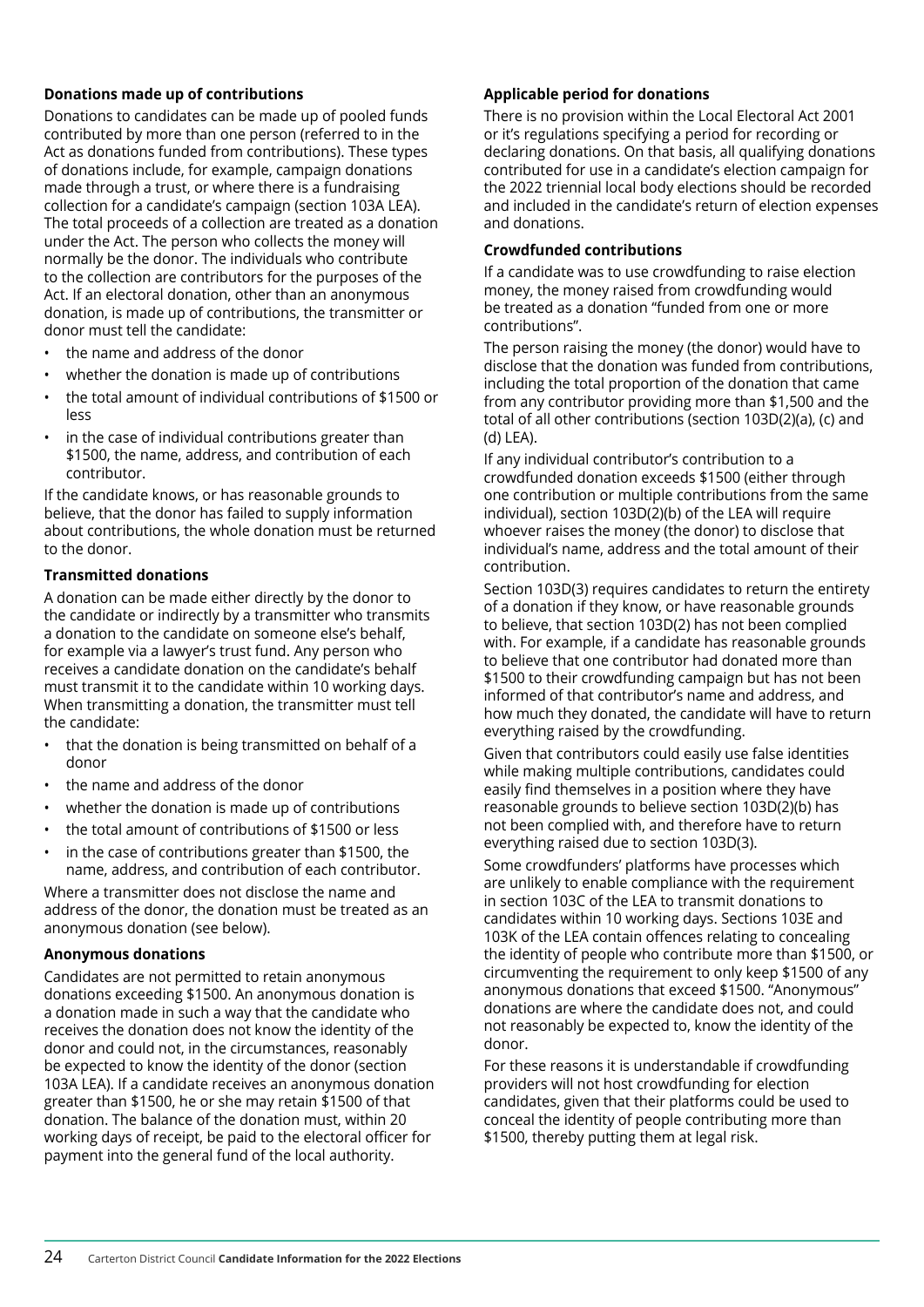#### **Reasonable market value of donations**

Sometimes goods or services are provided to a candidate for use in their campaign at less than their reasonable market value. If the reasonable market value of the goods or services provided exceeds \$300 then the goods and services is considered a donation. The amount of the donation is the difference between what is paid by the candidate for the goods or services (if anything) and their reasonable market value.   

Sometimes goods or services are sold by or on behalf of a candidate for more than their reasonable market value and the proceeds used in their campaign, in which case a portion of the payment made for the goods and services will constitute a donation. The amount of the donation is the difference between what the goods or services are sold for and their reasonable market value.

For example, in the scenario of a fund raising auction, the person who gives or sells the candidate an item for auction is considered to have made a donation if the reasonable market value of the item is greater than \$300 and the candidate has paid less than the reasonable market value (if anything). The amount of the donation is the difference between what was paid for the item and its reasonable market value. In addition, the person who buys the item at the auction is considered to have made a donation if they have paid more than the reasonable market value of the item. The donation is the difference between the reasonable market value of the item and the price paid at the auction.

The reasonable market value should be taken as the value determined by applying normal market conditions. For example, fund raising auctions are not the normal markets for buying and selling wine or paintings. The normal markets for those items would be wine shops and art galleries.

Care should be taken when determining the reasonable market value of an item which has had a signature added to it, particularly where it is the candidate's signature. The reasonable market value should still be determined by applying normal market conditions. The starting point should be the reasonable market value of the item without a signature and then a realistic assessment should be made of whether the addition of the signature has in fact increased (or even decreased) the reasonable market value of the item.  

Talk to your electoral officer if you need further information about donation calculations.

## **Auction Donation Workbook**

Taituarā have prepared a workbook to help candidates identify what amounts need to be declared from fundraising auctions. The workbook includes an example sheet as well as a blank template worksheet that the candidate can use for input of their own auction results. The workbook is available from www.electionz.com/LGE2022\_landing.

### **Carterton District Council's Social Media Guidelines for Candidates**

Candidates must comply with the following guidelines for web and social media use and presence related to campaigning.

Things to be aware of:

- During the lead up to elections, the current mayor and councillors may be used in social media posts where it is appropriate and is considered 'business as usual' to use them. This may be in images or quotes.
- Election advertising, using any media, including social media, must identify the person under whose authority they have been produced, as per sections 113-115 of the Local Electoral Act 2001. This means in your profile photo/bio, you must have a statement saying that all content/images on your social media channel are authorised by you or your agent. You must include a physical address in the authorisation statement (not a PO Box, private bag or rural number), and you must not use the council's main office address.
- The Council's social media accounts (listed below). including but not limited to Facebook, Twitter, Instagram, LinkedIn and Neighbourly, are not permitted to be used as a communications channel by anyone (candidates or members of the public) for promotion, electioneering or campaigning. This also applies to all social media accounts owned by Council-controlled organisations.
- The Council's social media accounts are constantly monitored and any campaign related or electioneering content will be removed immediately.
- If Carterton District Council already follows your public social media accounts, please note you will be unfollowed 3 months prior to the election date. This protocol is in line with the Local Electoral Act 2001.
- Any social media post made by anybody on a Council social media page related to their own or somebody else's nomination, intention to run for Council, or election campaign, will be removed immediately.
- Candidates cannot reply to the Council's social media posts or share with a comment encouraging people to like or follow their own social media accounts or any other electioneering tool. Any posts that do this will be removed immediately.
- Candidates must not link their own social media accounts (if they are used for campaigning purposes) to the Council's social media accounts.
- Candidates cannot rate, review, check-in or tag the Council's social media channels.
- The Council's social media accounts will remain neutral. Carterton District Council will promote elections and the importance of voting but will not associate these posts with any candidates.
- It is illegal for candidates to display their completed voting papers on social media, so please do not take a photo of your completed voting paper and post it on Facebook etc.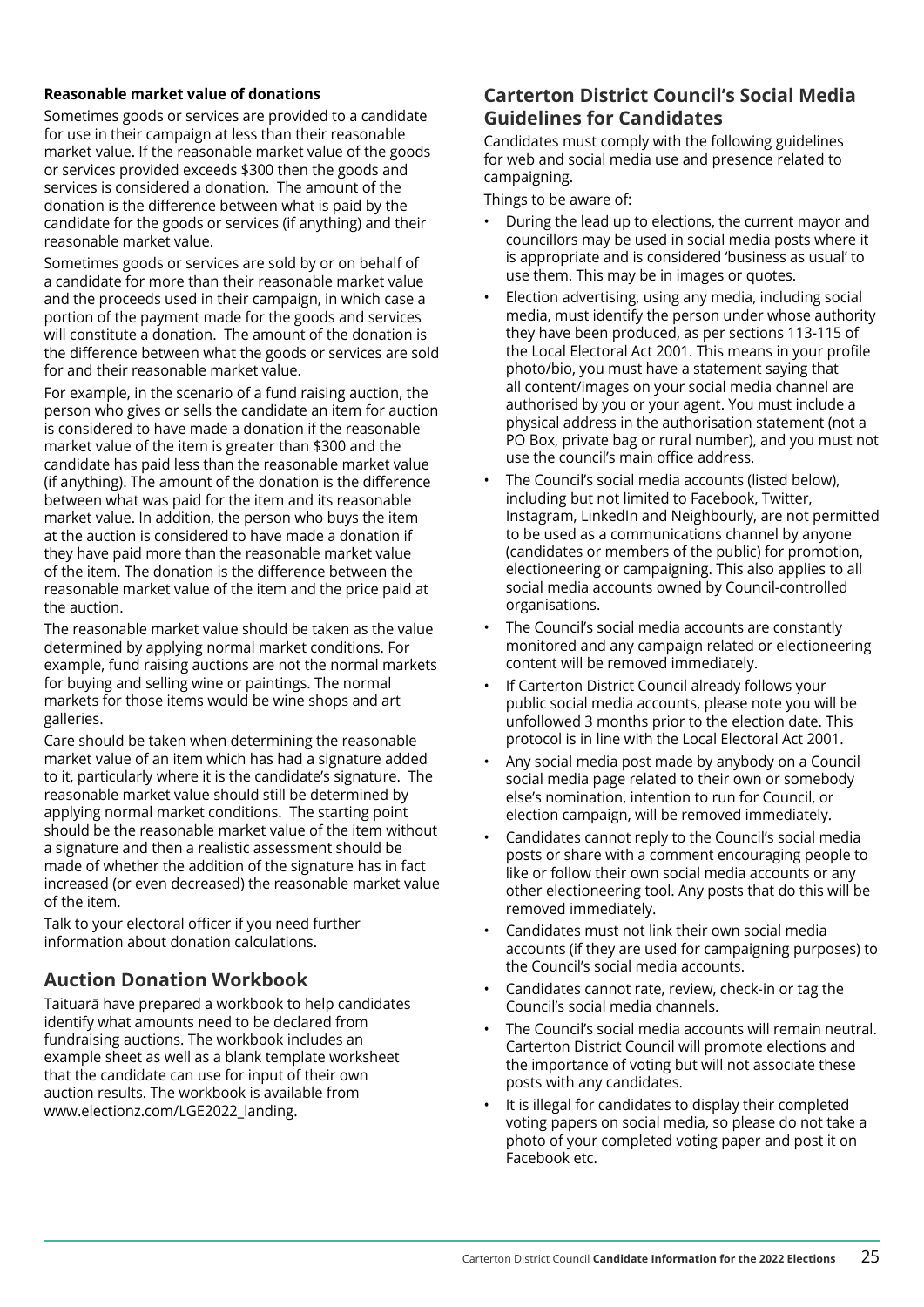#### For the sake of clarity, Carterton District Council and CCO's web and social media channels are:

| Facebook                                                      |                                                                 |
|---------------------------------------------------------------|-----------------------------------------------------------------|
| <b>Carterton District Council</b>                             | https://www.facebook.com/cartertondistrictcouncil/              |
| <b>Carterton Events Centre</b>                                | https://www.facebook.com/CartertonEventsCentre/                 |
| <b>Carterton Information Centre</b>                           | https://www.facebook.com/CartertonInfoCentre/                   |
| Carterton Heart of Winter<br>Festival                         | https://www.facebook.com/CartertonHeartofWinterFestival/        |
| Climate Change Wairarapa                                      | https://www.facebook.com/Act4.2Morrow/                          |
| Zero Waste Wairarapa                                          | https://www.facebook.com/search/top?q=zero%20waste%20wairarapa/ |
| Ngahere O Te Ora Haumanu<br><b>Community Garden Carterton</b> | https://www.facebook.com/cartertoncommunitygarden/              |
| Wairarapa Library Service                                     | https://www.facebook.com/WairarapaLibraryService/               |
| <b>Carterton Daffodil Festival</b>                            | https://www.facebook.com/CartertonDaffodilFestival/             |
| Place Making Carterton                                        | https://www.facebook.com/placemakingcarterton/                  |
| Carterton Neighbourhood<br>Support                            | https://www.facebook.com/cartertonneighbourhoodsupport/         |
| Mayor Greg Lang                                               | https://www.facebook.com/mayorgreglang/                         |
| Instagram                                                     |                                                                 |
| cartertondistrictcouncil                                      | http://www.instagram.com/cartertondistrictcouncil               |
| cartertoneventscentre                                         | http://www.instagram.com/cartertoneventscentre                  |
| <b>Twitter</b>                                                |                                                                 |
| @CartertonInfo                                                | https://twitter.com/CartertonInfo                               |
| YouTube                                                       |                                                                 |
| <b>Carterton District Council</b>                             | https://www.youtube.com/channel/UCXZrMtN03wtkxblD_veihhA        |
| <b>Carterton Events Centre</b>                                | https://www.youtube.com/channel/UCkzFbXFiUMM7fP4iP2bq5JA        |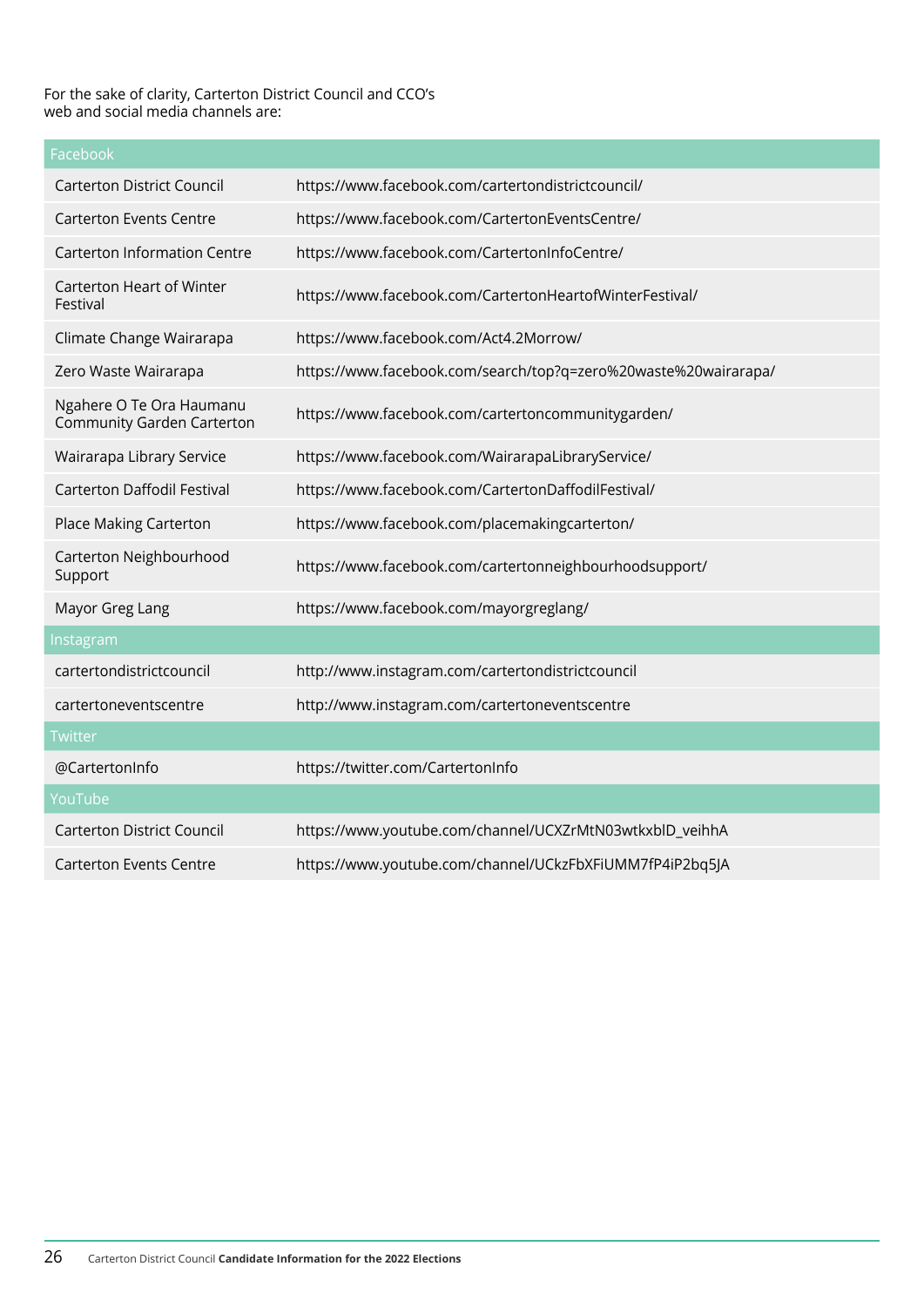# <span id="page-26-0"></span>Ngā Tohu Pōti **Election Signs**

Election campaigning can begin anytime but must cease by midnight Friday 7 October 2022. No election campaigning (including the display of election signs) is permitted on Election Day, Saturday 8 October 2022.

Election signs not exceeding 3 sq metres in face area are permitted on private property, with the consent of the owner, at anytime not exceeding eight (8) weeks before Election Day being 13 August 2022 up to midnight Friday 7 October 2022.

Election signs are not permitted to be erected on Council owned land or road reserves.

### **Waka Kotahi (NZTA) Guidelines for Managing Electioneering Signs on State Highways**

The guideline objectives are to minimise the potential for road crashes arising from drivers being distracted by indiscriminate installation of electioneering signs and to ensure consistency of application of NZTA policy on such signs with minimal involvement by NZTA.

With this in mind there are some fundamental considerations to make when erecting electioneering signs adjacent to state highways. These are:

In **rural** areas (where speed limits are 70km/h or above):

- Signs should be located off the highway reserve. You will, of course, need to consult with property owners and the appropriate local authority to gain any necessary consent.
- If the sign requires resource consent, approval will likely be required from Waka Kotahi as an affected party under Section 95 of the Resource Management Act, your local authority will be able to advise on this.
- Signs must not be reflectorised or erected in such a location that will create an obvious conflict with existing road signs.
- Signs must not imitate or be of a form similar to any traffic signs. (This is a legal requirement in terms of the Land Transport Act 2003.)
- The location of signs must give consideration to visibility and other traffic safety aspects.
- Signs must be located **at least 100m** from intersections, bends in the highway and from other regulatory signs
- Signs are not permitted on or adjacent to **motorways**.
- For the above noted safety reasons, vehicle mounted signs situated on State Highways **are not permitted**.

In **urban** areas (where speed limits are 70 km/h or less) you should seek the local authority's approval for erection of signs within or adjoining the road reserve.

Signs erected on rural State highways in a location or manner likely to cause distraction or danger to road users may be removed by Waka Kotahi or its agents without prior notice. Where a sign is removed the party will then be advised of the action taken and that the sign may be redeemed for a fee of \$50 to cover Waka Kotahi costs.

If you have any further queries, please contact Jude Ward, Waka Kotahi on (03) 964 2813 or jude.ward@nzta.govt.nz.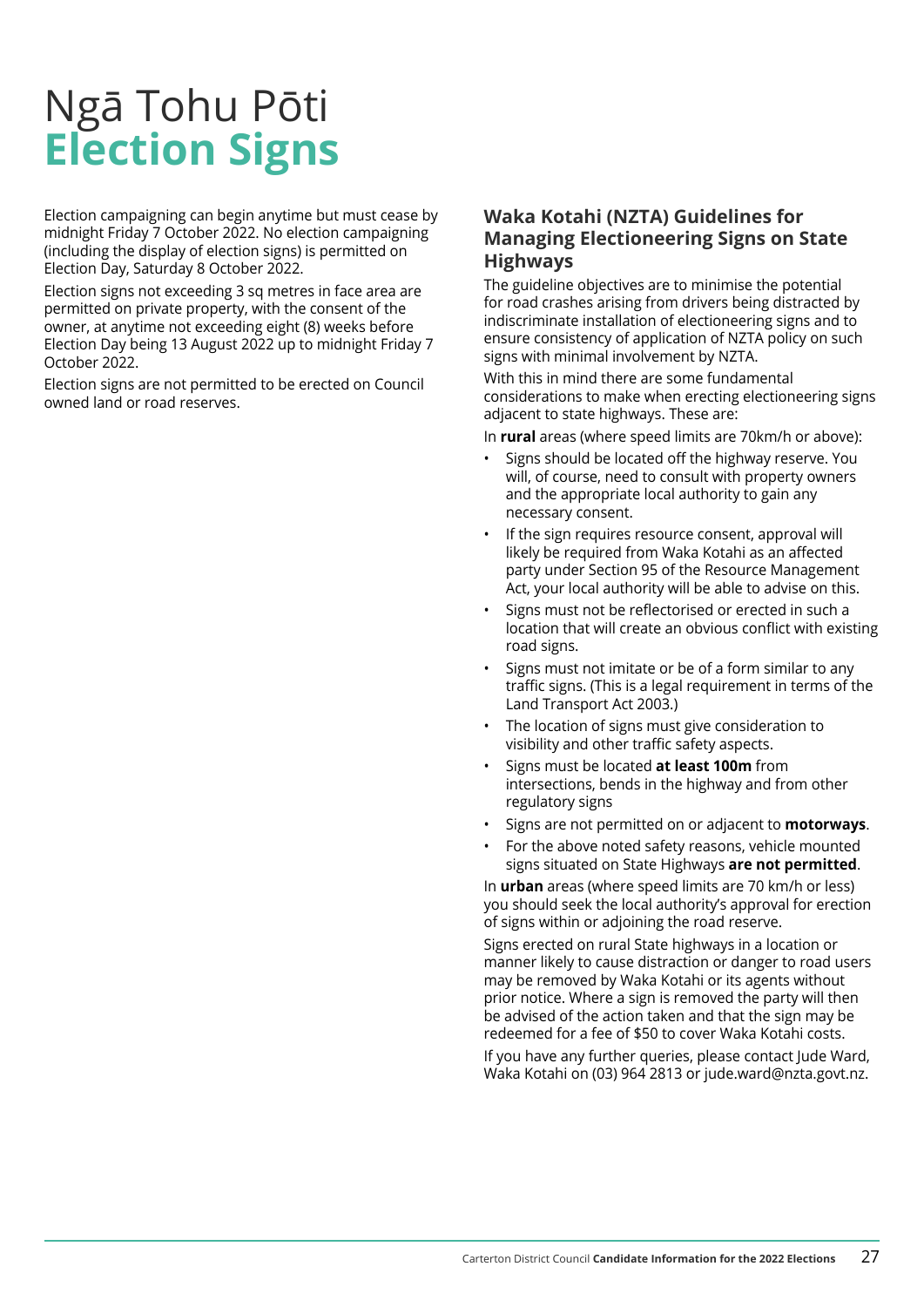## <span id="page-27-0"></span>Pōtitanga, Hātepe Pōti, Otinga Pōtitanga me ngā Pūrongorongo **Voting, Vote Processing, Election Results and Recounts**

## **Special Voting**

Special voting documents are available to electors:

- whose names do not appear on the final electoral roll. but who qualify as electors
- who did not receive a voting paper previously posted to them
- who spoil or damage a voting paper previously posted to them.

Special voting documents will be available from 16 September to 12 noon, Saturday 8 October 2022 at the Carterton District Council office, 28 Holloway Street, Carterton and will be available at the Carterton Events Centre, 50 Holloway Street on Saturday 8 October 2022.

If time allows, special voting documents can be posted out directly to electors. The completed voting paper however, must be in the hands of the Electoral Officer or the Deputy Electoral Officer by noon on election day, i.e. 12 noon Saturday 8 October 2022.

Special voters must complete a statutory declaration. This is a legal requirement and a protection for electors against possible duplicate voting.

If an elector requests a special vote and is not on the parliamentary roll (e.g. just turned 18 years of age), the person must enrol on the parliamentary roll by Friday 7 October 2022.

- An application for registration as a parliamentary elector can be made online at https://vote.nz/enrolling/ enrol-or-update/enrol-or-update-online/). The identity verification needed is a New Zealand driver licence, New Zealand passport or RealMe verified identity.
- If people are not able to enrol online, they can enrol or update their details in other ways, more information can be found at https://vote.nz/enrolling/enrolor-update/other-ways-to-enrol/) on the Electoral Commission website or they can call 0800 36 76 56 to arrange for forms to be sent to them directly. Hard copy enrolment forms are also available at the Carterton District Council office at 28 Holloway St, and the Carterton Library at 50 Holloway St.

After voting closes, special vote declarations are forwarded to the Registrar of Electors for verification that the elector is eligible and has enrolled as a parliamentary elector.

Special voting documents cannot be collected by candidates or their assistants for distribution to electors.

### **Early Processing of Returned Voting Papers**

Carterton District Council's returned voting papers will be opened and processed during the voting period before the close of voting.

Voting papers for Carterton District Council are being processed by council's election contractor, electionz.com Ltd. electionz.com will be processing approximately 600,000 voting papers for 46 councils at its processing centre in Christchurch.

The early processing of voting papers involves the following functions:

- opening of envelopes
- extracting of voting papers
- checking for informal or duplicate votes
- electronic capture of valid votes

No tallying of votes is undertaken until after the close of voting (12 noon, Saturday 8 October 2022).

The early processing functions are undertaken within strict security measures. One or more lustices of the Peace observe all early processing functions, and sign a statement at the end of the processing that all functions were undertaken correctly and conformed with the legal and secrecy requirements.

Candidate's scrutineers are not permitted to observe the early processing functions (refer to Appendix 4).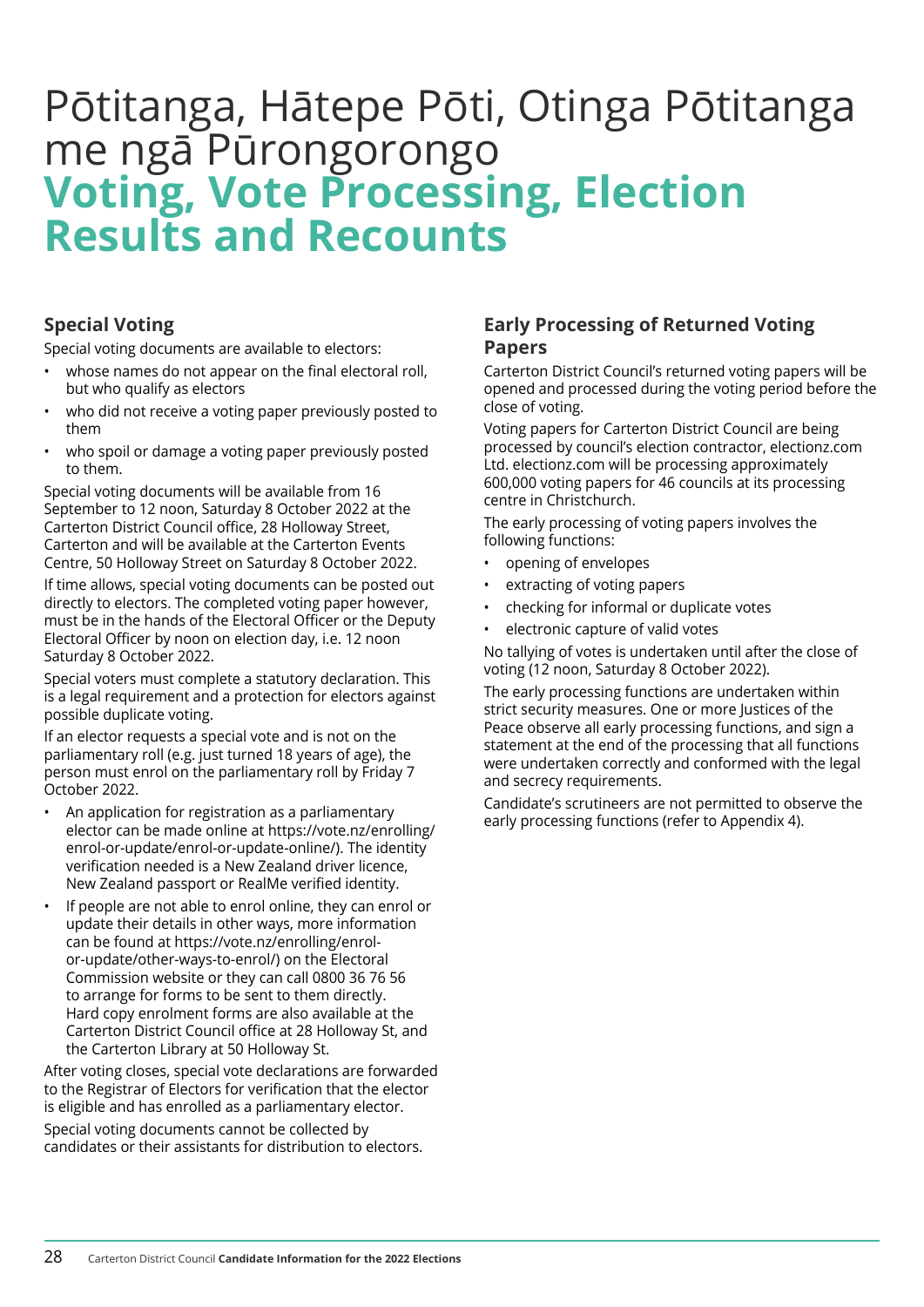## **Election Results**

The counting of votes takes place as soon as practicable after 12 noon on Saturday 8 October 2022.

#### **There are three types of results.**

1. Progress Results

Not all ordinary votes have been counted yet, those votes received on the last morning will still be in transit to the Electoral Officer. Progress results are expected to be available on Saturday 8 October from 2pm as reconciliations and quality assurance checks are completed. Results could change.

2. Preliminary Results

All ordinary voting papers have been received and counted, but not all special votes. These will be announced later on Saturday evening or Sunday after the last ordinary voting papers that were delivered to Council offices prior to the close of voting have been received and processed. Results could change.

3. Official Results

All ordinary and special votes have been counted. These will be released by Thursday 13 October, once special voting processes have been completed. Results are final.

It is expected that a progress result will be released by the Electoral Officer by 2pm on Saturday 8 October 2022. The preliminary result will follow and will be released as soon as all ordinary voting papers have been received and processed at the processing centre. This is likely to be by 5pm Sunday 9 October, if not before.

Candidates will be advised of the progress results on election day - either by email or phone. Only two attempts to communicate the progress result to any candidate will be made. These will be made around the time that progress results are posted to the council website.

Results will be released to candidates and media via email and cdc.govt.nz.

## **Recounts and Petitions for Inquiry**

A recount can be requested by a candidate within 3 working days after the public declaration of the final election results. This sometimes happens when a result is very close, i.e. less than 5-10 votes, depending on the size of the election.

A candidate must make application to the District Court along with the payment of a \$750 deposit. This is usually lodged with the court by a solicitor, so legal advice may be required. The application usually states the reason why a recount should be granted by the Judge. In recent times it has been demonstrated that just because a result is close, that is not necessarily enough of a reason for a recount.

A Petition for Inquiry can be applied for by a candidate or a minimum of 10 electors, if in their opinion the election result is incorrect or may have been compromised. This also has to be made by application to a District Court Judge upon payment of a \$750 deposit within 21 days of the official result declaration. Legal advice should be sought by anyone contemplating a Petition for Inquiry.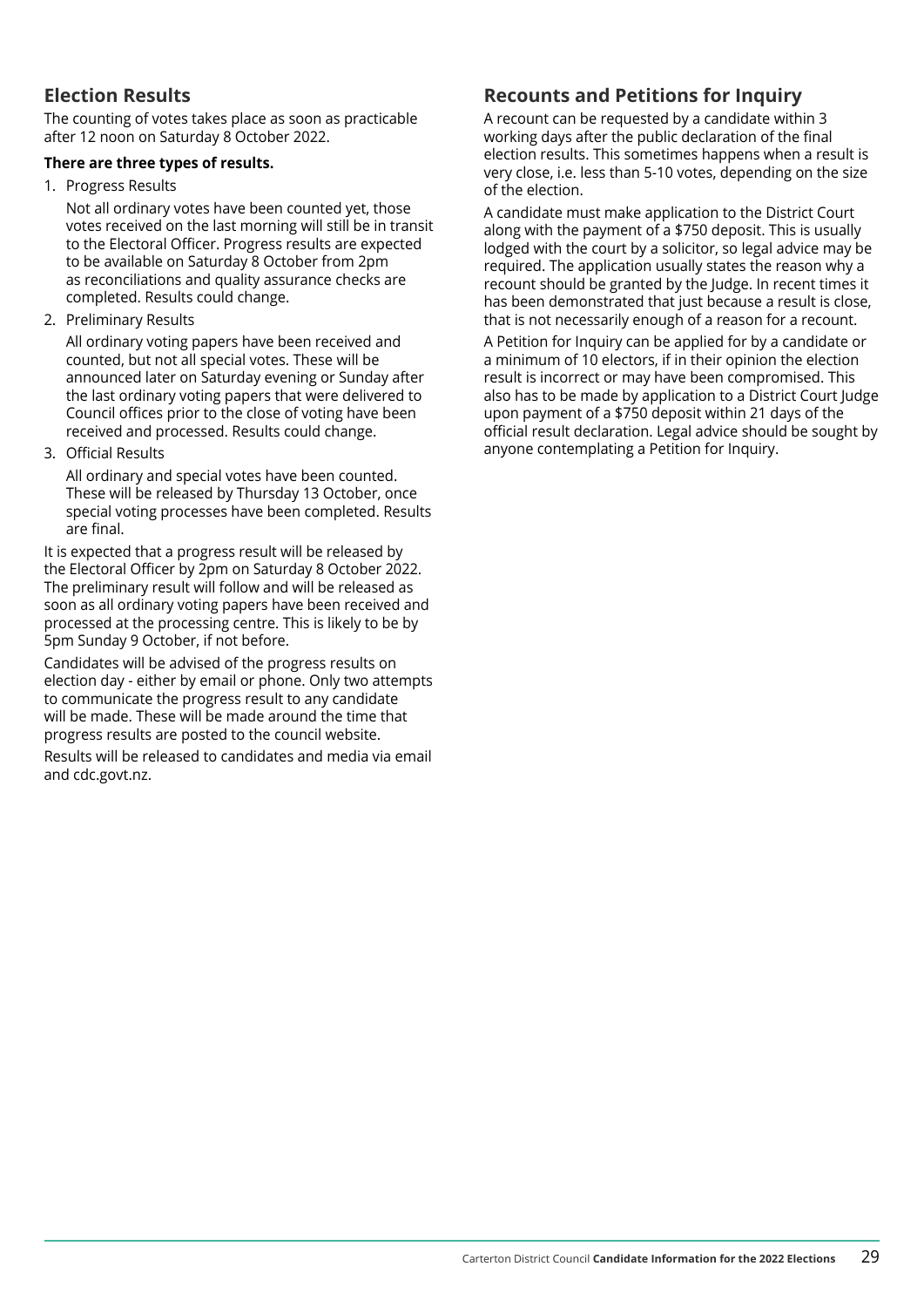## <span id="page-29-0"></span>Ngā Mahere ā Rohe **Council Map**

## **Carterton District Boundaries**

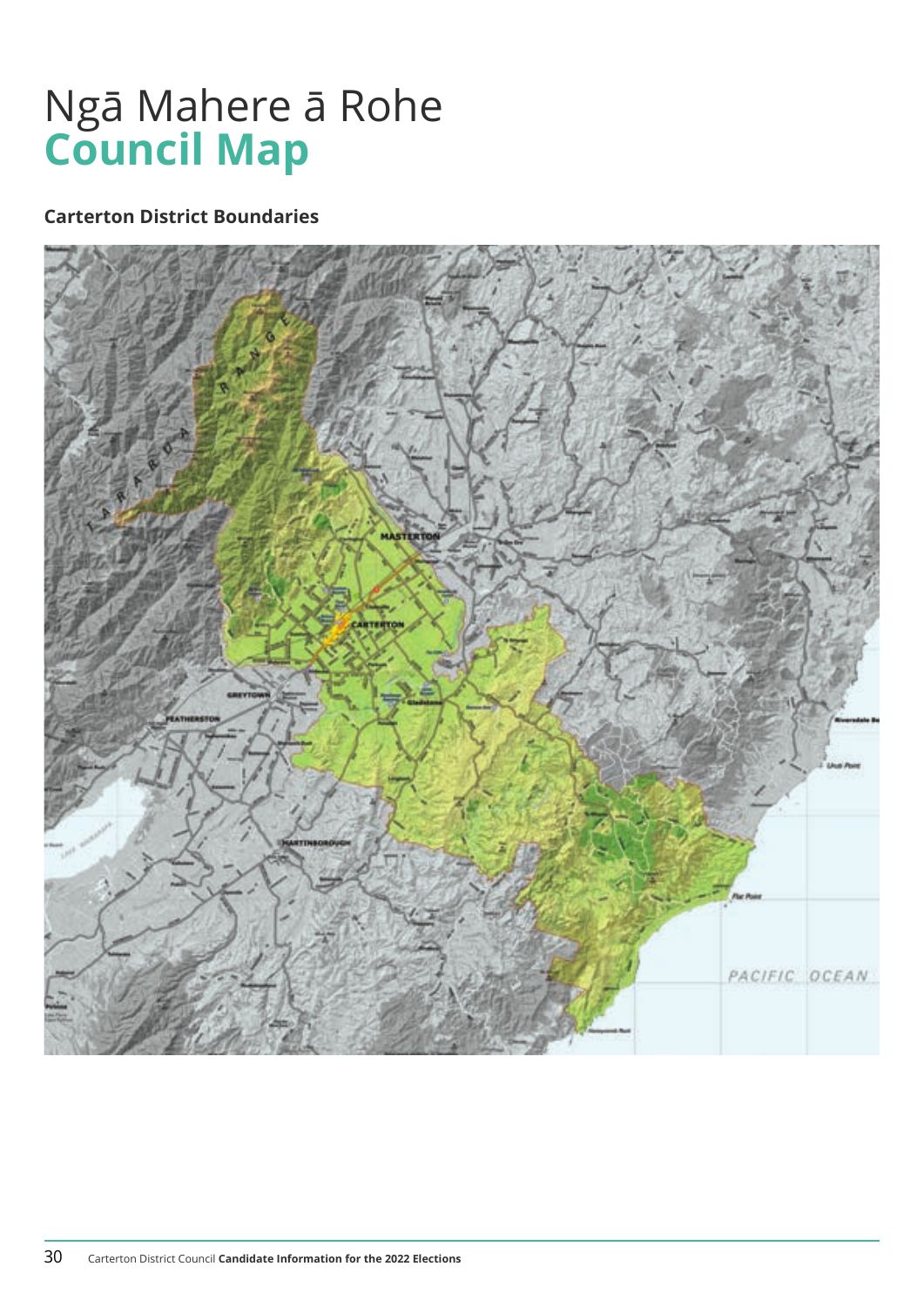## <span id="page-30-0"></span>**Appendix 1**

## Ngā Korero Whaitake o ngā Kaitono **Candidate Profile Statements**

## **Local Authority Elections 2022**

## **Right to Submit a Candidate Profile Statement (CPS)**

Every candidate for election to a local authority may submit a CPS with their nomination (section 61, Local Electoral Act). This is a permissive right – it is not mandatory to submit a CPS.

Where a candidate is standing for two or more offices, e.g. mayor and councillor – he/she may submit a CPS for each office (Clause 26, Local Electoral Regulations).

### **Candidate Profile Statement Conditions**

- Under section 61(2)(a) and (3) of the Act and Clause 27 of the Regulations, a CPS
	- if in English or Māori or both, must not exceed 150 words in each of the languages used in the CPS. The information contained in each language must be substantially consistent with the information contained in the other language;
	- in any other language other than English or Māori, must not exceed 150 words, or their equivalent, if symbols are used rather than words. This includes any translation of those words into another language provided by the candidate. Where a CPS is in a language other than English or Māori, then the candidate must provide a CPS in English or Māori.
- Every CPS must be submitted with the candidate's nomination form.
- The content of a CPS, under section  $61(2)(c)$ , must be confined to information:
	- concerning the candidate or any group or organisation the candidate claims affiliation to under section 55(4) of the LEA;
	- on the candidate's policies and intentions if elected.
- A CPS **cannot** be used to comment on the policies, performance, etc of any other candidate.

A candidate may include with their CPS a recent hard copy photograph of the candidate alone which has been taken within 12 months of the candidate's date of nomination.

Note: Soft (electronic) versions of the candidate photos may be submitted with the CPS. These should be either copied onto a media device or emailed to the Deputy

Electoral Officer, at demservices@cdc.govt.nz.

Photos must be submitted at the same time as all other nomination documents on or before 12 noon on 12 August 2022. [Section 61(2)(c) and Clause 28].

(Refer to pages 19 and 20 for the production specifications for the CPS and candidate photograph).

## **Duties, Powers and Responsibilities of Electoral Officers**

Where an Electoral Officer is not satisfied that a CPS complies with section 61(2) and (3), he/she must, under section 61(4), return the CPS to the candidate specifying the concerns and reasons for them and the period within which an amended CPS may be resubmitted.

A candidate will be treated as having failed to provide a CPS if Section 61(4) applies and he/she fails to submit an amended CPS within the period specified by the Electoral Officer or submits an amended CPS, which in the Electoral Officer's opinion, still fails to comply with section 61(2) and (3).

It is important to note that under section 61(6), the Electoral Officer is not required to verify or investigate any information in a CPS may include in or with any CPS a disclaimer concerning the accuracy of the information therein.

The EO is not liable in relation to:

- any statement in or omitted from a CPS; or
- the work of a prudently selected translator; or
- the exercise of the powers and functions conferred on the Electoral Officer under section 61.

## **Distribution of Candidate Profile Statement**

- Section 62 of the Act and Clause 29 of the Regulations requires the Electoral Officer to send to each elector with the voting documents, all CPS's that comply with Section 61, for each candidate in the election for a local government area or subdivision. In addition, a local authority may display CPS's at its offices, or service centres, and publish them on its website as soon as they are ready after nominations have closed.
- Any failure of an Electoral Officer to comply with section 62 will not invalidate the election.

|    | <b>Examples of CPS's</b>                  |           |                                                    |       |                   |               |
|----|-------------------------------------------|-----------|----------------------------------------------------|-------|-------------------|---------------|
| A  | English                                   |           |                                                    |       |                   | $= 150$ words |
| B  | Māori                                     |           |                                                    |       |                   | $= 150$ words |
|    | English                                   | $\ddot{}$ |                                                    | Māori |                   | $=$ 300 words |
|    |                                           |           | (must be substantially consistent with each other) |       |                   |               |
| D  | 1 Other Language (Non English / Māori)    | $\ddot{}$ | <b>English Translation</b>                         | OR.   | Māori Translation | $= 150$ words |
| F  | 2 Other Languages (Non English / Māori)   | $^{+}$    | <b>English Translation</b>                         | OR.   | Māori Translation | $= 150$ words |
| F. | 3 + Other Languages (Non English / Māori) | $+$       | <b>English Translation</b>                         | OR.   | Māori Translation | $= 150$ words |
|    |                                           |           |                                                    |       |                   |               |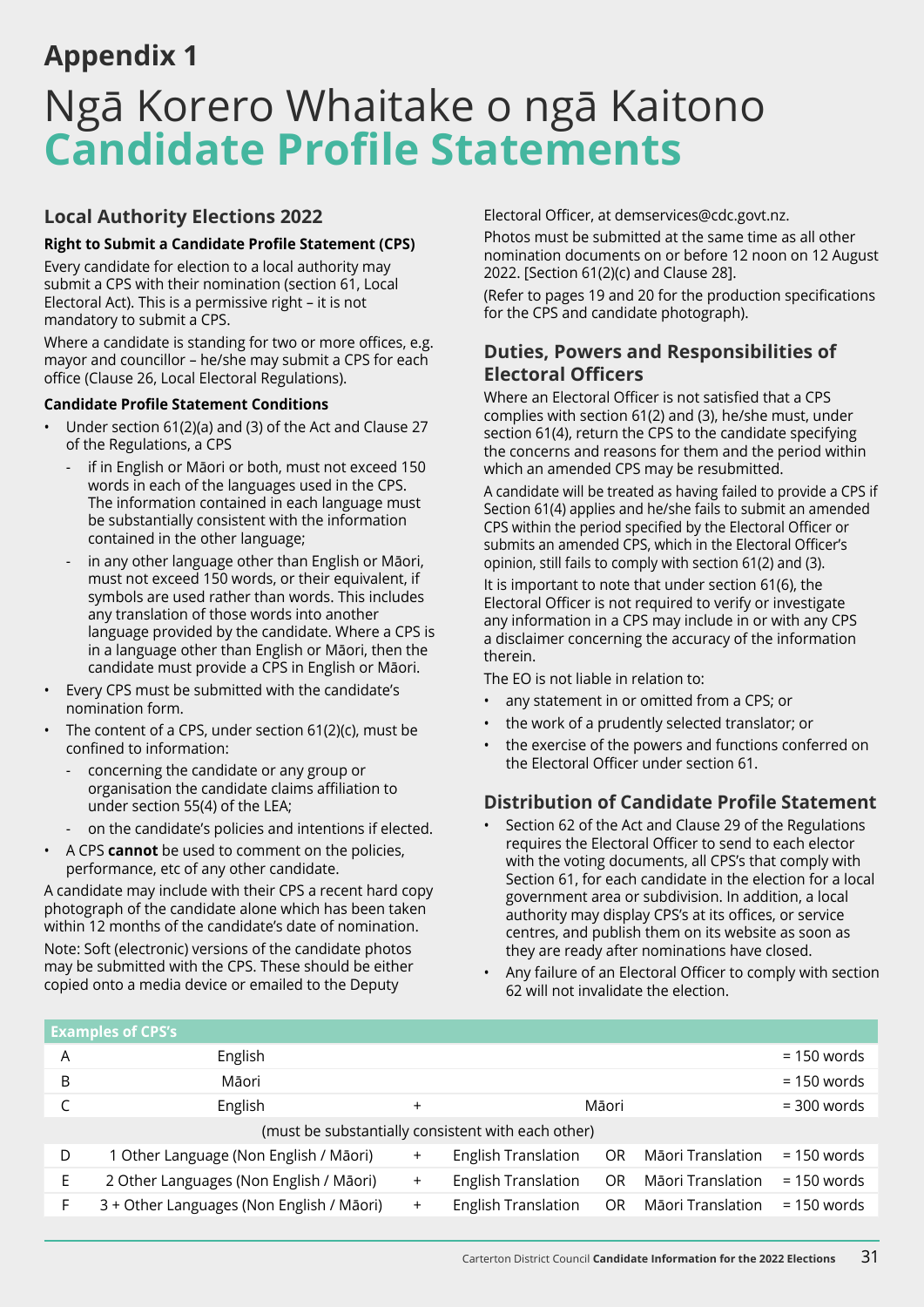## <span id="page-31-0"></span>**Appendix 2**

## Whakahokia o ngā Pōtitanga Koha Utu Whakahaere **Return of Electoral Donations And Expenses**

|                                   | was a candidate for the following election(s) held on 8 October 2022 (Election/Ward/Issue name):                                                                                                                                                                                                                                                                                                                                                                                                |                               |        |                                                                                                                                                                                                                                                                                                                                                                                                                                                                                                                                                                                                                                                                                                                                              |                          |
|-----------------------------------|-------------------------------------------------------------------------------------------------------------------------------------------------------------------------------------------------------------------------------------------------------------------------------------------------------------------------------------------------------------------------------------------------------------------------------------------------------------------------------------------------|-------------------------------|--------|----------------------------------------------------------------------------------------------------------------------------------------------------------------------------------------------------------------------------------------------------------------------------------------------------------------------------------------------------------------------------------------------------------------------------------------------------------------------------------------------------------------------------------------------------------------------------------------------------------------------------------------------------------------------------------------------------------------------------------------------|--------------------------|
| me or to any person on my behalf. |                                                                                                                                                                                                                                                                                                                                                                                                                                                                                                 |                               |        | and make the following return of all electoral expenses incurred by me or on my behalf at the election and of all electoral donations made to                                                                                                                                                                                                                                                                                                                                                                                                                                                                                                                                                                                                |                          |
|                                   | <b>Notes and Definitions of Donations and Expenses:</b><br>no donations were received or expenses incurred, a Nil return must be made.<br>with this return but must be available to support enquiries about the return if required.<br>3. Donations can be monetary or physical goods or services supplied or a combination thereof.<br>declared - see S103A of the LEA 2001.<br>6. If there is insufficient space provided in any section, attach a separate sheet with the additional detail. |                               |        | 1. All candidates in elections held under the provisions of the Local Electoral Act 2001 must file a return of electoral donations and expenses. If<br>2. All candidates are required to keep proper records of donations received and expenses paid for election work. These do not have to be filed<br>4. Donations to a candidate of labour only or donations of goods and services that have a fair market value of \$300 or less do not have to be<br>5. Candidates must declare donations from each contributor that exceed \$1500 in value. Where a contributor has made donations in instalments<br>that sum to more than \$1500 in value, each contributing donation needs to be listed in Section A2 and the aggregated sum shown. |                          |
|                                   | <b>Section A1: Candidate Donations (Anonymous)</b>                                                                                                                                                                                                                                                                                                                                                                                                                                              |                               |        | List here details of any anonymous (identity of donor is unknown to yourself or any officials engaged on your behalf) donations that exceed                                                                                                                                                                                                                                                                                                                                                                                                                                                                                                                                                                                                  |                          |
| \$1500:<br>Date Received          | Amount                                                                                                                                                                                                                                                                                                                                                                                                                                                                                          | Description of Contribution   |        | Date Paid to                                                                                                                                                                                                                                                                                                                                                                                                                                                                                                                                                                                                                                                                                                                                 | Amount Paid to           |
|                                   |                                                                                                                                                                                                                                                                                                                                                                                                                                                                                                 |                               |        | Electoral Officer                                                                                                                                                                                                                                                                                                                                                                                                                                                                                                                                                                                                                                                                                                                            | <b>Electoral Officer</b> |
|                                   |                                                                                                                                                                                                                                                                                                                                                                                                                                                                                                 |                               |        |                                                                                                                                                                                                                                                                                                                                                                                                                                                                                                                                                                                                                                                                                                                                              |                          |
|                                   |                                                                                                                                                                                                                                                                                                                                                                                                                                                                                                 |                               |        |                                                                                                                                                                                                                                                                                                                                                                                                                                                                                                                                                                                                                                                                                                                                              |                          |
|                                   | <b>Section A2: Candidate Donations (Other)</b>                                                                                                                                                                                                                                                                                                                                                                                                                                                  |                               |        |                                                                                                                                                                                                                                                                                                                                                                                                                                                                                                                                                                                                                                                                                                                                              |                          |
| <b>Date Received</b>              | List here details of any other donations received that exceed \$1500:<br>Name of Contributor                                                                                                                                                                                                                                                                                                                                                                                                    |                               |        | Description of Contribution                                                                                                                                                                                                                                                                                                                                                                                                                                                                                                                                                                                                                                                                                                                  | Amount                   |
|                                   |                                                                                                                                                                                                                                                                                                                                                                                                                                                                                                 | <b>Address of Contributor</b> |        |                                                                                                                                                                                                                                                                                                                                                                                                                                                                                                                                                                                                                                                                                                                                              |                          |
|                                   |                                                                                                                                                                                                                                                                                                                                                                                                                                                                                                 |                               |        |                                                                                                                                                                                                                                                                                                                                                                                                                                                                                                                                                                                                                                                                                                                                              |                          |
|                                   |                                                                                                                                                                                                                                                                                                                                                                                                                                                                                                 |                               |        |                                                                                                                                                                                                                                                                                                                                                                                                                                                                                                                                                                                                                                                                                                                                              |                          |
|                                   | <b>Section B: Candidate Expenses</b>                                                                                                                                                                                                                                                                                                                                                                                                                                                            |                               |        |                                                                                                                                                                                                                                                                                                                                                                                                                                                                                                                                                                                                                                                                                                                                              |                          |
| <b>Date Paid</b>                  | List here details of any election expenses paid for (inclusive of GST):<br>Name of Party Paid                                                                                                                                                                                                                                                                                                                                                                                                   |                               |        | Description of Payment Made                                                                                                                                                                                                                                                                                                                                                                                                                                                                                                                                                                                                                                                                                                                  | Amount                   |
|                                   |                                                                                                                                                                                                                                                                                                                                                                                                                                                                                                 |                               |        |                                                                                                                                                                                                                                                                                                                                                                                                                                                                                                                                                                                                                                                                                                                                              |                          |
|                                   |                                                                                                                                                                                                                                                                                                                                                                                                                                                                                                 |                               |        |                                                                                                                                                                                                                                                                                                                                                                                                                                                                                                                                                                                                                                                                                                                                              |                          |
|                                   |                                                                                                                                                                                                                                                                                                                                                                                                                                                                                                 |                               |        |                                                                                                                                                                                                                                                                                                                                                                                                                                                                                                                                                                                                                                                                                                                                              |                          |
|                                   |                                                                                                                                                                                                                                                                                                                                                                                                                                                                                                 |                               |        |                                                                                                                                                                                                                                                                                                                                                                                                                                                                                                                                                                                                                                                                                                                                              |                          |
|                                   |                                                                                                                                                                                                                                                                                                                                                                                                                                                                                                 |                               |        |                                                                                                                                                                                                                                                                                                                                                                                                                                                                                                                                                                                                                                                                                                                                              |                          |
|                                   |                                                                                                                                                                                                                                                                                                                                                                                                                                                                                                 |                               |        |                                                                                                                                                                                                                                                                                                                                                                                                                                                                                                                                                                                                                                                                                                                                              |                          |
| Dated at                          |                                                                                                                                                                                                                                                                                                                                                                                                                                                                                                 | (place) this                  | day of |                                                                                                                                                                                                                                                                                                                                                                                                                                                                                                                                                                                                                                                                                                                                              | 20                       |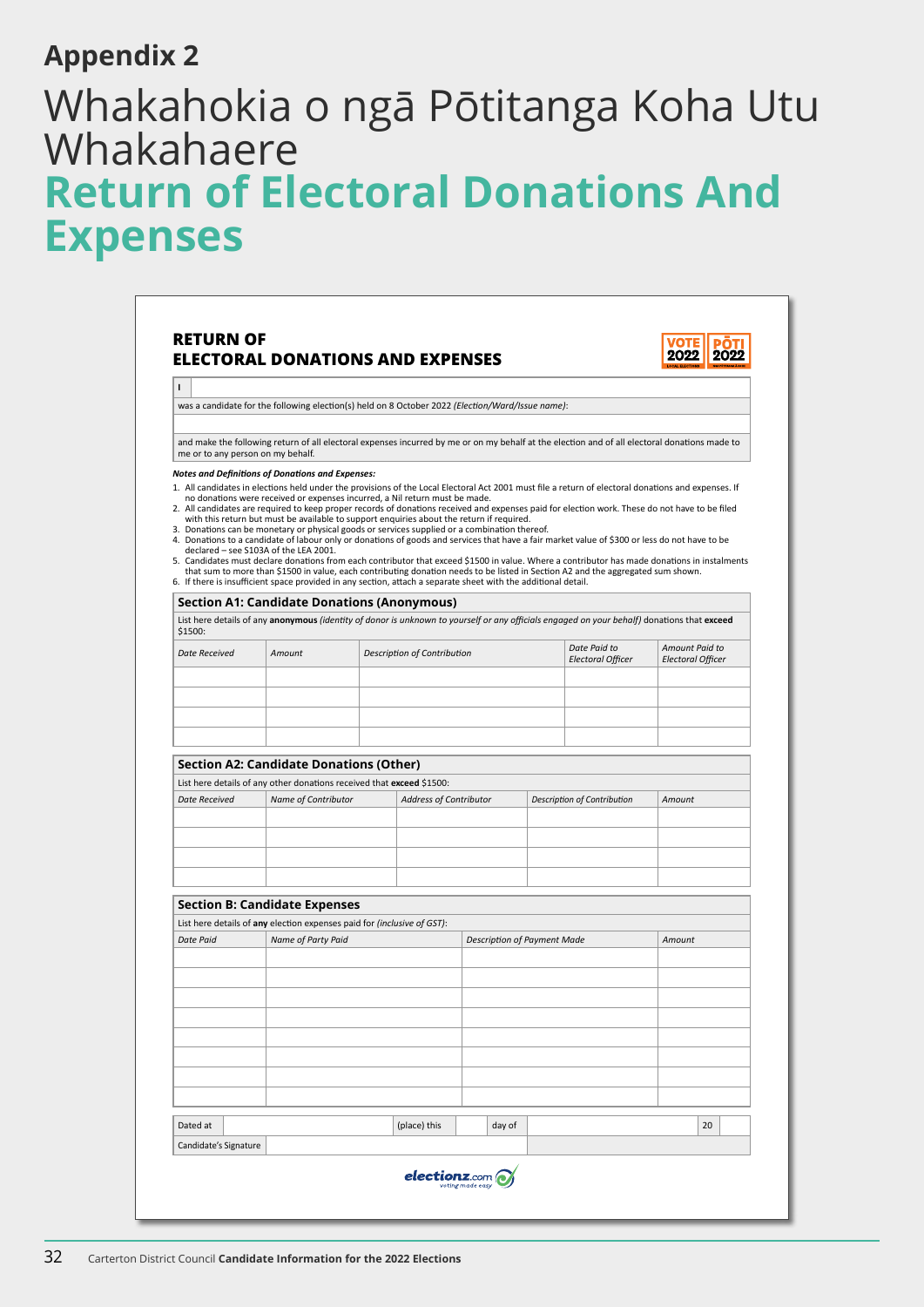## <span id="page-32-0"></span>**Appendix 3**

## Ngā Koha me ngā Utu Whakahaere Pōti **Electoral Expenses & Donations**

The following sections of the Act cover requirement provisions for electoral donations, expenses and returns which all candidates should be aware of.

#### **111 Maximum amount of electoral expenses**

- 1) The total electoral expenses (inclusive of goods and services tax) of a candidate must not—
	- (a) exceed \$3,500 if any local government area over which the election is held has a population smaller than 5 000:
	- (b) exceed \$7,000 if any local government area over which the election is held has a population smaller than 10 000 and larger than 4 999:
	- (c) exceed \$14,000 if any local government area over which the election is held has a population smaller than 20 000 and larger than 9 999:
	- (d) exceed \$20,000 if any local government area over which the election is held has a population smaller than 40 000 and larger than 19 999:
	- (e) exceed \$30,000 if any local government area over which the election is held has a population smaller than 60 000 and larger than 39 999:
	- (f) exceed \$40,000 if any local government area over which the election is held has a population smaller than 80 000 and larger than 59 999:
	- (g) exceed \$50,000 if any local government area over which the election is held has a population smaller than 100 000 and larger than 79 999:
	- (h) exceed \$55,000 if any local government area over which the election is held has a population smaller than 150 000 and larger than 99 999:
	- (i) exceed \$60,000 if any local government area over which the election is held has a population smaller than 250 000 and larger than 149 999:
	- (j) exceed \$70,000 if any local government area over which the election is held has a population smaller than 1 000 000 and larger than 249 999:
	- (k) exceed the sum referred to in subsection (1A) if any local government area over which the election is held has a population of 1 000 000 or more.
- 1A)The sum is—
	- (a) \$100,000 plus the amount prescribed under section 139(1)(ha) for each elector; or
	- (b) \$100,000 plus 50 cents for each elector, if no amount is prescribed under section 139(1)(ha).
- 2) Despite subsection (1), if a candidate is a candidate for more than 1 election held at the same time, the total electoral expenses (inclusive of goods and services tax) of that candidate must not exceed the highest amount permitted under subsection (1) in respect of any one of the elections for which the person is a candidate.

#### **112 Apportionment of electoral expenses**

- 1) If any activity of the kind described in paragraphs (a) to (d) of the definition of the term electoral activity (as set out in section 104) is, in relation to a candidate at an election, carried on both before and within the applicable period before the close of polling day—
	- (a) the expenses incurred in respect of the activity (being expenses incurred by or on behalf of the candidate) must be properly apportioned so that a fair proportion of those expenses is attributed to the carrying on of the activity in the applicable period before the close of polling day; and
	- (b) the fair proportion of those expenses are electoral expenses.
- 2) If any election activity relates exclusively to campaigns for the election of 2 or more candidates, any electoral expenses in respect of that electoral activity must be apportioned equitably in relation to each of those candidates.

#### **112AA Offence to pay electoral expenses in excess of relevant prescribed maximum**

- 1) This section applies to any candidate or other person who directly or indirectly pays or knowingly aids or abets any person in paying for or on account of any electoral expenses any sum in excess of the relevant maximum amount prescribed by section 111.
- 2) The candidate or person commits an offence and is liable on conviction—
	- (a) to a term of imprisonment not exceeding 2 years, or a fine not exceeding \$10,000, if he or she knew the payment was in excess of the relevant prescribed maximum amount; or
	- (b) to a fine not exceeding \$5,000 in any other case, unless he or she proves that he or she took all reasonable steps to ensure that the electoral expenses did not exceed the relevant prescribed maximum amount.

#### **112A Return of electoral donations and expenses**

- 1) Within 55 days after the day on which the successful candidates at any election are declared to be elected, every candidate at the election must file a return of electoral donations and expenses.
- 2) However, in any case where a candidate is outside New Zealand on the day on which the successful candidates are declared to be elected (election result day), the return must be filed within 76 days after election result day.
- 3) The return of electoral donations and expenses must set out—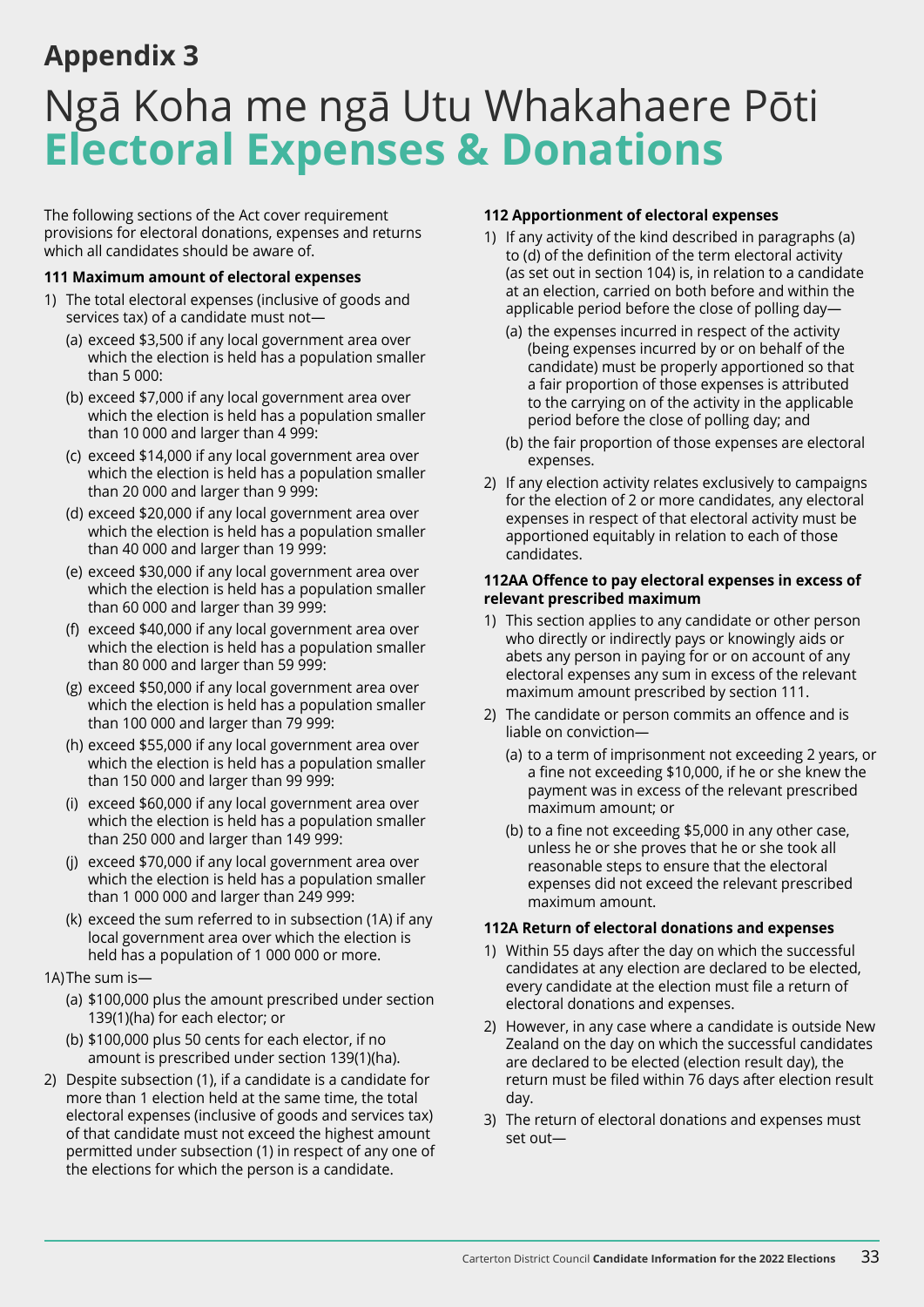- (a) the details specified in subsection (4) in respect of every electoral donation (other than a donation of the kind referred to in paragraph (c)) received by the candidate that, either on its own or when aggregated with all other donations made by or on behalf of the same donor for use in the same campaign, exceeds \$1,500 in sum or value; and
- (b) whether any donation is funded from contributions, and if so, and to the extent known or ascertainable from the information supplied under section 103D, the details specified in subsection (5) in respect of every contribution that, either on its own or when aggregated with other contributions by the same contributor to the donation, exceeds \$1,500 in sum or value; and
- (c) the details specified in subsection (6) in respect of every anonymous electoral donation received by the candidate that exceeds \$1,500; and
- (d) details of the candidate's electoral expenses.
- 4) The details referred to in subsection (3)(a) are—
	- (a) the name of the donor; and
	- (b) the address of the donor; and
	- (c) the amount of the donation or, in the case of aggregated donations, the total amount of the donations; and
	- (d) the date the donation was received or, in the case of aggregated donations, the date that each donation was received.
- 5) The details referred to in subsection (3)(b) are—
	- (a) the name of the contributor; and
	- (b) the address of the contributor; and
	- (c) the amount of the contribution or, in the case of aggregated contributions, the total amount of the aggregated contributions.
- 6) The details referred to in subsection (3)(c) are—
	- (a) the date the donation was received; and
	- (b) the amount of the donation; and
	- (c) the amount paid to the Electoral Officer under section 103J(1) or (2) and the date that payment was made.
- 7) Every return filed under this section must be in the form prescribed in Schedule 2.
- 8) It is the duty of every Electoral Officer to ensure that this section is complied with.
- 9) In this section, file in relation to a return, means to send the return to the Electoral Officer responsible for the conduct of the election.

#### **112B Nil return**

If a candidate considers that there is no relevant information to disclose under section 112A, the candidate must file a nil return under that section.

#### **112C Failure to file return of electoral donations and expenses**

- 1) A candidate who fails, without reasonable excuse, to comply with section 112A commits an offence and is liable on conviction to—
	- (a) a fine not exceeding \$1,000; and
	- (b) if he or she has been elected to office, a further fine not exceeding \$400 for every day that he or she continues to hold office until the return is filed.

#### **112D Filing a false return of electoral donations and expenses**

- 1) A candidate who files a return under section 112A that is false in any material particular commits an offence and is liable on conviction—
	- (a) to a term of imprisonment not exceeding 2 years, or a fine not exceeding \$10,000, if he or she filed the return knowing it to be false in any material particular; or
	- (b) to a fine not exceeding \$5,000 in any other case, unless the candidate proves that—
		- (i) he or she had no intention to misstate or conceal the facts; and
		- (ii) he or she took all reasonable steps in the circumstances to ensure the information in the return was accurate.

#### **112E Obligation to retain records necessary to verify return**

- 1) A candidate must take all reasonable steps to retain all records, documents, and accounts that are necessary to enable a return under section 112A to be verified.
- 2) The records, documents, and accounts must be retained until the expiry of the period within which a prosecution may be commenced under this Act in relation to the return or to any matter to which the return relates.
- 3) A candidate who fails, without reasonable excuse, to comply with subsection (1) commits an offence and is liable on conviction to a fine not exceeding \$5,000.

#### **112F Return to be open for public inspection**

- 1) The Electoral Officer must keep every return filed under section 112A in the Electoral Officer's office, or at some other convenient place to be appointed by the chief executive of the local authority, for a period of 7 years after the date of the election to which it relates (the public inspection period).
- 2) During the public inspection period the Electoral Officer must—
	- (a) publish, electronically or in any other manner the Electoral Officer considers appropriate, every return filed under section 112A; and
	- (b) make available for public inspection a copy of every return filed under section 112A; and
	- (c) provide to any person upon request a copy of 1 or more returns filed under section 112A, subject to the payment of any charges that may be made under the Local Government Official Information and Meetings Act 1987.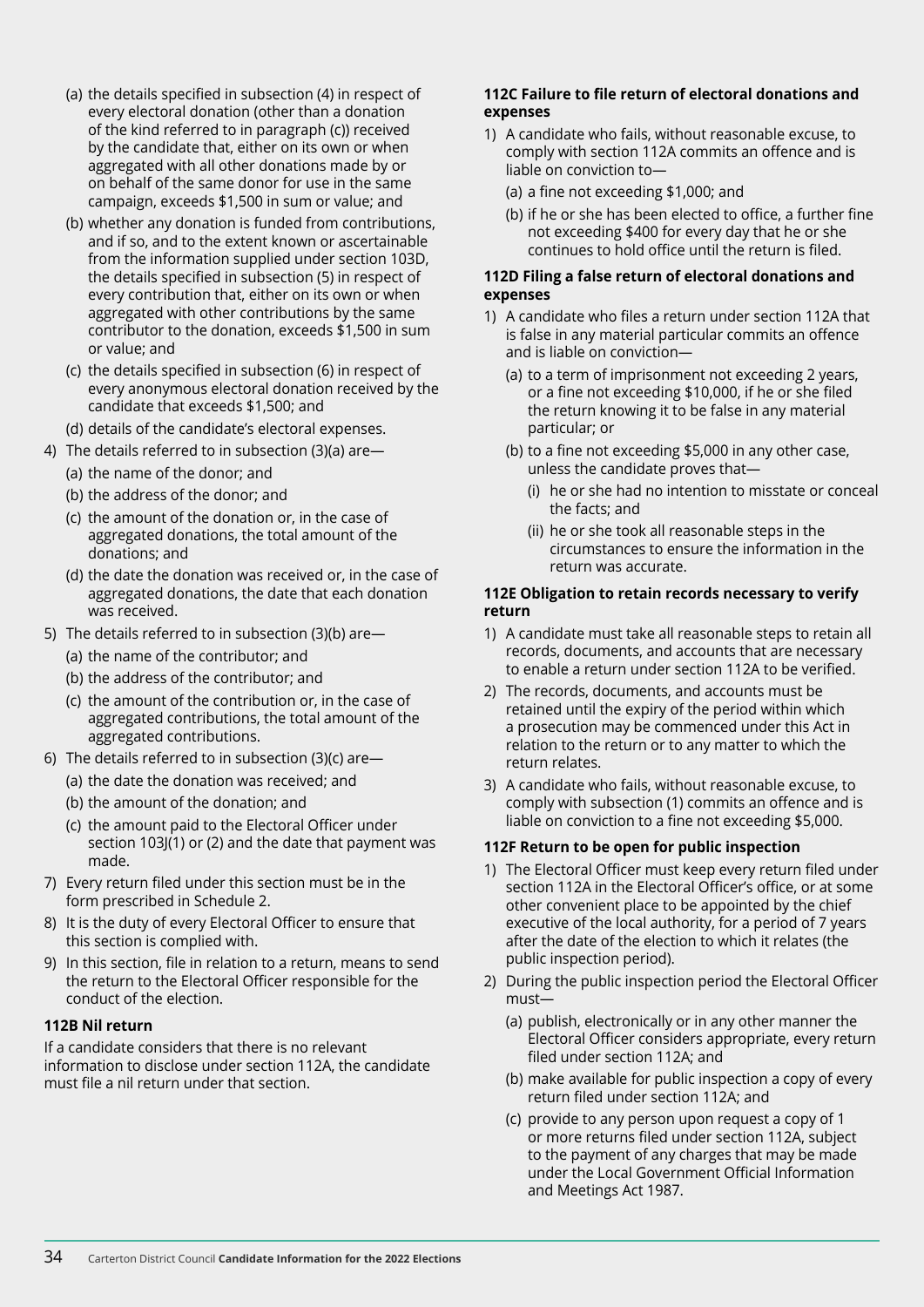#### **113 Advertisements for candidates**

- 1) No person may publish or cause to be published in any newspaper, periodical, notice, poster, pamphlet, handbill, billboard, or card, or broadcast or permit to be broadcast over any radio or television station, any advertisement that is used or appears to be used to promote or procure the election of a candidate at an election, unless subsection (2) or subsection (4) applies.
- 2) A person may publish or cause or permit to be published an advertisement of the kind described in subsection (1) if—
	- (a) the publication of that advertisement is authorised in writing by the candidate or the candidate's agent or, in the case of an advertisement relating to more than 1 candidate, the candidates or an agent acting for all of those candidates; and
	- (b) the advertisement contains a statement setting out the true name of the person or persons for whom or at whose direction it is published and the address of his or her place of residence or business.
- 3) A candidate is not responsible for an act committed by an agent without the consent or connivance of the candidate.
- 4) A person may publish or cause or permit to be published an advertisement of the kind described in subsection (1) if—
	- (a) the publication of the advertisement is endorsed by an organisation or body representing residents or ratepayers in the community or district in which the advertisement is published; and
	- (b) the advertisement contains a statement setting  $\Omega$ ut—
		- (i) the true name of the person or persons for whom or at whose direction it is published and the address of his or her residence or place of business; and
		- (ii) the true name of the organisation or body that has endorsed the publication of the advertisement and the address of the place of business of that organisation or body.
- 5) This section does not restrict the publication of any news or comments relating to an election in a newspaper or other periodical, or on the Internet, or in any other medium of electronic communication accessible by the public, or in a radio or television broadcast made by a broadcaster within the meaning of section 2 of the Broadcasting Act 1989.
- 6) A person who wilfully contravenes subsection (1) commits an offence and is liable on conviction to a fine not exceeding \$1,000.

#### **138 Duty to take action in respect of offences**

- 1) Subsection (2) applies if an Electoral Officer—
	- (a) receives a written complaint that an offence has been committed under—
		- (i) Part 5; or
		- (ii) Part 5A; or
		- (iii) this Part; or
	- (b) believes for any other reason that an offence has been committed under either of the Parts specified in paragraph (a).
- 2) If this subsection applies, the Electoral Officer must—
	- (a) report the complaint or belief to the Police; and
	- (b) provide the Police with the details of any inquiries that he or she considers may be relevant.
- 3) Subsection (2) does not prevent any person from reporting an alleged offence to the Police.
- 4) Despite subsection (2), an Electoral Officer is not required to report the failure by a candidate to file a return under section 112A if the candidate files the return promptly after being required to do so by the Electoral Officer.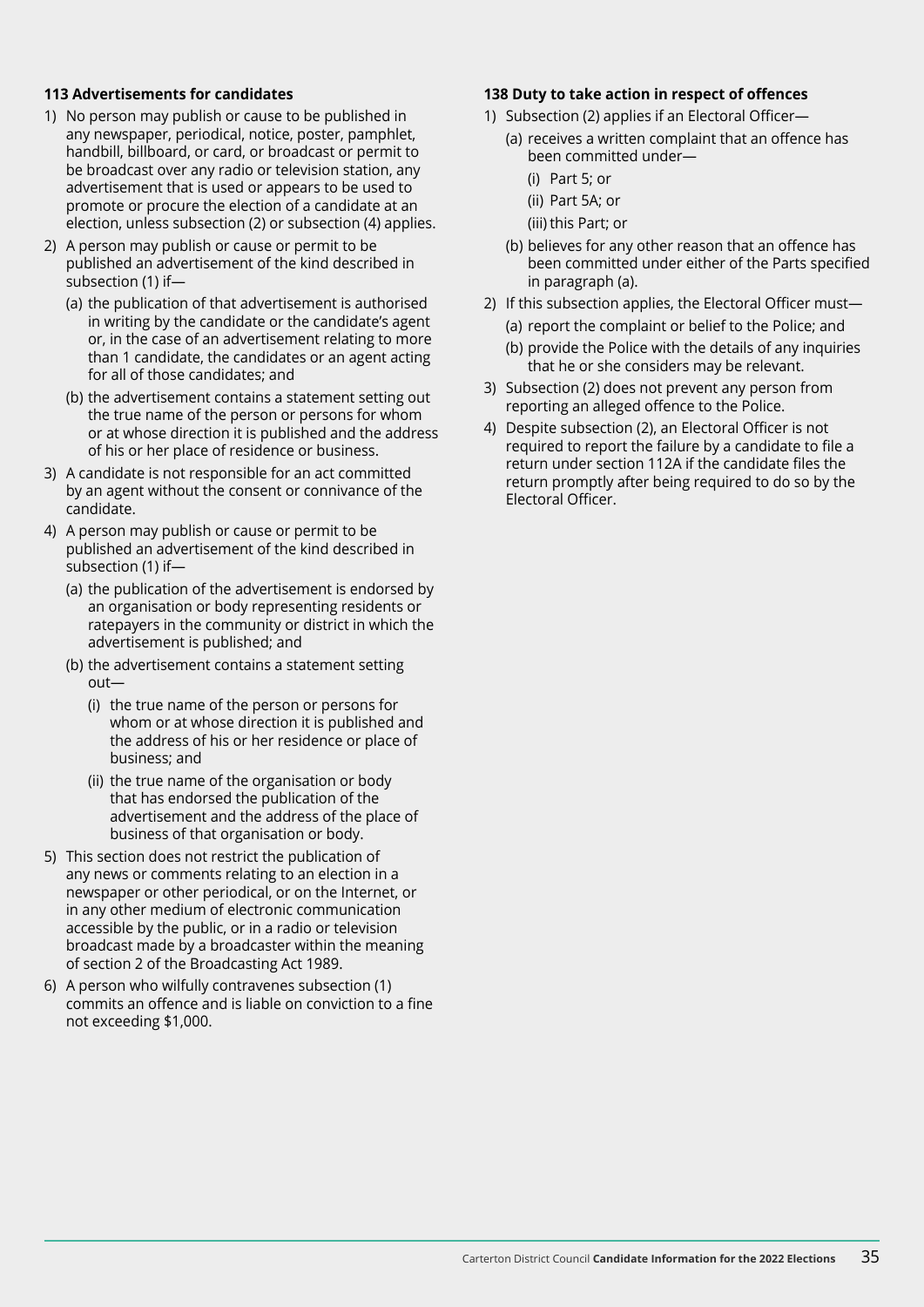## <span id="page-35-0"></span>**Appendix 4** Ngā Kaititiro **Scrutineers**

## **Role of Scrutineers**

The Local Electoral Act 2001 (LEA) and the Local Electoral Regulations 2001 (LER) do not specify in detail the role of scrutineers. However, the general role of scrutineers is to oversee and observe certain election or poll procedures to ensure they are undertaken fairly and that votes are counted consistently and accurately.

The election or poll procedures which scrutineers are statutorily permitted to oversee and observe are:

- **Scrutineering of Roll** (sections 81 and 83 LEA and Clause 55 LER). This involves comparing the rolls used at the election or poll upon which there is recorded the fact that an elector has voted. The objective is to establish any dual voting which is disallowed.
- **Preliminary and Official Counts** (section 84 LEA, and Clauses 59, 60 and 62 LER). The preliminary count involves the first count of votes immediately following close of voting. The outcome is the preliminary result announced on polling day. The official count follows the preliminary count and includes any remaining special votes. It can commence on polling day and due to special voting issues is usually completed on the Monday or Tuesday following polling day.

Note: With electronic processing, the count processes are computerised tasks undertaken once required reconciliations have been completed. Both counts (preliminary and official) are likely to take several minutes to complete.

**Recount** (section 91 LEA). A recount takes place on the order of a district court judge following an application from a candidate. When required, it involves a recount of the relevant voting documents.

In observing the processes above, it is lawful for a scrutineer to pass on information to any person of the names of persons who have voted (section 68 LEA). The passing on of any other information is not permitted – see offences later in this booklet.

Given that the practice has been for all local authority elections to be conducted by postal voting and not by booth voting as per parliamentary elections, scrutineers are less involved in the local elections process than for parliamentary elections.

Scrutineers are not entitled or empowered to interfere with the conduct of an election or poll or raise questions of procedure or law with electoral officials. If a scrutineer believes that electoral procedures are not being followed, he or she should draw the matter to the attention of the Electoral Officer.

## **Appointment of Scrutineers**

- For a local authority election a candidate may appoint one or more scrutineers (section 66 LEA)
- In relation to a local authority poll, 10 or more electors, who are either in favour of or opposed to the proposal being polled, may appoint 1 or more scrutineers (section 67 LEA)
- Every scrutineer appointed under sections 66 or 67 of the Act must be appointed in writing (a model letter of appointment is contained in the back of this section)
- An appointment as scrutineer is not valid unless a copy of the notice of appointment is delivered by the candidate or the 10 electors to the Electoral Officer. The Electoral Officer **must** receive this notice not less than **24 hours** before the close of the voting period. The deadline is **12 noon Friday, 7 October 2022** in the case of this year's local authority elections (section 68(1) LEA). It is suggested that a scrutineer should always carry a copy of this notice when undertaking scrutineering duties.
- Section 68(3) of the Act contains three restrictions on who may be appointed a scrutineer. No person can be a scrutineer if they are:
	- a candidate in the elections;
	- a member or employee of any local authority or community board for which the election or poll is being held; or
	- under 18 years of age.

## **Declaration**

No person appointed as a scrutineer can carry out scrutineering duties until he or she has completed a declaration (section 14(2) LEA and clause 91 LER).

The key obligations for a scrutineer arising from the declaration is that he or she:

- will well and truly serve in the office of scrutineer; and
- will not directly or indirectly disclose any fact coming to his or her knowledge at the election or poll that he or she is required by the Act not to disclose.

A person appointed as a scrutineer must report to the Electoral Officer or Deputy Electoral Officer on the first day on which he or she is to undertake any scrutineering duty to complete the required declaration. Upon completing the declaration, the scrutineer will be given a 'scrutineer' nametag. This nametag must be returned to the Electoral Officer when the scrutineer leaves the premises where he or she is acting as a scrutineer.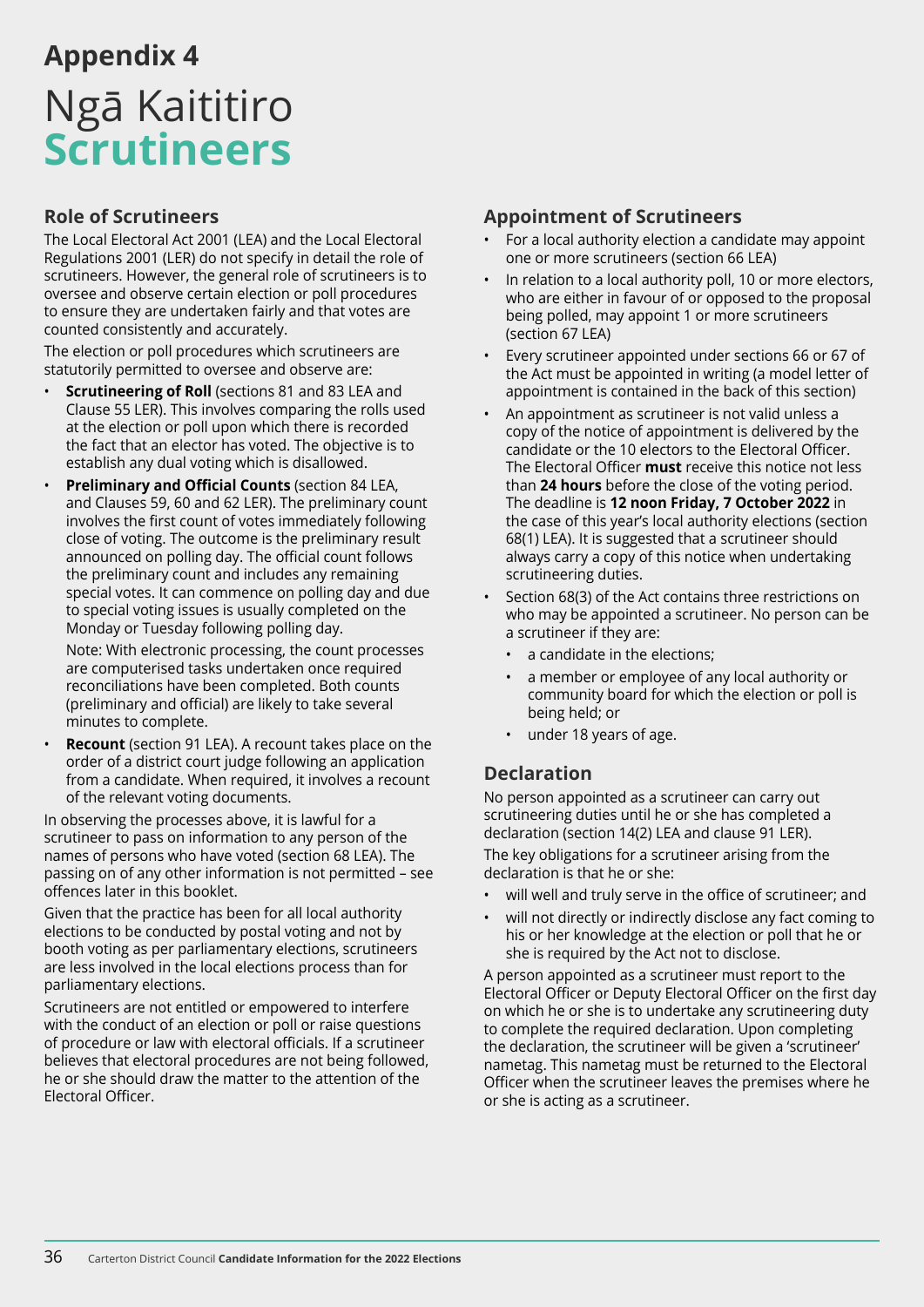## **Information to be Supplied by Electoral Officer**

As soon as practicable following the appointment of a scrutineer, the Electoral Officer will advise that person of:

- arrangements for the election or poll process that he or she has been appointed for;
- what restrictions apply to scrutineers; and
- how that person is expected to conduct themselves.

### **Arrangements for Roll Scrutiny, Preliminary and Official Counts and any Recount**

The Electoral Officer will advise the scrutineer:

- where he or she should go, and at what time, to complete the required declaration before any scrutineering duties can be undertaken
- when and where any planned briefing of candidates and scrutineers about election processes is to be held
- when and where any planned briefing of electoral officials about the election or poll process is to be held
- where the scrutiny of the roll will be conducted (address and office)
- what days and time that the scrutiny of the roll will take place
- that the preliminary count of voting documents will commence at 12 noon on Saturday, 8 October 2022
- when and where the official count will commence and take place and on what days it will extend over if there are special votes to clear with the Registrar of Electors
- on how the preliminary and official counts will be undertaken – manually or electronically
- if a recount has been ordered by a district court judge, where and when that recount will take place
- that no remuneration will be paid to any scrutineer by the local authority for the undertaking of scrutineering duties.

Candidates should note that all vote processing will be carried out in Christchurch and that if they wish to appoint scrutineers all associated costs for travel to Christchurch are to be met by the candidate.

## **Restrictions on Scrutineers During Election and Poll Processes**

- Pursuant to section 80 of the Act, the EO will process voting documents during the voting period. Scrutineers are prohibited under section 81 of the Act from being present during the early processing of voting documents. Early processing of voting documents does not involve counting or totalling votes for any candidate for election or for or against any proposal in a poll. Counting of votes can only commence for the preliminary count after the close of voting i.e. after 12 noon on Saturday 8 October 2022.
- It is permissible for a candidate in the case of an election, and for 10 electors in the case of a poll, to appoint more than one scrutineer. However, only one scrutineer for any candidate can be present at the same place to undertake scrutineering duties.
- It is permissible for scrutineers at any time to leave and return to the undertaking of the roll scrutiny, and after close of voting, the preliminary and official counts. Upon returning to the process, a scrutineer has no power or right to expect the Electoral Officer to go back for his or her benefit and repeat the activities in relation to voting documents that were dealt with in his or her absence. The same practice will apply if a scrutineer is late for the commencement of any of these processes.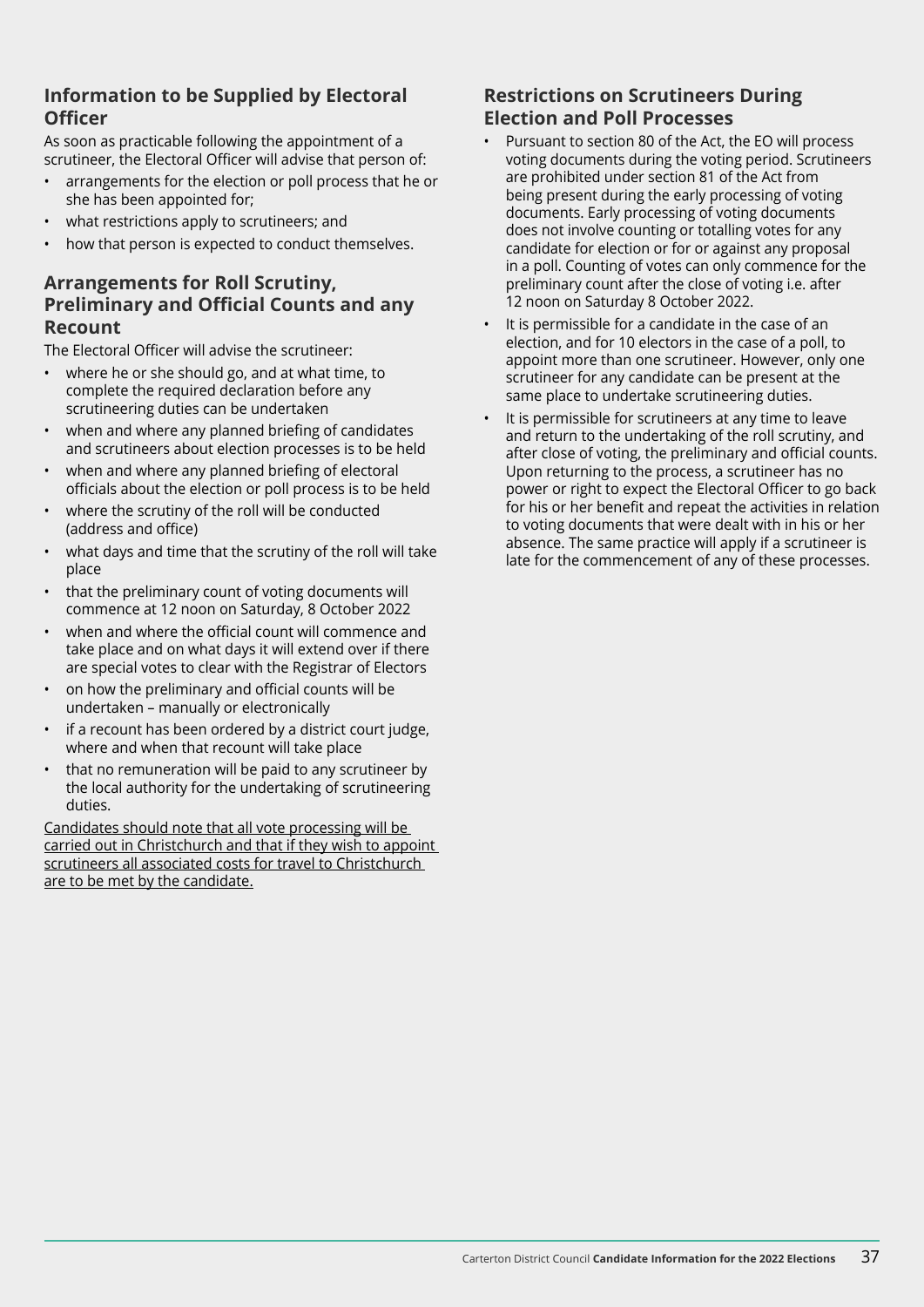## **Conduct of Scrutineers**

The general role of scrutineers is to oversee and observe that particular procedures at an election or poll are undertaken fairly and that votes are counted fairly and reasonably. As the emphasis in relation to the role of scrutineers is on overseeing and observing, it is expected that scrutineers must not talk to electoral officials involved in the roll scrutiny, the preliminary or official counts or in any recount. If a scrutineer believes that electoral procedures are not being followed he or she should draw the matter to the attention of the Electoral Officer. It should not be raised with other electoral officials.

A scrutineer must also not seek from the Electoral Officer and other electoral officials any progressive voting trends during the preliminary count.

The scrutiny and the preliminary and official counts are critical processes to the outcome of an election or poll and demand a high level of concentration from electoral officials. Accordingly, it is incumbent upon scrutineers not to distract, annoy, linger close by or talk loudly to one another so as to disrupt or upset any electoral officials.

In keeping with the needs of electoral staff, scrutineers are not allowed to use or have mobile phones switched on within the area where scrutiny of the roll, the preliminary or official count or a recount is being conducted.

The LEA and LER are silent on the display of any party affiliation by scrutineers. The adopted policy will be what normally applies to scrutineers at parliamentary elections. This provides for the following items, in party colours but without party name, emblem, slogan or logo, may be worn on the person or displayed in a vehicle:

- streamers
- ribbons
- rosettes (but see also the special rule about party lapel badges below)
- items of a similar nature.

Party lapel badges may be worn anywhere on the person. A party lapel badge is any badge or rosette designed to be worn on the lapel and bearing a party name, emblem, slogan or logo. None of the above items may be displayed on bags or briefcases. Political parties will be asked to supply the Electoral Officer with a sample of their rosette prior to the commencement of the polling period. In the case of this year's local authority elections, the polling period commences on Friday, 16 September 2022.

Scrutineers should also bring their own refreshments. The Electoral Officer will not provide meals and refreshments for scrutineers.

### **Offences**

Scrutineers can be present at election and poll processes, which will expose them to returned voting documents and information about voting. While scrutineers are permitted to tell any person the names of persons who have voted, under the declaration a scrutineer must not directly or indirectly disclose any fact coming to his or her knowledge at the election or poll that he or she is required by the Act or Regulations not to disclose.

Should a scrutineer break their declaration and disclose information which is prohibited then they are likely to have committed an offence under one or more of the following provisions of the LEA:

- section 123, Offences in respect of official documents
- section 129, Infringement of secrecy
- section 130, Disclosing voting or state of election or poll.

These three sections are reprinted in full later. Scrutineers are advised to become familiar with them before they complete their declaration and undertake any scrutineering duties.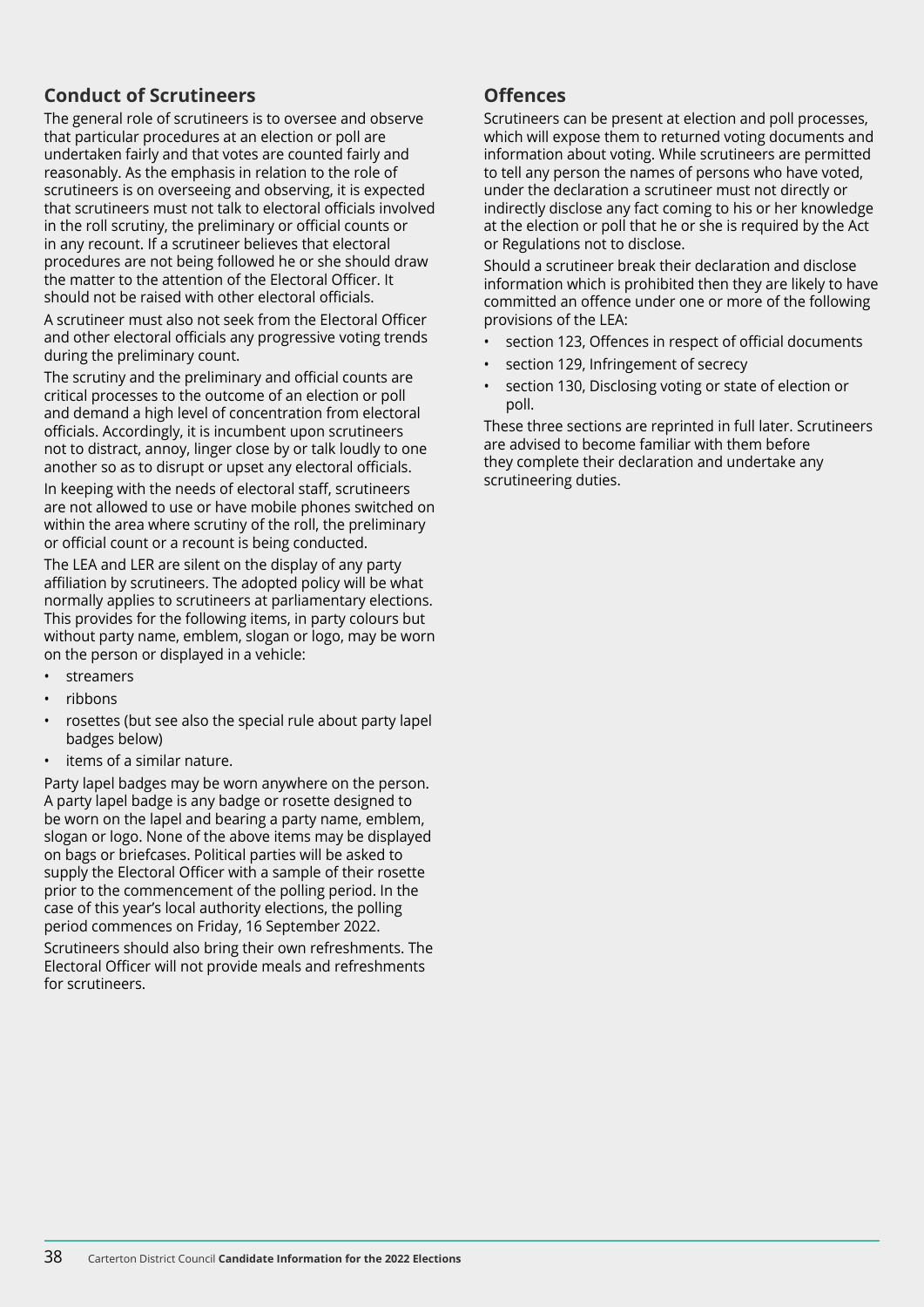## <span id="page-38-0"></span>Whakaritenga o ngā Kaititiro **Appointment of Scrutineers Appendix 5**

## **LETTER OF APPOINTMENT OF SCRUTINEER**



| I (candidate),                                                                        |  |                      |                                                                                                                                                   |             |
|---------------------------------------------------------------------------------------|--|----------------------|---------------------------------------------------------------------------------------------------------------------------------------------------|-------------|
| a candidate for the <i>(council/LT etc.)</i> :                                        |  |                      |                                                                                                                                                   |             |
| (issue/ward/position):                                                                |  |                      |                                                                                                                                                   |             |
| appoint (full name):                                                                  |  |                      |                                                                                                                                                   |             |
| to act as scrutineer at the following election processes (delete any not applicable): |  |                      |                                                                                                                                                   |             |
| 1. Scrutiny of the roll                                                               |  |                      |                                                                                                                                                   |             |
|                                                                                       |  | 2. Preliminary Count | 3. Official Count                                                                                                                                 | 4. Recount  |
| Signed:                                                                               |  |                      |                                                                                                                                                   | (candidate) |
| Notes for candidates:                                                                 |  |                      |                                                                                                                                                   |             |
| Friday 7 October 2022).                                                               |  |                      | 1. A copy of this letter of appointment must be given to the electoral officer no later than 24 hours before the close of voting (i.e. by 12 noon |             |

3. At any of the election processes only one scrutineer for each candidate may be present at any one time.

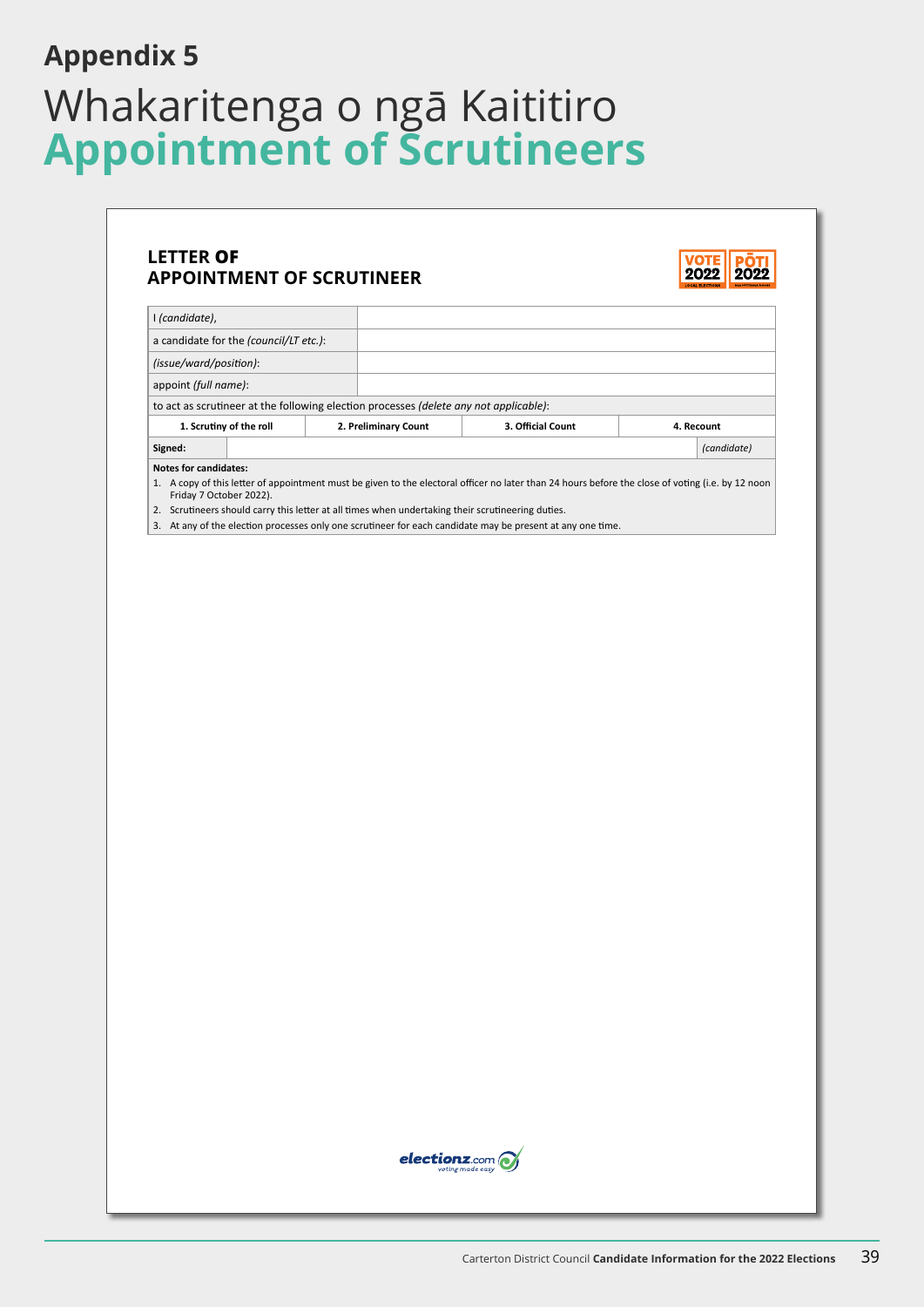## <span id="page-39-0"></span>**Appendix 6** Ngā Hēanga Pōtitanga **Election Offences**

The Local Electoral Act 2001 includes provisions relating to offences at elections. In particular, candidates are asked to note the following legal requirements:

- Ensure all election advertising includes a proper authorisation statement. Such a statement will include your name (or your agent's name) and the street address for the appropriate place of residence or business. A website or postal address does not suffice.
- Do not interfere or try to influence anyone who is about to vote. Do not offer to collect, post or deliver to the Council completed voting papers from any other elector.
- Do not give, as part of your campaign, any gift or item of value to any other person. An item of value is anything you would expect to pay for and typically may be useful to the recipient other than as election literature. Examples of such items in the lower value category might include pens, biros, message or note pads, rulers, fridge magnets, key-chains and the like.
- Do not, as part of your campaign, provide anyone with anything they can eat or drink, or with any entertainment or other provision. However, light refreshments provided **after** any meeting relating to an election does not amount to treating, but such light refreshments probably should not include alcoholic drinks.

The electoral process in New Zealand is jealously guarded and electoral law is written in such a way so as to reinforce this through prescribing high standards for electoral behaviour.

The penalties for election offences differ. For unauthorised advertisements, the penalty is a fine up to \$1,000. Other offences could result in a larger fine or imprisonment and, in some cases, loss of office as an elected member.

If the Electoral Officer receives any formal complaint about an offence, or become aware of an offence, the matter will be referred the matter to the Police, as required by the Local Electoral Act 2001. The Electoral Officer generally does not have discretion to refuse to report offences.

Information on advertising and election offences is set out in full below, or in other parts of this handbook for advertising, donations and expenses. The detailed law is a little complex in some instances, so the statements presented above are a simplification of the law and should not be regarded as a substitute for reading the statutory provisions.

Candidates are requested to read the following sections of the Act carefully and to ensure that there is no infringement of these provisions either prior to or during the election:

## **Local Electoral Act 2001**

#### **121 Illegal nomination, etc**

Every person commits an offence, and is liable on conviction to a fine not exceeding \$2,000, who—

- (a) consents to being nominated as a candidate for an elective office knowing that he or she is incapable under any Act of holding that office; or
- (b) signs a nomination paper purporting to nominate as a candidate a person who is, to the knowledge of the person signing, incapable under any Act of holding that office; or
- (c) signs a nomination paper purporting to nominate another person as a candidate knowing that he or she is not qualified to vote at the election of the person named in the nomination paper as the candidate.

#### **122 Interfering with or influencing voters**

- 1) Every person commits an offence, and is liable on conviction to a fine not exceeding \$5,000, who—
	- (a) interferes in any way with any person who is about to vote with the intention of influencing or advising that person as to how he or she should vote:
	- (b) prints, publishes, distributes, or delivers to any person (using any medium or means of communication) a document, paper, notice, or message, being or purporting to be in imitation of any voting document to be used at the election or poll that,—
		- (i) in the case of an election, includes the name of a candidate or candidates, together with any direction or indication as to the candidate or candidates for whom any person should vote:
		- (ii) in the case of a poll, includes a statement or indication as to how any person should vote:
		- (iii) in any way contains or suggests any such direction or indication or other matter likely to influence how any person votes:
	- (c) prints, publishes, or distributes any instruction on the method of marking the voting document that differs in any material way from the instructions required by this Act or any regulations made under this Act to accompany the voting document.
- 2) Despite subsection (1)(b), it is not an offence under that subsection to print, publish, distribute, or deliver a card or leaflet (not being an imitation voting document) on which is printed-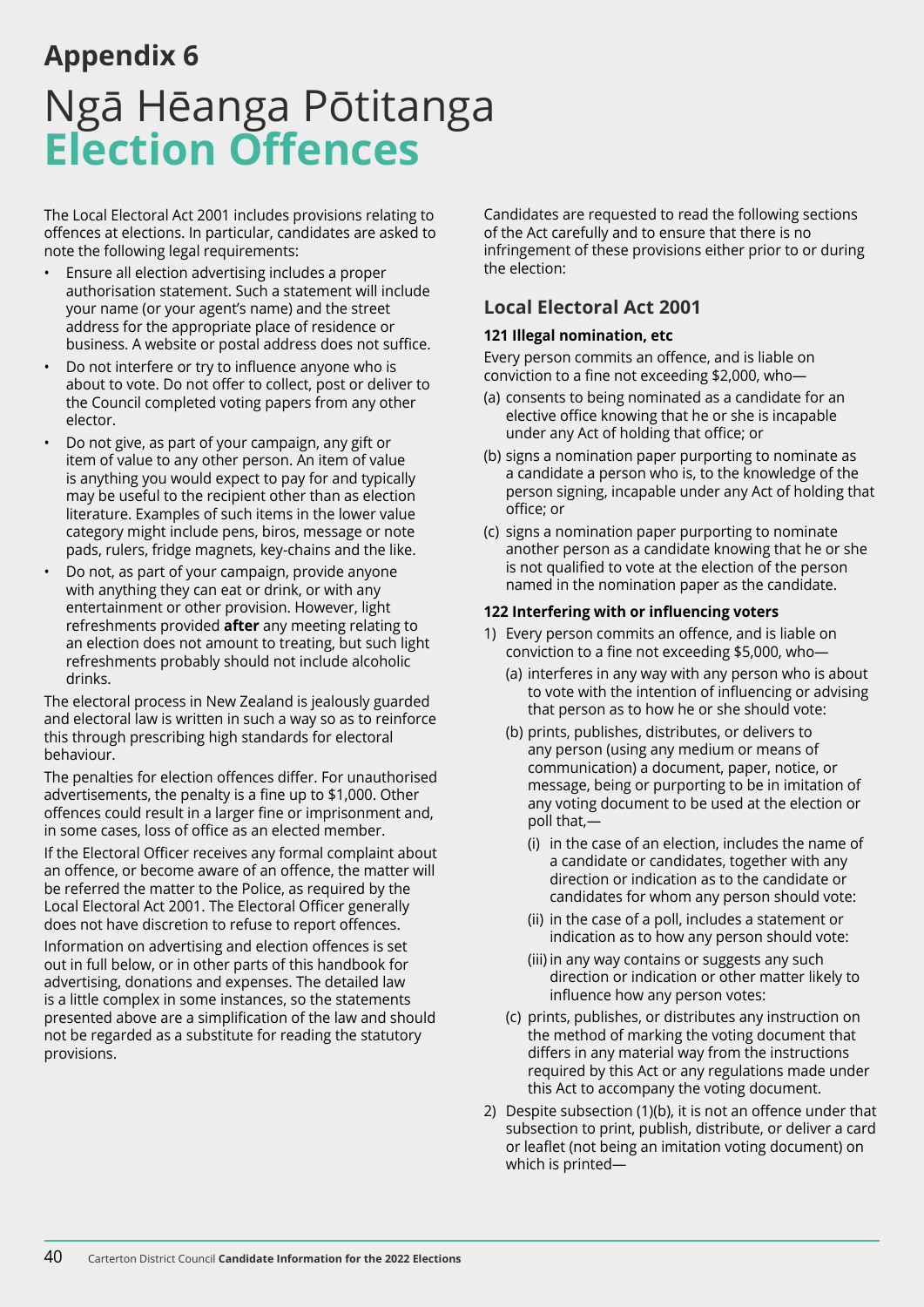- (a) the names of all or any of the candidates and the elective offices for which they are candidates (with or without the name of the organisations or groups to which those candidates are affiliated, and including those who are independent); and
- (b) nothing else. 3) Nothing in this section applies to—
	- (a) any official statement or announcement made or exhibited under the authority of this Act or regulations made under this Act; or
	- (b) any candidate profile statement, published, displayed, or distributed under the authority of this Act or regulations made under this Act.

#### **123 Offences in respect of official documents**

- 1) Every person commits an offence who—
	- (a) intentionally removes, obliterates, or alters any official mark or official writing on any voting document, or other official document used at an election or poll:
	- (b) intentionally places any mark or writing that might be mistaken for an official mark or official writing on any voting document, or other official document used at an election or poll:
	- (c) forges, counterfeits, fraudulently marks, defaces, or fraudulently destroys any voting document, or other official document used at an election or poll, or the official mark on that document:
	- (d) supplies, without authority, a voting document to any person:
	- (e) obtains or has possession of any voting document, other than one issued to that person under this Act or any regulations made under this Act for the purpose of recording his or her vote, without authority:
	- (f) intentionally destroys, opens, or otherwise interferes with any ballot box or box or parcel of voting documents without authority.
- 2) Every person who commits an offence against subsection (1) is liable on conviction,—
	- (a) in the case of an Electoral Officer or other electoral official, to imprisonment for a term not exceeding 2 years:
	- (b) in the case of any other person, to imprisonment for a term not exceeding 6 months.

#### **124 Voting offences**

Every person commits an offence, and is liable on conviction to imprisonment for a term not exceeding 2 years, who—

- (a) votes or applies to vote more than once at the same election or poll; or
- (b) without authority, removes, deletes, or otherwise interferes with any voting document, or other record of a vote that has been cast.

#### **125 Bribery**

- 1) Every person commits the offence of bribery who, directly or indirectly, on that person's own or by another person—
	- (a) gives, lends, agrees to give or lend, offers, promises, or promises to obtain any money or valuable consideration to or for any elector, or to or for any person on behalf of any elector, or to or for any other person, in order to induce any elector to vote or refrain from voting; or
	- (b) gives or obtains, agrees to give or obtain, offers, promises, or promises to obtain or to try to obtain any office or place of employment to or for any elector, or to or for any person on behalf of any elector, or to or for any other person, in order to induce the elector to vote or refrain from voting; or
	- (c) corruptly does any act referred to in paragraph (a) or paragraph (b) on account of an elector having voted or refrained from voting; or
	- (d) makes any gift, loan, offer, promise, or agreement referred to in paragraph (a) or paragraph (b) for, or with, any person in order to induce that person to obtain or try to obtain the election of any person or the vote of any elector; or
	- (e) upon or as a consequence of any gift, loan, offer, promise, or agreement referred to in paragraph (a) or paragraph (b), obtains, or tries to obtain, the election of any person or the vote of any elector; or
	- (f) advances or pays, or causes to be paid, any money to or for the use of any other person, intending that that money or any part of it will be used for bribery at any election or poll; or
	- (g) knowingly pays or causes to be paid any money to any person in discharge or repayment of any money wholly or partly used for bribery at any election or poll.
- 2) An elector commits the offence of bribery if—
	- (a) before or during the voting period at the election or poll, he or she, directly or indirectly, on his or her own or by another person, receives, or agrees or contracts for, any money, gift, loan, or valuable consideration, office, place, or employment for himself or herself or for any other person for voting or agreeing to refrain from voting:
	- (b) after the voting period at the election or poll, he or she directly or indirectly, on his or her own or by another person, receives any money or valuable consideration on account of any person having voted or refrained from voting or having induced any other person to vote or refrain from voting.
- 3) Every person who commits the offence of bribery is liable on conviction to imprisonment for a term not exceeding 2 years.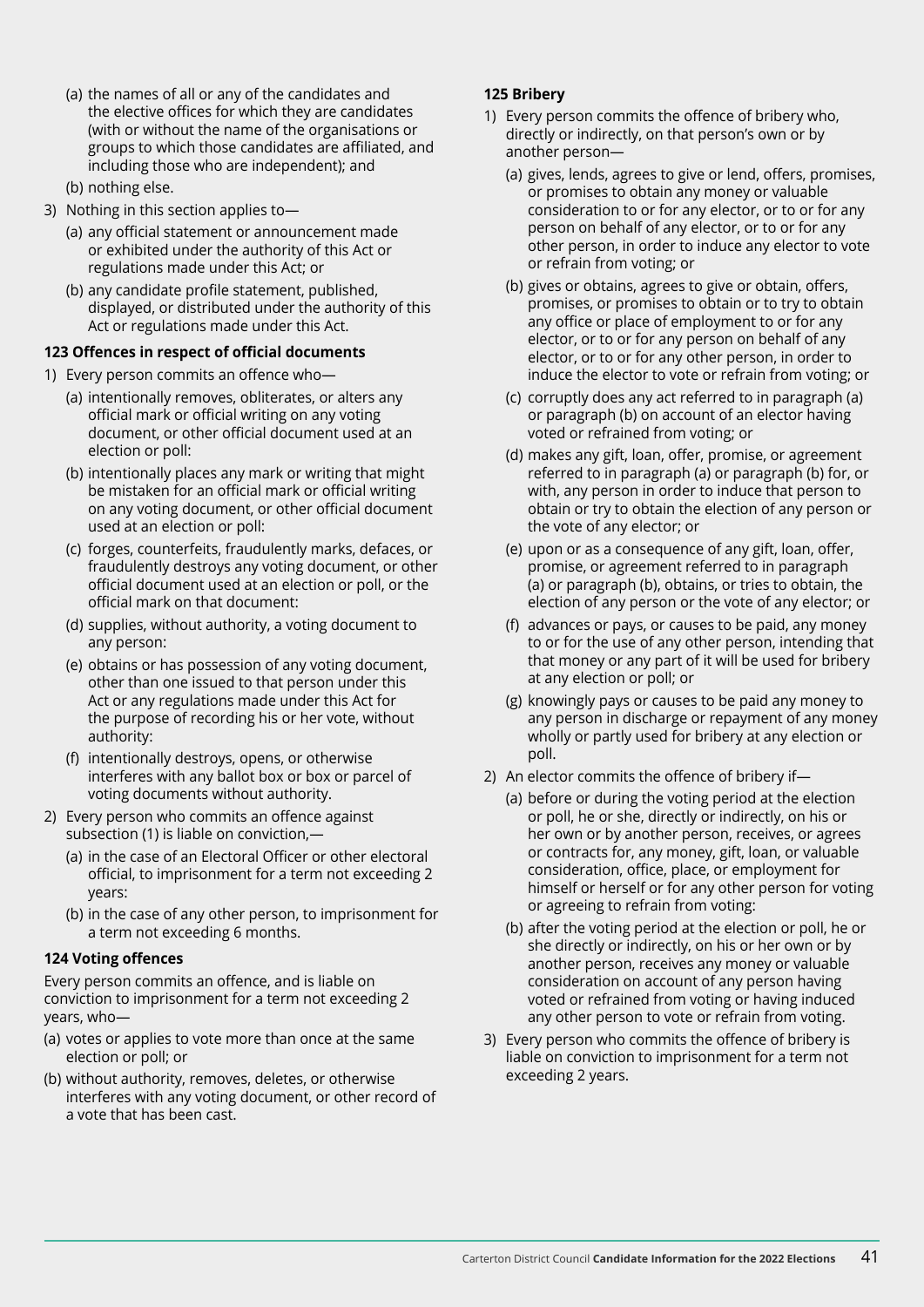#### **126 Treating**

- 1) Every person commits the offence of treating who corruptly, before, during, or after an election or poll, and directly or indirectly, on that person's own or by another person, gives or provides, or pays wholly or in part the expense of giving or providing, any food, drink, entertainment, or provision to or for any person—
	- (a) for the purpose of influencing that person or any other person to vote or refrain from voting; or
	- (b) for the purpose of obtaining his or her election; or
	- (c) on account of that person or any other person having voted or refrained from voting, or being about to vote or refrain from voting.
- 2) Every holder of a licence under the Sale and Supply of Alcohol Act 2012 commits the offence of treating who knowingly supplies any food, drink, entertainment, or provision—
	- (a) to any person, if the supply is demanded for 1 or more of the purposes specified in subsection (1); or
	- (b) to any person, whether an elector or not, for the purpose of obtaining the election of a candidate or affecting the result of a poll, and without receiving payment for it at the time when it is supplied.
- 3) Every elector who corruptly accepts or takes any such food, drink, entertainment, or provision also commits the offence of treating.
- 4) Despite subsections (1) to (3), the provision of light refreshments after any meeting relating to an election or poll does not constitute the offence of treating.
- 5) Every person who commits the offence of treating is liable on conviction to imprisonment for a term not exceeding 2 years.

#### **127 Undue influence**

- 1) Every person commits the offence of undue influence—
	- (a) who, directly or indirectly, on that person's own or by another person, makes use of or threatens to make use of any force, violence, or restraint against any person—
		- (i) in order to induce or compel that person to vote or refrain from voting:
		- (ii) on account of that person having voted or refrained from voting:
	- (b) who, by abduction, duress, or any fraudulent device or means—
		- (i) impedes or prevents the free exercise of the vote of any elector:
		- (ii) compels, induces, or prevails upon any elector either to vote or to refrain from voting.
- 2) Every person who commits the offence of undue influence is liable on conviction to imprisonment for a term not exceeding 2 years.

#### **128 Personation**

- 1) Every person commits the offence of personation who, at any election or poll—
	- (a) votes in the name of some other person (whether living or dead), or of a fictitious person:
	- (b) having voted, votes again at the same election or poll:
	- (c) having returned a voting document, applies for or returns another voting document with the intention of returning an additional valid voting document or invalidating a vote already cast at the same election or poll (whether or not any voting document he or she returns is valid).
- 2) Every person who commits the offence of personation is liable on conviction to imprisonment for a term not exceeding 2 years.

#### **129 Infringement of secrecy**

- 1) Every Electoral Officer, Deputy Electoral Officer, and other electoral official—
	- (a) must maintain and assist in maintaining the secrecy of the voting; and
	- (b) must not communicate to any person, except for a purpose authorised by law, any information likely to compromise the secrecy of the voting.
- 2) No person, except as provided by this Act or regulations made under this Act, may—
	- (a) interfere with or attempt to interfere with a voter when marking or recording his or her vote; or
	- (b) attempt to obtain, in the building or other place where the voter has marked or recorded his or her vote and immediately before or after that vote has been marked or recorded, any information as to any candidate for whom, or the proposal for or against which, the voter is about to vote or has voted; or
	- (c) communicate at any time to any person any information obtained in the building or other place where the voter has marked or recorded his or her vote and immediately before or after that vote has been marked or recorded, as to—
		- (i) any candidate for whom, or the proposal for or against which, the voter is about to vote or has voted; or
		- (ii) any number on a voting document marked or transmitted by the voter.
- 3) Every person present at the counting of votes must—
	- (a) maintain and assist in maintaining the secrecy of the voting; and
	- (b) must not, except as is provided by this Act or regulations made under this Act, communicate any information obtained at that counting as to any candidate for whom, or proposal for or against which, any vote is cast by a particular voter.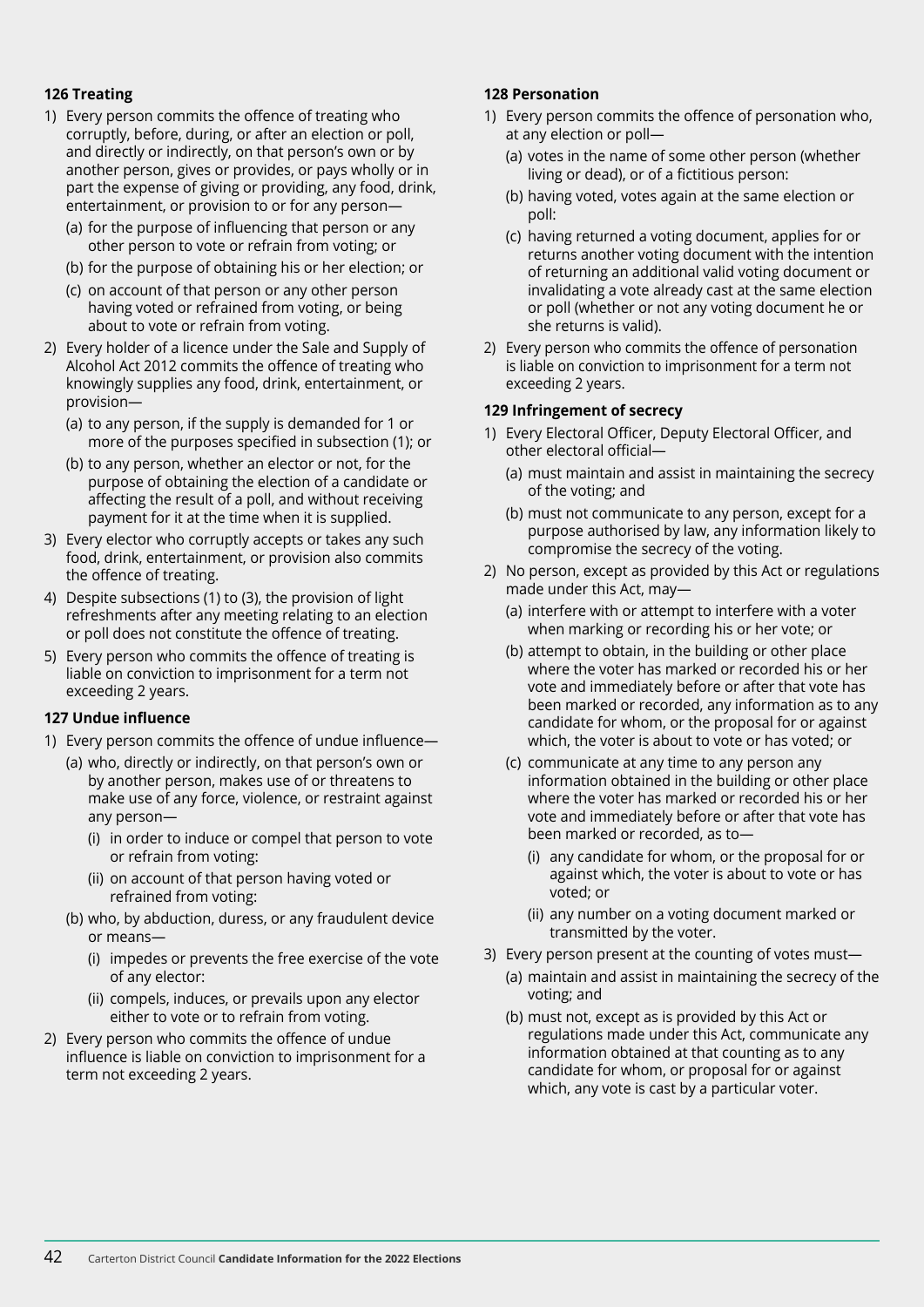- 4) No person may, directly or indirectly, induce any voter to display or provide access to his or her voting document or any copy of that document after it has been marked or transmitted, so as to make known to any person the name of any candidate for or against whom, or proposal for or against which, the voter has voted.
- 5) Every person commits an offence who contravenes or fails to comply with this section.
- 6) Every person who commits an offence against subsection (5) is liable on conviction to imprisonment for a term not exceeding 6 months.

#### **130 Disclosing voting or state of election or poll**

- 1) Every Electoral Officer, Deputy Electoral Officer, other electoral official, Justice of the Peace, or scrutineer commits an offence who—
	- (a) makes known for what candidate or candidates or for which proposal any particular voter has voted for or against, except as provided by this Act or regulations made under this Act; or
	- (b) before the close of voting, makes known the state of the election or poll or gives or pretends to give any information by which the state of the election or poll may be known.
- 2) Subsection (1)(b) does not prevent an Electoral Officer from disclosing the total number of voting documents so far returned at an election or poll at any time during the voting period.
- 3) A person who commits an offence against subsection (1) is liable on conviction to a fine—
	- (a) not exceeding \$5,000 for an Electoral Officer or Deputy Electoral Officer:
	- (b) not exceeding \$2,000 for any other person.

#### **131 Penalty for Electoral Officer, Deputy Electoral Officer, and other electoral officials**

Every Electoral Officer, Deputy Electoral Officer, or other electoral official commits an offence, and is liable on conviction to a fine not exceeding \$2,000, who is guilty of any intentional or reckless act of commission or omission contrary to the provisions of this Act or regulations made under this Act in respect of any election or poll, and for which no other penalty is imposed by this Act or regulations made under this Act.

### **General Provisions**

#### **137 Property may be stated as being in Electoral Officer**

In any proceedings for an offence in relation to any voting documents or other official documents, files, records, instruments, or devices used officially for an election or poll, the property in those documents, files, records, and instruments is to be treated as that of the Electoral Officer at that election or poll.

#### **138 Duty to take action in respect of offences**

- 1) Subsection (2) applies if an Electoral Officer—
	- (a) receives a written complaint that an offence has been committed under—
		- (i) Part 5; or
		- (ii) Part 5A; or
		- (iii) this Part; or
	- (b) believes for any other reason that an offence has been committed under either of the Parts specified in paragraph (a).
- 2) If this subsection applies, the Electoral Officer must— (a) report the complaint or belief to the Police; and
	- (b) provide the Police with the details of any inquiries that he or she considers may be relevant.
- 3) Subsection (2) does not prevent any person from reporting an alleged offence to the Police.
- 4) Despite subsection (2), an Electoral Officer is not required to report the failure by a candidate to file a return under section 112A if the candidate files the return promptly after being required to do so by the Electoral Officer.